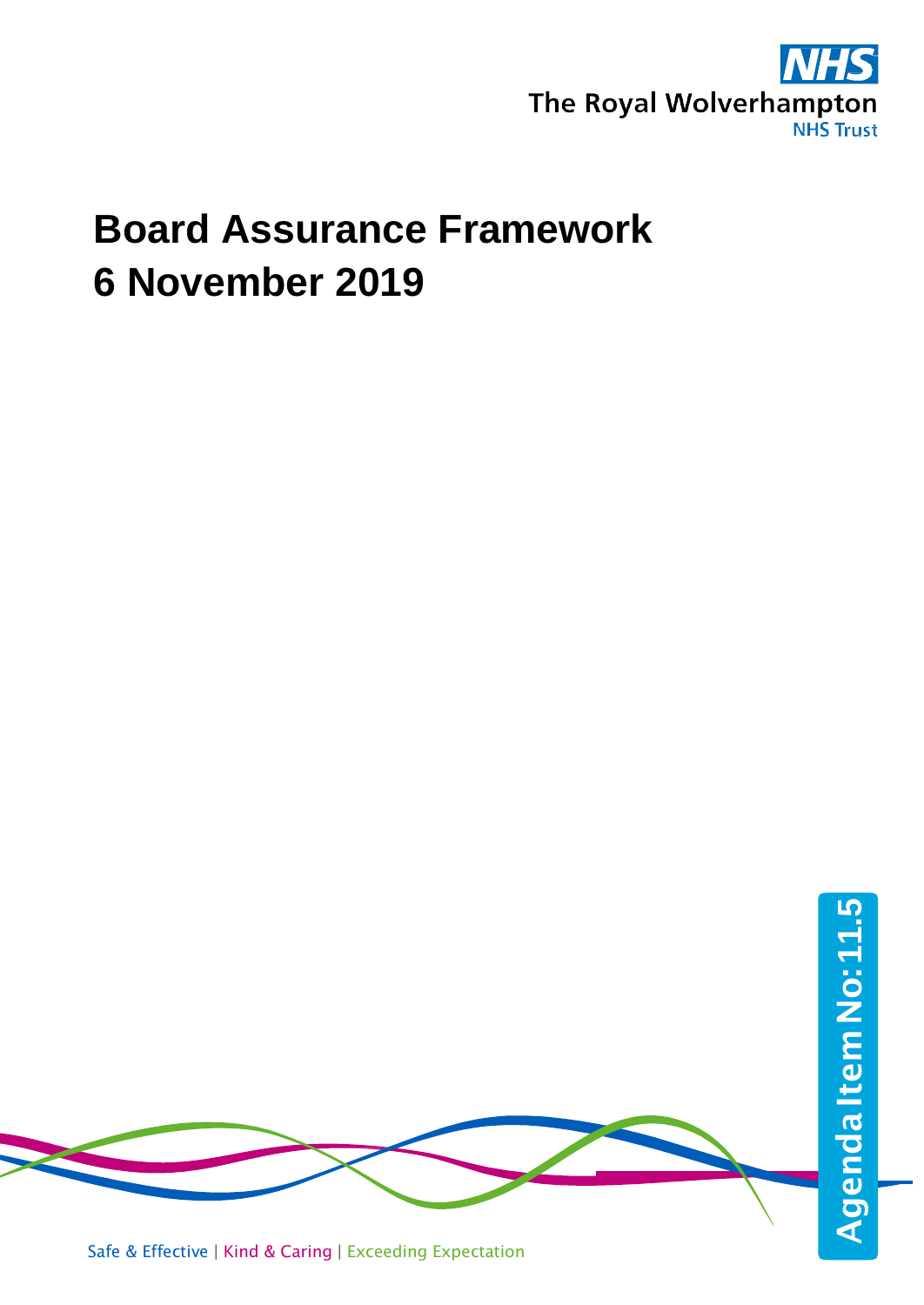**NHS** The Royal Wolverhampton

| <b>Trust Board &amp; Board Committees Report</b> |                                                                                                                                                                                                                                                                                                                                                                                                                                                                                                                                                                                                                                                                                                                                                                                                                                                                                                                                                                                                                                                                                                                                                                                                                                                                                                                                                                                                                                                                                                                                                                                                                                                                                                                                                                                                                                                                                                                                                                                                                                                                                                                                            |  |  |  |  |  |
|--------------------------------------------------|--------------------------------------------------------------------------------------------------------------------------------------------------------------------------------------------------------------------------------------------------------------------------------------------------------------------------------------------------------------------------------------------------------------------------------------------------------------------------------------------------------------------------------------------------------------------------------------------------------------------------------------------------------------------------------------------------------------------------------------------------------------------------------------------------------------------------------------------------------------------------------------------------------------------------------------------------------------------------------------------------------------------------------------------------------------------------------------------------------------------------------------------------------------------------------------------------------------------------------------------------------------------------------------------------------------------------------------------------------------------------------------------------------------------------------------------------------------------------------------------------------------------------------------------------------------------------------------------------------------------------------------------------------------------------------------------------------------------------------------------------------------------------------------------------------------------------------------------------------------------------------------------------------------------------------------------------------------------------------------------------------------------------------------------------------------------------------------------------------------------------------------------|--|--|--|--|--|
| <b>Report Date:</b>                              | 06 November 2019                                                                                                                                                                                                                                                                                                                                                                                                                                                                                                                                                                                                                                                                                                                                                                                                                                                                                                                                                                                                                                                                                                                                                                                                                                                                                                                                                                                                                                                                                                                                                                                                                                                                                                                                                                                                                                                                                                                                                                                                                                                                                                                           |  |  |  |  |  |
| Title:                                           | <b>Board Assurance Framework</b>                                                                                                                                                                                                                                                                                                                                                                                                                                                                                                                                                                                                                                                                                                                                                                                                                                                                                                                                                                                                                                                                                                                                                                                                                                                                                                                                                                                                                                                                                                                                                                                                                                                                                                                                                                                                                                                                                                                                                                                                                                                                                                           |  |  |  |  |  |
| <b>Executive</b><br><b>Summary:</b>              | To inform the Trust Board and Trust Board Committees of updates to the Board<br>Assurance Framework (BAF).                                                                                                                                                                                                                                                                                                                                                                                                                                                                                                                                                                                                                                                                                                                                                                                                                                                                                                                                                                                                                                                                                                                                                                                                                                                                                                                                                                                                                                                                                                                                                                                                                                                                                                                                                                                                                                                                                                                                                                                                                                 |  |  |  |  |  |
| <b>Action</b><br><b>Requested:</b>               | <b>Receive and note</b>                                                                                                                                                                                                                                                                                                                                                                                                                                                                                                                                                                                                                                                                                                                                                                                                                                                                                                                                                                                                                                                                                                                                                                                                                                                                                                                                                                                                                                                                                                                                                                                                                                                                                                                                                                                                                                                                                                                                                                                                                                                                                                                    |  |  |  |  |  |
| For the attention<br>of the Board                | 1. Summary<br>5 red risks:<br><b>SR1</b> - Workforce - Recruitment and Retention of staff across the Trust and in<br>particular the future pipeline of nursing and medical staff<br><b>SR8</b> - That there is a failure to deliver recurrent CIP's.<br>SR9 - That the underlying deficit that the Trust has (in 2018/19) is not eliminated in<br>medium term to bring the Trust back to financial surplus.<br><b>SR12</b> - Mortality rates - reputational risk.<br><b>SR13</b> – Cancer performance metrics place RWT in the bottom quartile nationally.<br>2. Updates<br>Updates since the previous version of the BAF have been subject to Director and<br>Company Secretary leave periods.<br>Updates SR1 was updated on 14/10/2019,<br>SR8 was updated on 22/10/2019,<br>SR9 was updated on 08/10/2019,<br>SR12 was updated on 23/10/2019.<br>SR13 was updated on 22/10/2019<br>3. Reviews:<br>The respective updates, BAF Risks and red risks are reviewed in depth at the<br>following Board Committees.<br>The Board Committees are provided with the whole BAF in case they need to refer<br>to areas of potential overlap or duplication with other BAF Risks.<br>SR1 was reviewed by Workforce & Organisational development Committee<br>(WODC) on 25/10/2019.<br>SR8 was reviewed by Finance & Performance Committee (F&P) on 23/10/2019.<br>$\bullet$<br>SR9 was reviewed by Finance & Performance Committee (F&P) on 18/10/2019.<br>٠<br>SR12 was reviewed by Quality Assurance Governance Committee (QGAC) on<br>$\bullet$<br>23/10/2019.<br>SR13 was reviewed by Quality Assurance Governance Committee (QGAC) on<br>$\bullet$<br>23/10/2019.<br>The Trust Board takes an overview of the whole of the BAF, advised by the<br>Committee Chairs of any specific issues for the attention of the Board.<br>The Board considers whether there are any new or emerging risks from the<br>summary from the Trust Risk Register.<br>4. Potential BAF Risks discussed.<br>None in this period.<br>5. Potential BAF Risks - TRR Red Risks.<br>Included in the Report provided. Risk 5243 is pending inclusion in SR1 and<br>SR13. |  |  |  |  |  |
| <b>Assure</b>                                    | The risks identified in the BAF are regularly reviewed and revised.                                                                                                                                                                                                                                                                                                                                                                                                                                                                                                                                                                                                                                                                                                                                                                                                                                                                                                                                                                                                                                                                                                                                                                                                                                                                                                                                                                                                                                                                                                                                                                                                                                                                                                                                                                                                                                                                                                                                                                                                                                                                        |  |  |  |  |  |
| <b>Advise</b>                                    | Revisions to the BAF are undertaken in a systematic and well-Governed way.                                                                                                                                                                                                                                                                                                                                                                                                                                                                                                                                                                                                                                                                                                                                                                                                                                                                                                                                                                                                                                                                                                                                                                                                                                                                                                                                                                                                                                                                                                                                                                                                                                                                                                                                                                                                                                                                                                                                                                                                                                                                 |  |  |  |  |  |
| <b>Alert</b>                                     | None at present.                                                                                                                                                                                                                                                                                                                                                                                                                                                                                                                                                                                                                                                                                                                                                                                                                                                                                                                                                                                                                                                                                                                                                                                                                                                                                                                                                                                                                                                                                                                                                                                                                                                                                                                                                                                                                                                                                                                                                                                                                                                                                                                           |  |  |  |  |  |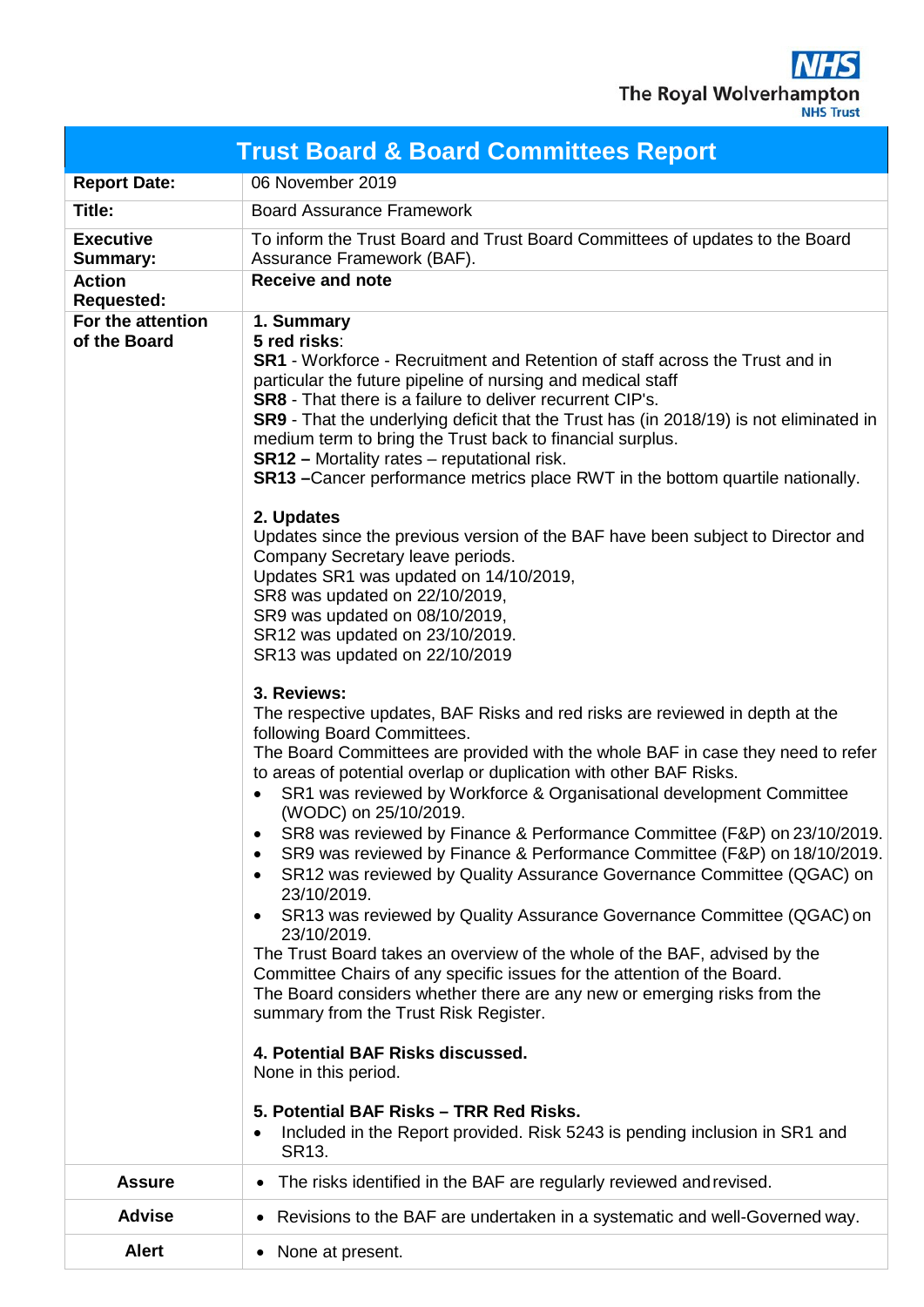| <b>Author + Contact</b><br><b>Details:</b>                     | Keith Wilshere, Company Secretary Tel 01902 694294 Email<br>keith.wilshere1@nhs.net                                                                                                                                                                                                                                                                                                                                                                                                                                                                                                                                                                                                               |
|----------------------------------------------------------------|---------------------------------------------------------------------------------------------------------------------------------------------------------------------------------------------------------------------------------------------------------------------------------------------------------------------------------------------------------------------------------------------------------------------------------------------------------------------------------------------------------------------------------------------------------------------------------------------------------------------------------------------------------------------------------------------------|
| <b>Links to Trust</b><br><b>Strategic</b><br><b>Objectives</b> | 1. Create a culture of compassion, safety and quality<br>2. Proactively seek opportunities to develop our services<br>3. To have an effective and well integrated local health and care system thatoperates<br>efficiently<br>4. Attract, retain and develop our staff, and improve employee engagement<br>5. Maintain financial health - Appropriate investment to patient services<br>6. Be in the top 25% of all key performance indicators                                                                                                                                                                                                                                                    |
| <b>Resource</b><br>Implications:                               | No additional resource implications from this report.                                                                                                                                                                                                                                                                                                                                                                                                                                                                                                                                                                                                                                             |
| <b>CQC Domains</b>                                             | Safe: patients, staff and the public are protected from abuse and avoidable harm.<br><b>Effective:</b> care, treatment and support achieves good outcomes, helping people maintain quality<br>of life and is based on the best available evidence.<br><b>Caring:</b> staff involve and treat everyone with compassion, kindness, dignity and respect.<br>Responsive: services are organized so that they meet people's needs.<br><b>Well-led:</b> the leadership, management and governance of the organisation make sure it's<br>providing high-quality care that's based around individual needs, that it encourages learning and<br>innovation, and that it promotes an open and fair culture. |
| <b>Public or Private:</b>                                      | Public                                                                                                                                                                                                                                                                                                                                                                                                                                                                                                                                                                                                                                                                                            |
| <b>Other formal</b><br>bodies involved:                        | Quality Governance Assurance Committee (QGAC) of the Board,<br>Finance and Performance Committee of the Board (F&P), Audit Committee.<br>Workforce & Organisational Development Committee of the Board (WODC)                                                                                                                                                                                                                                                                                                                                                                                                                                                                                     |
| <b>References</b>                                              | None                                                                                                                                                                                                                                                                                                                                                                                                                                                                                                                                                                                                                                                                                              |
| <b>NHS</b><br><b>Constitution:</b>                             | In determining this matter, the Board should have regard to the Core<br>principles contained in the Constitution of:<br>Equality of treatment and access to services<br>High standards of excellence and professionalism<br>Service user preferences<br>Cross community working<br><b>Best Value</b><br>Accountability through local influence and scrutiny                                                                                                                                                                                                                                                                                                                                       |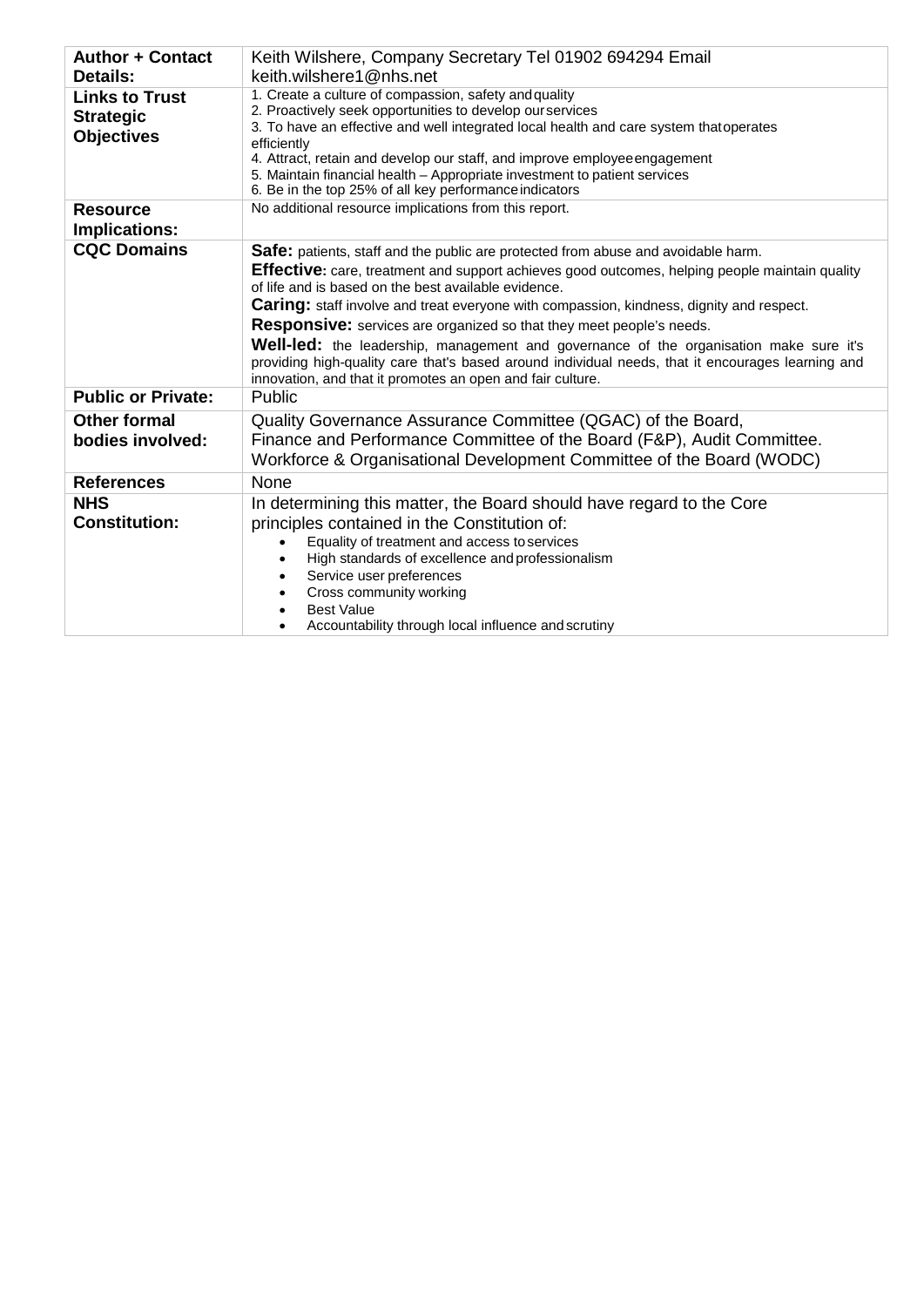# **Trust Strategic Objectives**

| <b>Our Values</b>                                                                                           |                                                                                                |                                                             |                                                                                      |                                                                                         |                                                         |  |  |  |
|-------------------------------------------------------------------------------------------------------------|------------------------------------------------------------------------------------------------|-------------------------------------------------------------|--------------------------------------------------------------------------------------|-----------------------------------------------------------------------------------------|---------------------------------------------------------|--|--|--|
| <b>Safe and Effective</b>                                                                                   | We will work collaboratively to prioritise<br>the safety of all within our care<br>environment | <b>Kind and Caring</b>                                      | We will act in the best interest of others<br>at all times                           | <b>Exceeding Expectation</b><br>We will grow a reputation for<br>excellence as our norm |                                                         |  |  |  |
|                                                                                                             |                                                                                                |                                                             | Trust Strategic Objectives 2019-2021                                                 |                                                                                         |                                                         |  |  |  |
| 1. To have an<br>effective and well<br>integrated health<br>and care system<br>that operates<br>efficiently | 2. Proactively seek<br>opportunities to<br>develop our services                                | 3. Create a culture<br>of compassion,<br>safety and quality | 4. Attract, retain and<br>develop our staff<br>and improve<br>employee<br>engagement | 5. Maintain<br>financial health -<br>appropriate<br>investment to<br>patient services   | 6. Be in the top 25%<br>for key performance<br>measures |  |  |  |

# **Summary of Board Assurance Framework entries as of 06/11/2019**

|                 |                                                                                                                                                                                               |                               | RISK SCORES: LIKELIHOOD x CONSEQUENCE = TOTAL |                |                |                         |               |                         |                |                          |                 |                             |                         |                         |                         |                 |                      |                |        |                          |        |           | <b>Strategic Objectives</b> |                  |         |
|-----------------|-----------------------------------------------------------------------------------------------------------------------------------------------------------------------------------------------|-------------------------------|-----------------------------------------------|----------------|----------------|-------------------------|---------------|-------------------------|----------------|--------------------------|-----------------|-----------------------------|-------------------------|-------------------------|-------------------------|-----------------|----------------------|----------------|--------|--------------------------|--------|-----------|-----------------------------|------------------|---------|
| <b>REF</b>      | <b>STRATEGIC RISK</b>                                                                                                                                                                         | <b>ASSURANCE</b>              | INITIAL                                       | December 18    | 1anuary 19     | February 19             | March 19      | April 19                | May 19         | June 19                  | July 2019       | August 2019                 | September 2019          | October 2019            | November 2019           | Last to current | SINCE LAST<br>UPDATE | Current Nov 18 | Target | $\overline{\phantom{0}}$ | $\sim$ | $\,$ $\,$ | 4                           | $\mathsf{L}\cap$ | $\circ$ |
| SR1             | Workforce - Recruitment<br>and Retention of staff<br>across the Trust and in<br>particular the future<br>pipeline of nursing and<br>medical staff.                                            | Director of<br>Workforce      | 15                                            | ន              | $\mathbf{a}$   | $\mathbf{S}$            | $\mathbf{a}$  | $\mathbf{S}$            | $\frac{1}{2}$  | $\overline{\mathbf{20}}$ | $\mathbf{a}$    | $\mathbf{S}$                | $\overline{\mathbf{S}}$ | $\overline{\mathbf{S}}$ | $\overline{2}$          |                 |                      | 20             | 12     |                          |        |           | ٧                           |                  |         |
| SR <sub>8</sub> | That there is a failure to<br>deliver recurrent CIP's                                                                                                                                         | Chief<br>Operating<br>Officer | 20                                            | $\mathbf{a}$   | $\overline{a}$ | $\overline{\mathbf{S}}$ | $\mathbf{S}$  | $\overline{\mathbf{S}}$ | $\mathbf{S}$   | $\overline{\mathbf{a}}$  | $\mathbf{S}$    | $\mathbf{S}$                | $\overline{\mathbf{S}}$ | $\overline{\mathbf{S}}$ | $\overline{\mathbf{c}}$ |                 |                      | 20             | 16     |                          |        |           |                             |                  |         |
| SR9             | That the underlying<br>deficit that the Trust has<br>(in 2018/19) is not<br>eliminated in medium<br>term to bring the Trust<br>back to financial surplus.                                     | Chief<br>Financial<br>Officer | 15                                            | $\frac{1}{2}$  | $\mathbf{a}$   | $\mathbf{R}$            | $\mathbf{S}$  | $\mathbf{a}$            | $\vert$        | $\mathbf{S}$             | $\mathbf{a}$    | $\mathbf{S}$                | $\mathbf{S}$            | $\overline{20}$         | $\overline{a}$          |                 |                      | 20             | 20     |                          |        |           |                             |                  |         |
| SR12            | The high and rising SHMI<br>could reduce the<br>confidence of the public,<br>patients, external<br>agencies, regulators and<br>commissioners in the<br>quality of care the Trust<br>provides. | Medical<br>Director           | 12                                            | $\frac{9}{11}$ | $\frac{1}{11}$ | $\frac{1}{2}$           | $\frac{6}{1}$ | $\frac{6}{11}$          | $\frac{6}{11}$ | $\frac{1}{1}$            | $\frac{9}{16}$  | $\bullet$<br>$\blacksquare$ | $\frac{91}{2}$          | $\overline{a}$          | $\frac{21}{10}$         |                 |                      | 16             | 9      |                          |        |           |                             |                  |         |
| <b>SR13</b>     | That the Trust cancer<br>performance metrics<br>place RWT in the bottom<br>quartile nationally.                                                                                               | Chief<br>Operating<br>Officer | 20                                            |                |                |                         |               |                         |                | $\overline{20}$          | $\overline{20}$ | $\overline{20}$             | $\overline{\mathbf{S}}$ | $\overline{20}$         | $\overline{a}$          |                 |                      | 20             | 16     |                          |        |           |                             |                  |         |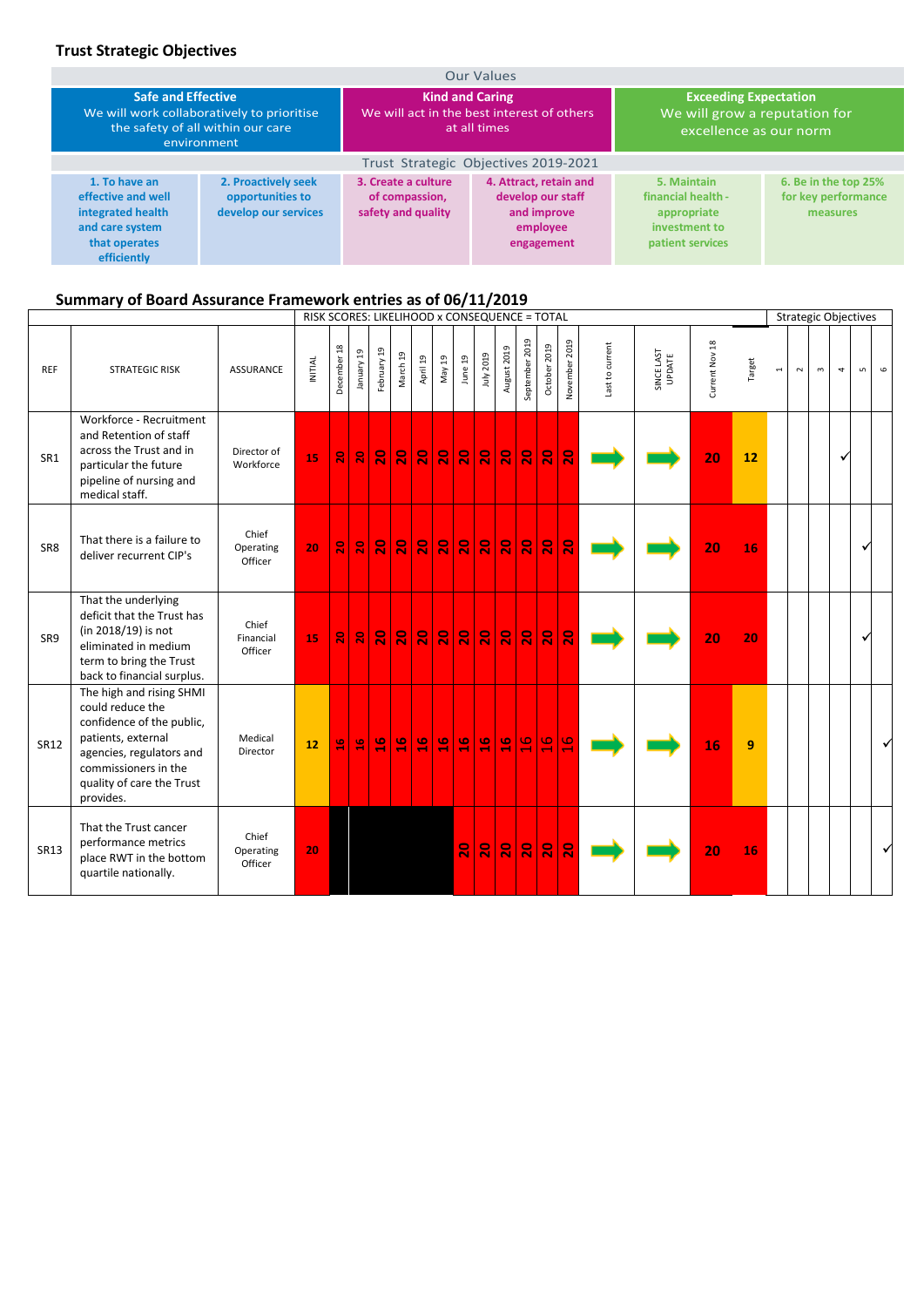**Trust Board Assurance Framework**

The Board Assurance Framework "provides organisations with a simple but comprehensive method for the effective and focused management of the principal risks that arise in meeting their objectives". This Assurance Framework assesses the most important risks that the Trust faces to date (prospective and actual) and that have the highest potential for external impact. Such risks differ in magnitude and complexity to operational risks and often require comprehensive risk mitigation plans which spans over a longer timescale than most operational risks.

The Trust defines strategic risk as a strategic control issue that could:

- Close down a service/services
- Seriously prejudice or threaten achievement of a principal objective
- Threaten the safety of service users.
- Threaten the reputation of the Trust/NHS.
- Lead to significant financial imbalance and/or the need to seek additional funding to enable resolve and/or result in significant diversion of resources from another aspect of the business.

Strategic (principle) risks will be reviewed as part of the annual business planning process and can also be identified in-year. They are managed as part of a complex process as opposed to discrete events. The Trust Board needs to be satisfied that strategic risks are being properly identified and managed robustly.

Risk score = consequence (i.e. impact) x likelihood - The matrix below is used to calculate a risk score, which will determine the category the risk falls within, that score informing follow up action, its urgency, and the required performance management to ensure the risk is managed effectively. For a fuller description/explanation of categories refer OP10 Policy.

|                                             | Consequence                                                                                                |                                                                                     |                                     |                                                                      |                                                                    |  |  |  |  |
|---------------------------------------------|------------------------------------------------------------------------------------------------------------|-------------------------------------------------------------------------------------|-------------------------------------|----------------------------------------------------------------------|--------------------------------------------------------------------|--|--|--|--|
|                                             | Detailed descriptions of consequences relevant to different aspects of the Trust functions are in OP10 p21 |                                                                                     |                                     |                                                                      |                                                                    |  |  |  |  |
| Likelihood                                  | 1 - Insignificant                                                                                          | 2 - Minor                                                                           | 3 - Moderate                        | 4 - Major                                                            | 5 - Catastrophic                                                   |  |  |  |  |
| 5 - Almost<br>Certain                       | 5                                                                                                          | 10                                                                                  | 15                                  | 20                                                                   | 25                                                                 |  |  |  |  |
| 4 - Likely                                  | $\overline{4}$                                                                                             | 8                                                                                   | 12                                  | 16                                                                   | 20                                                                 |  |  |  |  |
| 3 - Possible                                | 3                                                                                                          | 6                                                                                   | 9                                   | 12                                                                   | 15                                                                 |  |  |  |  |
| 2 - Unlikely                                | $\overline{2}$                                                                                             | 4                                                                                   | $6\overline{6}$                     | 8                                                                    | 10                                                                 |  |  |  |  |
| 1 - Rare                                    |                                                                                                            | $\overline{2}$                                                                      | 3                                   | $\overline{4}$                                                       | 5                                                                  |  |  |  |  |
| Likelihood<br>score                         | 1                                                                                                          | $\mathbf{2}$                                                                        | 3                                   | 4                                                                    | 5                                                                  |  |  |  |  |
| <b>Descriptor</b>                           | Rare                                                                                                       | Unlikely                                                                            | <b>Possible</b>                     | Likely                                                               | Almost certain                                                     |  |  |  |  |
| <b>Broad</b><br>description of<br>frequency | Not expected to<br>occur (yearly/years)                                                                    | Not expected to occur,<br>however could given<br>right circumstances<br>(annually). | May occur<br>occasionally (monthly) | Will probably occur,<br>however not a<br>persistent risk<br>(weekly) | Likely to occur on<br>many occasions; a<br>persistent risk (daily) |  |  |  |  |

| The extent to which the origins of the risk currently impact on the strategic risk. |  |  |  |
|-------------------------------------------------------------------------------------|--|--|--|
|-------------------------------------------------------------------------------------|--|--|--|

The origin of the strategic (principle) risk is significantly impacting on the risk.

The origin of the strategic (principle) risk is still impacting on the risk to a limited extent.

The origin of the strategic (principle) risk is no longer impacting on the risk

**The extent to which the controls in place are satisfactory in impacting mitigation of the strategic risk.** Effective control partially in place and thus only impacting in a limited way on the mitigation of the strategic risk. Effective control in place but only partially impacting on the mitigation of the strategic risk Effective control in place and positively impacting on the mitigation of the strategic risk.

#### **Movement - The direction from last reported quarter**

| Indicates improvement from last reported quarter                       |
|------------------------------------------------------------------------|
| Indicates same level from last reported quarter                        |
| Indicates slippage or further required work from last reported quarter |
| New item added since last quarter                                      |

|           | References by section (also used to cross reference with entries in other sections where relevant) |  |  |  |  |  |
|-----------|----------------------------------------------------------------------------------------------------|--|--|--|--|--|
| IC.       | Impacts and Origins of the risk                                                                    |  |  |  |  |  |
| CM        | Controls and Mitigations in place                                                                  |  |  |  |  |  |
| <b>PA</b> | Sources of Positive Assurance in place                                                             |  |  |  |  |  |
| GC        | Identified Gaps in Control/Negative Assurances                                                     |  |  |  |  |  |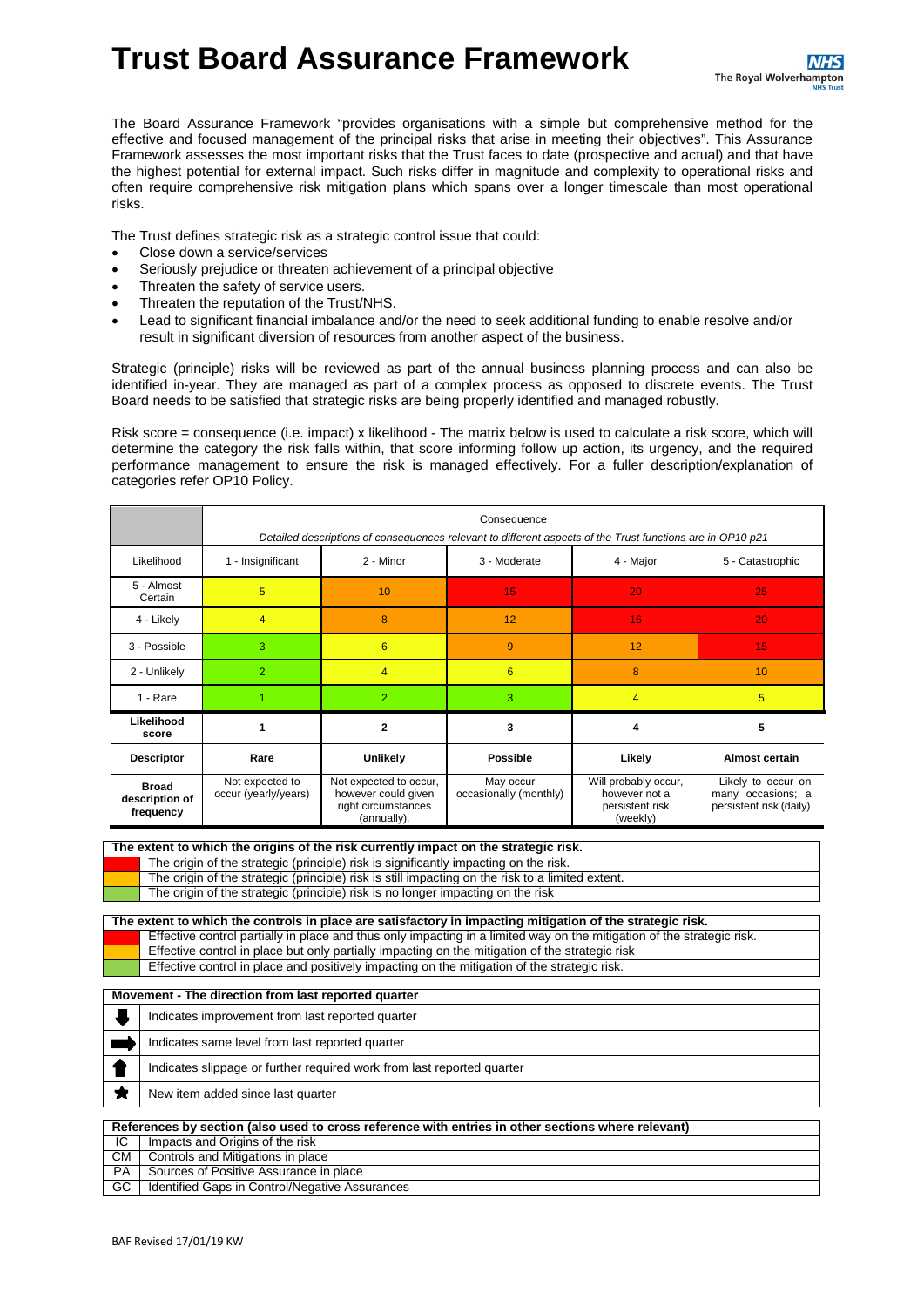|  | Ref SR1 Strategic Objective: To attract, retain and develop all employees and improve employee engagement |
|--|-----------------------------------------------------------------------------------------------------------|
|  | vear on year.                                                                                             |

# **Statement of Risk, scores**

| Date<br>identified |                                                                              | <b>STRATEGIC RISKS</b>                                                                                                                                | <b>BOARD COMMITTEE</b>                   |                   |  |                 |
|--------------------|------------------------------------------------------------------------------|-------------------------------------------------------------------------------------------------------------------------------------------------------|------------------------------------------|-------------------|--|-----------------|
| May 2015           |                                                                              | Workforce - Attraction, Recruitment and Retention of staff<br>across the Trust and in particular the future pipeline of nursing<br>and medical staff. | Workforce & OD/<br>Finance & Performance |                   |  |                 |
|                    | Last Month(M) level<br><b>Initial Score</b><br>Current level<br>Target level |                                                                                                                                                       |                                          |                   |  | Movement M to M |
| $3 \times 5 = 15$  | $4 \times 5 = 20$                                                            |                                                                                                                                                       | $4 \times 5 = 20$                        | $3 \times 4 = 12$ |  |                 |

# **Risk Register Risks**

|                   | <b>OPERATIONAL RISKS IMPACTING ON THIS STRATEGIC OBJECTIVE</b>                                                                                                                                                                                                                                                                                                                                                                                                                                                                                                                                                          |
|-------------------|-------------------------------------------------------------------------------------------------------------------------------------------------------------------------------------------------------------------------------------------------------------------------------------------------------------------------------------------------------------------------------------------------------------------------------------------------------------------------------------------------------------------------------------------------------------------------------------------------------------------------|
| <b>RISK No.</b>   | <b>RISK TITLE</b>                                                                                                                                                                                                                                                                                                                                                                                                                                                                                                                                                                                                       |
| 1713              | <b>Consultant Job Plans</b>                                                                                                                                                                                                                                                                                                                                                                                                                                                                                                                                                                                             |
| <b>GRADE</b>      | <b>OPERATIONAL RISK DESCRIPTION</b>                                                                                                                                                                                                                                                                                                                                                                                                                                                                                                                                                                                     |
| $4 \times 3 = 12$ | Failure to effectively maximise workforce productivity; failure to routinely review consultant job plans.                                                                                                                                                                                                                                                                                                                                                                                                                                                                                                               |
|                   | <b>OPERATIONAL RISKS IMPACTING ON THIS STRATEGIC OBJECTIVE</b>                                                                                                                                                                                                                                                                                                                                                                                                                                                                                                                                                          |
| <b>RISK No.</b>   | <b>RISK TITLE</b>                                                                                                                                                                                                                                                                                                                                                                                                                                                                                                                                                                                                       |
| 2080              | Recruitment and retention of Nursing staff - Division 2                                                                                                                                                                                                                                                                                                                                                                                                                                                                                                                                                                 |
| <b>GRADE</b>      | <b>OPERATIONAL RISK DESCRIPTION</b>                                                                                                                                                                                                                                                                                                                                                                                                                                                                                                                                                                                     |
| $4 \times 5 = 20$ | If the Trust is unable to recruit and retain sufficient nursing staff across the Division then there will be reduced quality of care<br>for patients, including increased risk of falls or harm. Regraded from 20 RED to 16 RED on 2nd Oct 2018. Following discussion<br>at Div Gov, agreement to reduce risk score to $4 \times 4 = 16.5 = 20$ . COO and Tim Powell.                                                                                                                                                                                                                                                   |
|                   | <b>OPERATIONAL RISKS IMPACTING ON THIS STRATEGIC OBJECTIVE</b>                                                                                                                                                                                                                                                                                                                                                                                                                                                                                                                                                          |
| <b>RISK No.</b>   | <b>RISK TITLE</b>                                                                                                                                                                                                                                                                                                                                                                                                                                                                                                                                                                                                       |
| 4161              | Qualified Nurse staffing levels - Division 1                                                                                                                                                                                                                                                                                                                                                                                                                                                                                                                                                                            |
| <b>GRADE</b>      | <b>OPERATIONAL RISK DESCRIPTION</b>                                                                                                                                                                                                                                                                                                                                                                                                                                                                                                                                                                                     |
| $4 \times 3 = 12$ | If there are reduced qualified nursing staffing levels across the Division then there is a risk to patient safety and quality of<br>care.                                                                                                                                                                                                                                                                                                                                                                                                                                                                               |
|                   | <b>OPERATIONAL RISKS IMPACTING ON THIS STRATEGIC OBJECTIVE</b>                                                                                                                                                                                                                                                                                                                                                                                                                                                                                                                                                          |
| <b>RISK No.</b>   | <b>RISK TITLE</b>                                                                                                                                                                                                                                                                                                                                                                                                                                                                                                                                                                                                       |
| 4529              | Vacancies in consultant or non-consultant medical staff across Division 1.                                                                                                                                                                                                                                                                                                                                                                                                                                                                                                                                              |
| <b>GRADE</b>      | <b>OPERATIONAL RISK DESCRIPTION</b>                                                                                                                                                                                                                                                                                                                                                                                                                                                                                                                                                                                     |
| $4 \times 3 = 12$ | Consultant or non-consultant medical staff across the Division, this will compromise the provision of a safe, effective elective<br>service and to the safe staffing of on-call rotas.                                                                                                                                                                                                                                                                                                                                                                                                                                  |
| <b>RISK No.</b>   | <b>RISK TITLE</b>                                                                                                                                                                                                                                                                                                                                                                                                                                                                                                                                                                                                       |
| 4599              | <b>Emergency Services Governance Arrangements</b>                                                                                                                                                                                                                                                                                                                                                                                                                                                                                                                                                                       |
| <b>GRADE</b>      | <b>OPERATIONAL RISK DESCRIPTION</b>                                                                                                                                                                                                                                                                                                                                                                                                                                                                                                                                                                                     |
| $3x 4 = 12$       | If there are staffing issues within the Emergency Dept, especially substantive shortages within the Medical team, along with<br>increased numbers of patients attending, leading to significant pressure on the staff within ED. This will lead to an inability to<br>engage fully with Governance processes. This will result in potential compromised patient care, inability to provide assurance<br>in relation to the Governance agenda and financial penalties as a result of missed targets re RCA's and DoC. Date of origin:<br>Aug 16 Date of escalation: Mar 17 Risk Lead: Emergency Department Group Manager |
| <b>RISK No.</b>   | <b>RISK TITLE</b>                                                                                                                                                                                                                                                                                                                                                                                                                                                                                                                                                                                                       |
| 4170              | Lack of capacity - OPD, Snowdrop Suite and Durnall Unit                                                                                                                                                                                                                                                                                                                                                                                                                                                                                                                                                                 |
| <b>GRADE</b>      | <b>OPERATIONAL RISK DESCRIPTION</b>                                                                                                                                                                                                                                                                                                                                                                                                                                                                                                                                                                                     |
| $4 \times 3 = 12$ | If there is a lack of physical and staffing capacity in the Durnall unit, then this will impact on the ability to effectively triage and<br>treat sick patients. This will result in neutropenic sepsis patients not receiving treatment within the 'golden hour', patients<br>receiving line care and other interventions having significant delays and long waiting times, including pts with life limiting<br>conditions. Clinics over running significantly leading to poor patient experience. Date of origin: May 2015 Date of escalation:<br>April 2019 Risk lead: Group Manager for Oncology and Haematology    |
| <b>RISK No.</b>   | <b>RISK TITLE</b>                                                                                                                                                                                                                                                                                                                                                                                                                                                                                                                                                                                                       |
| 5069              | <b>Dermatology Fast Track Capacity</b>                                                                                                                                                                                                                                                                                                                                                                                                                                                                                                                                                                                  |
| <b>GRADE</b>      | <b>OPERATIONAL RISK DESCRIPTION</b>                                                                                                                                                                                                                                                                                                                                                                                                                                                                                                                                                                                     |
| $3x 4 = 12$       | If there is insufficient workforce capacity in Dermatology to meet Fast Track demand then patients will not be seen within two<br>week timeframe as per policy resulting in Cancer target breaches and delay in diagnosis and treatment. Date of Risk:<br>19/07/2018 Accepted onto Divisional RR: 16/11/2018 Accepted onto Trust RR: 15/02/2019                                                                                                                                                                                                                                                                         |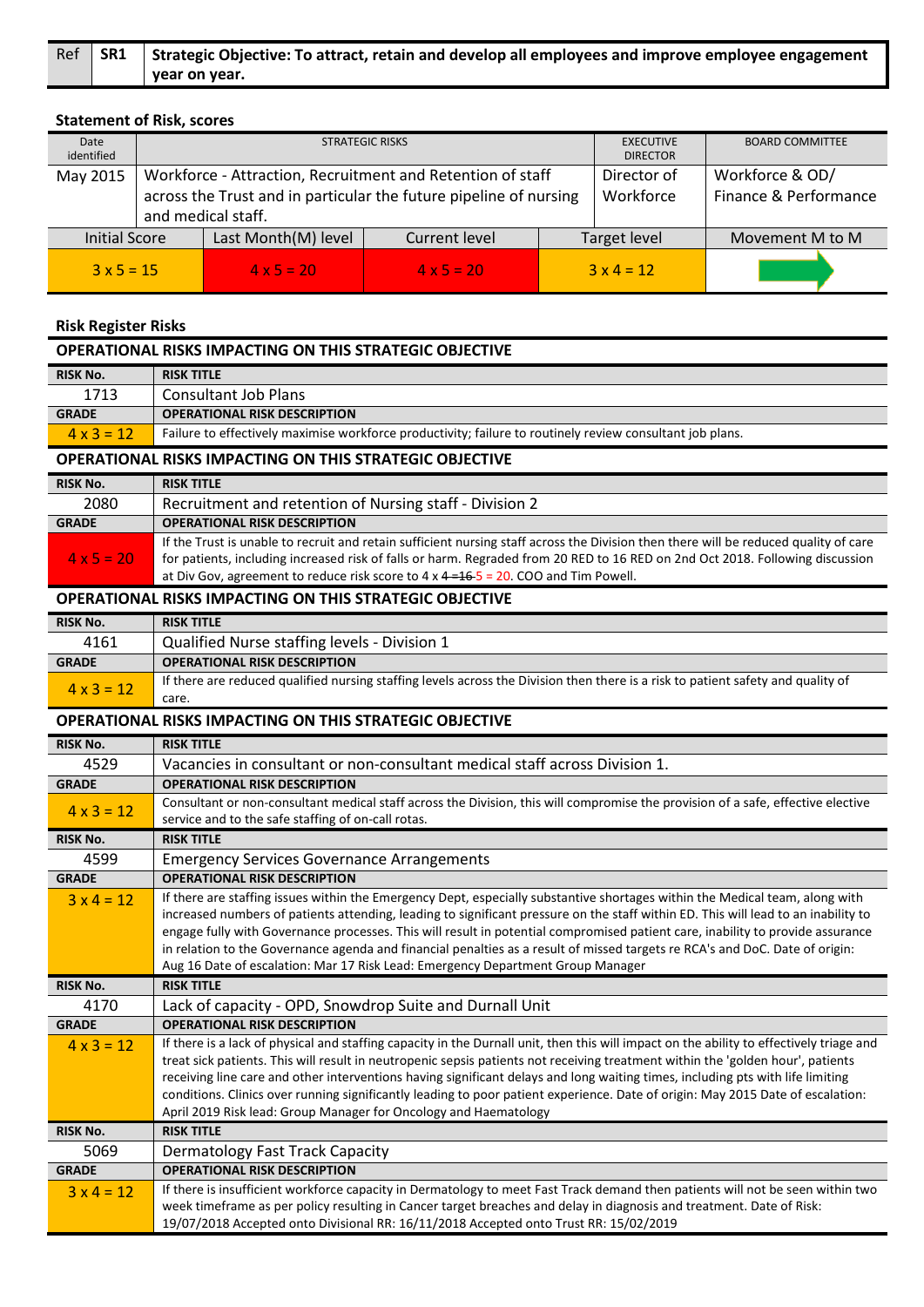| RISK No.          | <b>RISK TITLE</b>                                                                                                                                                                                                                                                                                                                                                                                                                                                                                        |
|-------------------|----------------------------------------------------------------------------------------------------------------------------------------------------------------------------------------------------------------------------------------------------------------------------------------------------------------------------------------------------------------------------------------------------------------------------------------------------------------------------------------------------------|
| 5243              | Breast Cancer Service Recruitment Risk (General Surgery and Radiology)                                                                                                                                                                                                                                                                                                                                                                                                                                   |
| <b>GRADE</b>      | <b>OPERATIONAL RISK DESCRIPTION</b>                                                                                                                                                                                                                                                                                                                                                                                                                                                                      |
| $4 \times 3 = 12$ | If there continues to be fragility of the Trust's ability to deliver the Breast Service to within national standards, then this may<br>lead to delayed diagnosis and treatment of cancer and failure to meet national cancer targets, resulting in patient harm and<br>an adverse impact on substantive staffs health & wellbeing. Created: 14/06/19 Accepted onto Divisional Risk Registers (1 and<br>3): 23/09/19 Accepted onto Trust Risk Register: TBC Initial score; 4x5=20 Last review; 23/09/2019 |

# **Impacts, Origins**

| <b>REF</b>      | <b>IMPACTS / CONSEQUENCES OF THE RISK?</b>                               | <b>ORIGINS OF THE RISK?</b>                                                                 |
|-----------------|--------------------------------------------------------------------------|---------------------------------------------------------------------------------------------|
| IC <sub>1</sub> | Potential over reliance on agency/locum resource may                     | Reduction in the number of Doctors in Training coming                                       |
|                 | lead to quality issues and to the temporary medical                      | through the deanery, gaps for some specialities,                                            |
|                 | workforce costs become unaffordable.                                     | increasing reliance on temporary workforce and<br>locums, the market is highly competitive. |
|                 |                                                                          |                                                                                             |
| <b>REF</b>      | <b>IMPACTS / CONSEQUENCES OF THE RISK?</b>                               | <b>ORIGINS OF THE RISK?</b>                                                                 |
| IC <sub>2</sub> | Inability to deliver the future workforce plan with                      | Lower interest medical training as a career, number of                                      |
|                 | potential that the Trust is unable to provide the level                  | nurses leaving profession, increasing levels of                                             |
|                 | of service it is commissioned for and putting quality of                 | voluntary turnover for Band 5 nurses, increasing                                            |
|                 | patient experience and outcomes at risk.                                 | number of doctors in training leaving the profession<br>before FY2.                         |
| <b>REF</b>      | <b>IMPACTS / CONSEQUENCES OF THE RISK?</b>                               | <b>ORIGINS OF THE RISK?</b>                                                                 |
| IC <sub>3</sub> | Inability to attract and retain suitability qualified staff              | National shortage of trained nurses and medics in the                                       |
|                 | with the potential for costs of attracting and retaining                 | UK, uncertainty re Brexit and cost of attracting and                                        |
|                 | staff becoming unaffordable.                                             | retaining EU and non-EU staff significant, lengthy lead                                     |
|                 |                                                                          | times (6 months - a year for non-EU staff).                                                 |
| <b>REF</b>      | <b>IMPACTS / CONSEQUENCES OF THE RISK?</b>                               | <b>ORIGINS OF THE RISK?</b>                                                                 |
| IC <sub>4</sub> | Potential for employee engagement indicators to                          | Shortage of workforce supply and competition from                                           |
|                 | decline (e.g. satisfaction, motivation) and for negative                 | other NHS Providers and agencies with stronger                                              |
|                 | indicators (sickness, incidents greater than peer group                  | benefits or workforce initiatives.                                                          |
|                 | upper quartile) to rise may lead to quality and cost                     |                                                                                             |
|                 |                                                                          |                                                                                             |
|                 | issues, reduced staffing, negative impacting on patient                  |                                                                                             |
|                 | care and morale of remaining staff and their                             |                                                                                             |
|                 | satisfaction.                                                            |                                                                                             |
| <b>REF</b>      | <b>IMPACTS / CONSEQUENCES OF THE RISK?</b>                               | <b>ORIGINS OF THE RISK?</b>                                                                 |
| IC <sub>5</sub> | Potential for increased competition with other NHS                       | Gaps in key staff groups e.g. Consultant or non-                                            |
|                 | organisations and salary escalation along with the                       | consultant medical staff across the Division could                                          |
|                 | wider issue of NHS competitive pay compared with the                     | compromise safe, effective elective service and safe                                        |
|                 | private sector                                                           | staffing of on-call rotas.                                                                  |
| <b>REF</b>      | IMPACTS / CONSEQUENCES OF THE RISK?                                      | <b>ORIGINS OF THE RISK?</b>                                                                 |
| IC <sub>6</sub> | Adverse impact on attracting key staff due to                            | Changes to taxation rules and lifetime pension                                              |
|                 | competition from other Trusts.                                           | allowances for high earners.                                                                |
|                 | Adverse impact on individuals financial positions.                       |                                                                                             |
|                 | Adverse impact on retention of key staff once lifetime<br>limit reached. |                                                                                             |

| Ref             | What are the controls in place to mitigate these risks?<br>*Level 1 = Operational, Level 2 = internal oversight, Level 3 = Independent Assurance                           | *Level of<br>assurance<br>(L1, L2, L3) | Where and how often<br>reported/monitored?                                                   |
|-----------------|----------------------------------------------------------------------------------------------------------------------------------------------------------------------------|----------------------------------------|----------------------------------------------------------------------------------------------|
| CM1             | Recruitment and recruitment initiatives (including Overseas) for Doctors to<br>complement local and national recruitment.                                                  | L <sub>2</sub>                         | Workforce & OD<br>Committee (WODC),<br><b>Resourcing Operational</b><br>Group (ROG), TMC, TB |
| CM <sub>2</sub> | Recruitment and recruitment initiatives (including Overseas) for Nurses to<br>complement local and national recruitment.                                                   | L1, L2                                 | WODC, ROG, TMC, TB                                                                           |
| CM <sub>3</sub> | Staffing establishment reviewed regularly through the annual workforce plan to<br>provide a clear route/organisational plan for bringing in future workforce<br>pipelines. | L1, L2, L3                             | WODC, NHSI                                                                                   |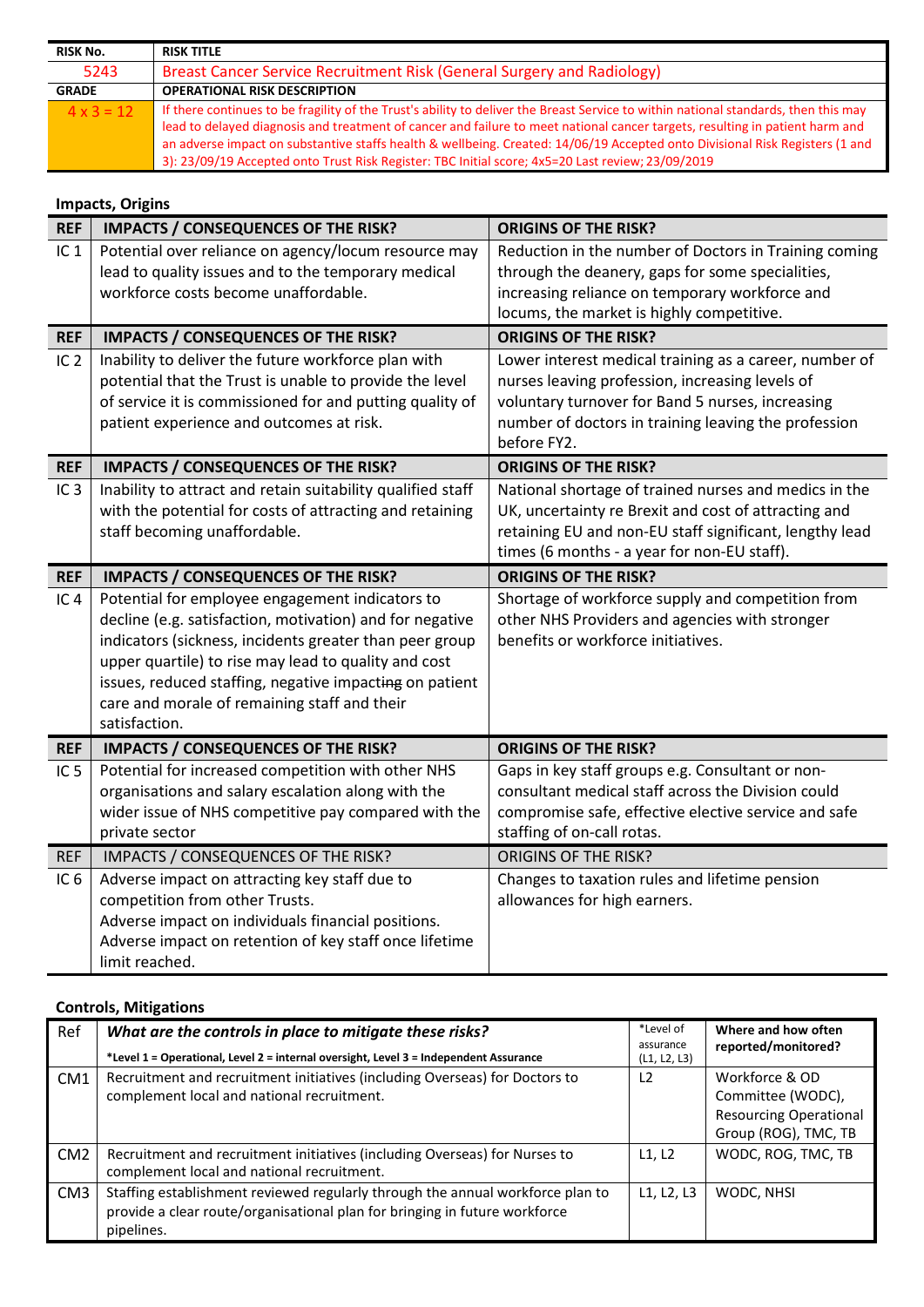| CM4 | Progress report on Trust-wide workforce review to include the development of<br>new roles.                         | L <sub>2</sub> | WODC        |
|-----|--------------------------------------------------------------------------------------------------------------------|----------------|-------------|
| CM5 | Strategic approach to People Management and employee engagement and<br>measure outcomes of people and OD strategy. |                | <b>WODC</b> |

**Positive Assurances**

|     | What are the positive assurances (actual) received? |                                                                      |                |  |  |
|-----|-----------------------------------------------------|----------------------------------------------------------------------|----------------|--|--|
|     | Control Ref Date Assurance provided                 | What is the source for assurance?                                    |                |  |  |
|     | Initial 01/01/2017 June 17                          | 1. Workforce & OD Committee - Resourcing Workforce Updates.          |                |  |  |
|     | 1, 2 - Trust Board 07/10/2019                       | 2. Executive HR Report to TMC and Trust Board.                       |                |  |  |
| PA1 | WODC 25/10/2019                                     | 3. Medical Workforce Group established to review Medical Recruitment |                |  |  |
|     | TMC 25/10/2019                                      | and Retention Actions.                                               |                |  |  |
|     | $3 - 13/12/2018$                                    |                                                                      |                |  |  |
|     |                                                     | What assurance is provided?                                          | <b>COMMENT</b> |  |  |

Continued monitoring and reporting of recruitment and retention rates through Director of Workforce Reports to TMC, TB including recruitment and retention of clinical fellows. Impact of completed Marketing Approach (April 2019) demonstrated in reducing vacancy figures reported.

|                 | Control Ref Date Assurance provided           | What is the source for assurance?                                       |  |
|-----------------|-----------------------------------------------|-------------------------------------------------------------------------|--|
| PA <sub>2</sub> | Initial 01/05/2017 June 17                    | 1. Workforce & OD Committee                                             |  |
|                 | 1, 3, 4 - Trust Board 07/10/2019              | 2. Attract & Retain Steering Group.                                     |  |
|                 | WODC 25/10/2019                               | 3. Safer Staffing Updates in Chief Nurse Update report to TMC and Trust |  |
|                 | TMC 25/10/2019                                | lBoard.                                                                 |  |
|                 | $2 - A&RSG 16/07/2019$                        | 4. Executive Workforce report to TMC and Trust Board.                   |  |
|                 | What assurance is provided?<br><b>COMMENT</b> |                                                                         |  |

Update reports on progress of progress and future cohorts. Employee engagement indicators stability and reports of work of Attract and Retain Steering Group. Impact of completed Marketing Approach (April 2019) demonstrated in reducing vacancy figures reported.

|     | Control Ref Date Assurance provided | What is the source for assurance?                                       |                |
|-----|-------------------------------------|-------------------------------------------------------------------------|----------------|
| PA3 | Initial 01/05/2017 June 17          | 1. Workforce & OD Committee - Resourcing Workforce Updates.             |                |
|     | Trust Board 07/10/2019              | 2. Executive Workforce Report to TMC and Trust Board.                   |                |
|     | WODC 25/10/2019                     | 3. Finance & Performance Committee                                      |                |
|     | TMC 25/10/2019                      | 4. Update reports to Executive Directors through Director of Workforce. |                |
|     |                                     | 5. Trust CIP Workforce Programme Updates on a monthly basis to include  |                |
|     |                                     | E-roster and Agency/Bank/Locum analysis.                                |                |
|     |                                     | What assurance is provided?                                             | <b>COMMENT</b> |

Annual workforce plan including Nurse Recruitment, Medical Recruitment, medical staffing establishment and vacancy levels, NHSI return of Workforce Plan. Clinical Fellowship Programme established to assist with recruitment of posts at 'middle grade junior doctor level' and to provide a new career path for medical roles. Trust CIP Workforce Programme has a work stream to control the use of agency, locum and bank staff - and Trust wide resource review is planned. Erostering established to ensure staffing levels on wards are optimised. Allocate Job Planning Module to provide a control and baseline for medical staffing purchased November 2018 with implementation from April 2019. Impact of completed Marketing Approach (April 2019) demonstrated in reducing vacancy figures reported.

|                 | Control Ref Date Assurance provided                                                                             | What is the source for assurance?                      |                                               |                |  |  |
|-----------------|-----------------------------------------------------------------------------------------------------------------|--------------------------------------------------------|-----------------------------------------------|----------------|--|--|
| PA <sub>5</sub> | Initial 01/09/2016 June 17                                                                                      | People and Organisation Development Strategy 2016-2020 |                                               |                |  |  |
|                 | 25/10/2019 WODC                                                                                                 |                                                        |                                               |                |  |  |
|                 | People and Organisation Development Strategy 2016-2020 KPI extended and enhanced for 19/20 agreed and reported. |                                                        |                                               |                |  |  |
|                 |                                                                                                                 |                                                        |                                               |                |  |  |
|                 | Control Ref Date Assurance provided                                                                             |                                                        | What is the source for assurance?             |                |  |  |
| PA <sub>6</sub> | 25/10/2019 WODC                                                                                                 |                                                        | Staff Survey Implementation Group Action Plan |                |  |  |
|                 |                                                                                                                 |                                                        | What assurance is provided?                   | <b>COMMENT</b> |  |  |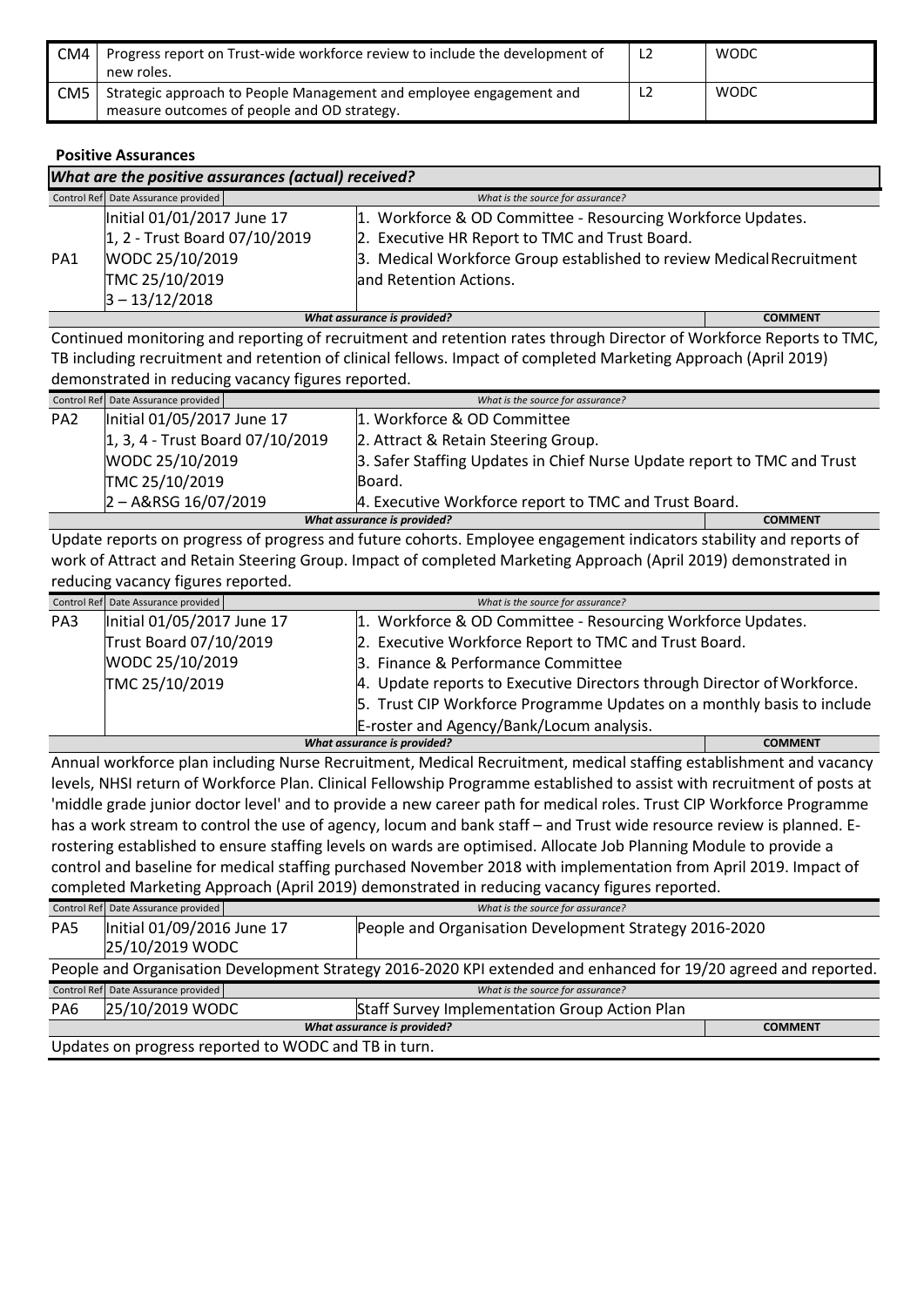|                 |                | What are the negative assurances received?                                                                                                                                                                                               |                                                                                                                                                                                                                              |                                                                                                                                              |                                                       |                                                                                                                                                                             | Updates<br>made                                                    |
|-----------------|----------------|------------------------------------------------------------------------------------------------------------------------------------------------------------------------------------------------------------------------------------------|------------------------------------------------------------------------------------------------------------------------------------------------------------------------------------------------------------------------------|----------------------------------------------------------------------------------------------------------------------------------------------|-------------------------------------------------------|-----------------------------------------------------------------------------------------------------------------------------------------------------------------------------|--------------------------------------------------------------------|
| Gap             | Date Assurance | <b>NEGATIVE ASSURANCE</b>                                                                                                                                                                                                                | Action in place to                                                                                                                                                                                                           | <b>ACTION PLAN</b>                                                                                                                           | <b>ACTION LEAD</b>                                    | <b>Expected resulting</b>                                                                                                                                                   | <b>AGREED</b>                                                      |
| Control<br>Ref  | provided       | (include reasoning as<br>appropriate)                                                                                                                                                                                                    | address                                                                                                                                                                                                                      |                                                                                                                                              |                                                       | <b>Control, Mitigation</b><br>or Positive<br>Assurance?                                                                                                                     | <b>DEADLINE</b>                                                    |
| GC1             | 01/12/2017     | Length of time from<br>interview to start date<br>over 6 months.<br>(Medical)                                                                                                                                                            | Deadline extended<br>to align with<br>implementation of<br>TRAC.                                                                                                                                                             | Reporting<br>underway<br>Divisions July,<br><b>WODC</b><br>August                                                                            | Head of<br>Resourcing                                 | <b>TRAC Report to</b><br><b>WODC</b>                                                                                                                                        | 25/10/2019<br><b>WODC</b>                                          |
| GC <sub>3</sub> | 01/10/2017     | A lack of consistency<br>and standardisation of<br>some roles within the<br>Trust                                                                                                                                                        | Implement agreed<br>action plan. PID<br>agreed                                                                                                                                                                               | PID approved<br>by FRB 2018                                                                                                                  | Deputy Director<br>of Workforce                       | Single (or very<br>small number)<br>JD by role used<br>in recruitment                                                                                                       | Review<br>01/11/2019                                               |
| GC4             | 01/09/2017     | There is a lack of a<br>consistent<br>organisational<br>employment model to<br>support greater<br>flexibility, recruitment<br>& attraction required.                                                                                     | *Establish and<br>promote and<br>improved flexible<br>enhanced<br>employment<br>model **and<br>overarching<br>approach to<br>recruitment and<br>retention.                                                                   | *Currently on<br>hold as Trust<br>now part of<br>national<br>programme<br>runs to<br>March 2020<br>**continues.                              | Deputy Director<br>of Workforce                       | Recruitment &<br>retention rates,<br>increase in<br>flexible working<br>requests.                                                                                           | 25/10/2019<br><b>WODC</b>                                          |
| GC5             | 01/12/2018     | Failure to effectively<br>maximise workforce<br>productivity; failure to<br>routinely review<br>consultant job plans.                                                                                                                    | Job planning<br>module procured<br>and implement<br>electronic system                                                                                                                                                        | <b>Business</b><br>Case<br>approved by<br>Board.                                                                                             | Dep Medical<br>Director<br>Head of<br>Resourcing      | Organisational<br>reporting of Job<br>Planning<br>implementation<br>from<br>01/04/2019                                                                                      | 01/11/2019                                                         |
| GC <sub>6</sub> | 01/12/2018     | A lack of longer term<br>plans to establish a<br>central resourcing for<br>temporary staffing<br>that improves internal<br>bank and external<br>agency placement<br>requests as a Black<br>Country collaborative<br>bank.                | <b>Black Country and</b><br>wider proving<br>difficult-Tier 1<br>focus with Walsall<br>only*.<br>Tier 2 all Black<br>Country initial<br>conversations**<br><b>Medical bank</b><br>being improved<br>across RWT only.         | Letter from<br><b>NHSI</b><br>**Formal<br>proposal to<br>B/C Trusts in<br>process<br>following<br>scoping by<br><b>NHS</b><br>Professionals. | Director of<br>Workforce                              | Reporting on<br>delivery of<br>collaborative<br>bank to WODC<br>with Walsall as<br>phase 1.                                                                                 | 01/12/2019                                                         |
| GC7             | 01/06/2017     | There is a perceived<br>lack of control over<br>agency and locum use<br>require further<br>controls in place in<br>order to have a<br>planned and<br>financially sustainable<br>approach to<br>temporary staffing.                       | New set<br>developed. Pilot in<br>Division 3 now<br>commenced to be<br>reviewed in June<br>2019.<br>Pilot to be<br>reviewed at FRB in<br>November.                                                                           | Paper to<br><b>WODC</b>                                                                                                                      | Deputy Director<br>of HR                              | Workforce<br>Report to TMC<br>(FRB and F&P).                                                                                                                                | 01/12/2019                                                         |
| GC9             | 01/06/2018     | There is perceived to<br>be a gap in<br>engagement and<br>Culture and<br>Organisation<br>Development require<br>further action<br>planning in order to<br>ensure improved<br>employee<br>engagement,<br>involvement and<br>satisfaction. | Develop a business<br>case to fund an<br>electronic tool to<br>improve staff<br>engagement and<br>communication.<br>Behind schedule -<br>revised date.<br>Pulse under<br>development.<br>Exploring zero cost<br>App options. | Exploring<br>further zero<br>cost options<br>using<br>Allocate<br>pilot.                                                                     | Deputy Director<br>of HR<br>Head of<br>Communications | Staff Survey*,<br>Staff feedback<br>App Survey<br>reported in<br>Workforce<br>Report to TMC<br>and WODC.<br>*2018 Survey<br>Results<br>received are<br>broadly<br>positive. | 01/12/2019<br>App timeline<br>delayed due<br>to Capital<br>Funding |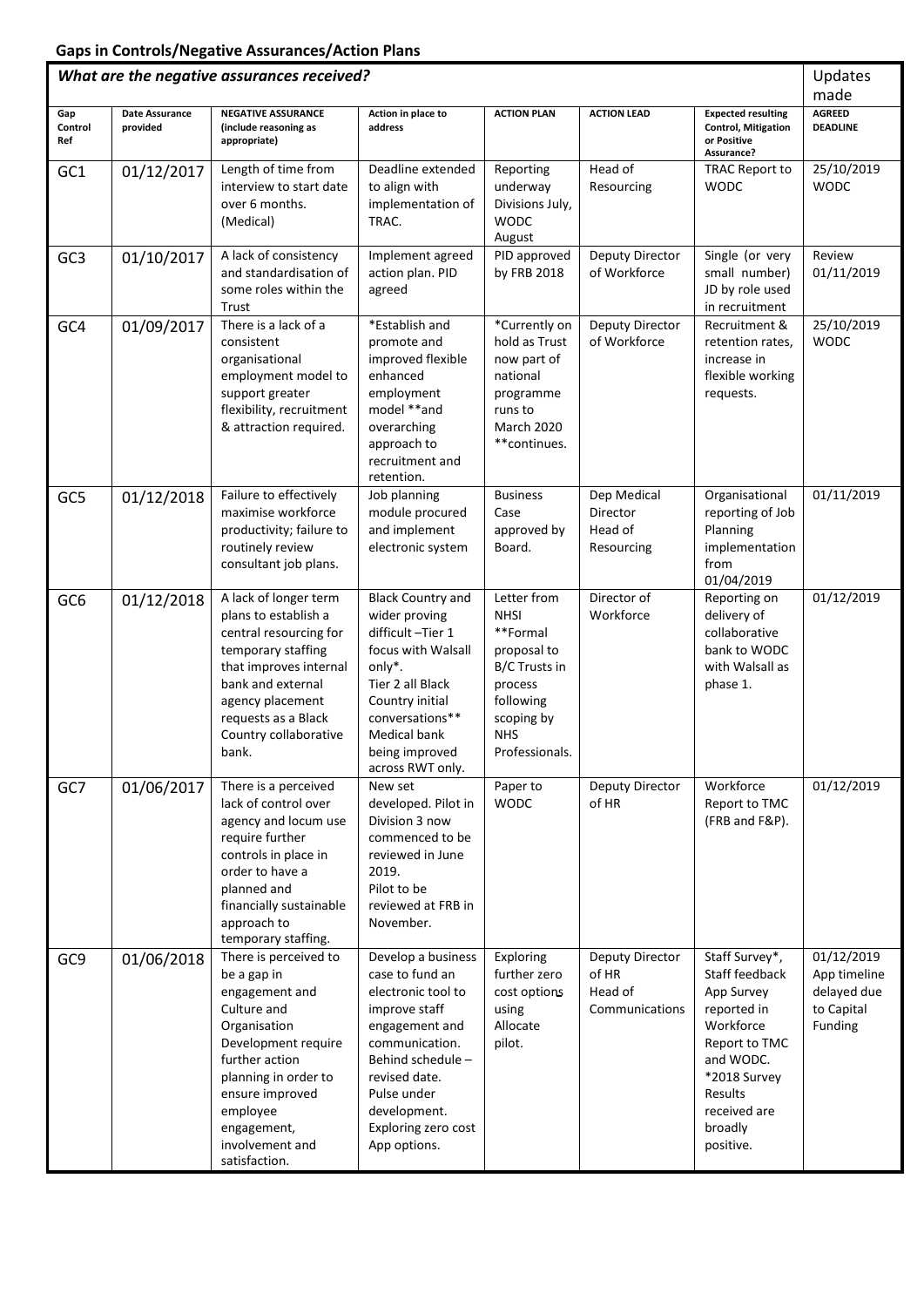| Gap<br>Control<br>Ref | <b>Date Assurance</b><br>provided | <b>NEGATIVE ASSURANCE</b><br>(include reasoning as<br>appropriate)                                                                                                                                                                       | Action in place to<br>address                                                                                                                                          | <b>ACTION PLAN</b>                                                  | <b>ACTION LEAD</b>                                        | <b>Expected resulting</b><br><b>Control, Mitigation</b><br>or Positive<br>Assurance?                                                                          | <b>AGREED</b><br><b>DEADLINE</b> |
|-----------------------|-----------------------------------|------------------------------------------------------------------------------------------------------------------------------------------------------------------------------------------------------------------------------------------|------------------------------------------------------------------------------------------------------------------------------------------------------------------------|---------------------------------------------------------------------|-----------------------------------------------------------|---------------------------------------------------------------------------------------------------------------------------------------------------------------|----------------------------------|
| GC10                  | $07/03/2$ -<br>019                | Gaps in key Medical<br><b>Specialities</b>                                                                                                                                                                                               | Making use of<br>Doctors.net as<br>means of<br>communicating<br>with and attracting<br>new Medical<br>Staff*.                                                          | Recruitment<br><b>Action Plan</b>                                   | Head of<br>Resourcing                                     | Reporting on<br>recruitment<br>rates to posts in<br>key gap areas<br>to TMC &<br>WODC.<br>Reduced<br>vacancies in key<br>areas.<br>Reduced temp<br>staff use. | 01/11/2019                       |
| GC11                  | 07/03/2019                        | <b>Gaps in Nursing</b><br>recruitment.                                                                                                                                                                                                   | <b>Clinical Nursing</b><br>Fellows<br>recruitment<br>including<br>expanded Business<br>Case for Overseas<br>recruitment.                                               | Recruitment<br><b>Action Plan</b>                                   | Associate Chief<br><b>Nurse</b>                           | Reporting on<br>recruitment<br>rates to posts in<br>key gap areas<br>to TMC &<br>WODC.<br>Reduced<br>vacancies in key<br>areas.<br>Reduced temp<br>staff use. | 01/01/2020                       |
| GC12                  | 13/06/2019                        | There is perceived to<br>be a gap in<br>engagement and<br>Culture and<br>Organisation<br>Development require<br>further action<br>planning in order to<br>ensure improved<br>employee<br>engagement,<br>involvement and<br>satisfaction. | Monthly staff<br>survey oversight<br>group with<br>Division<br>representation to<br>ensure delivery of<br>short and medium<br>term actions plans<br>from Staff Survey. | <b>Staff Survey</b><br><b>Action Plan</b>                           | Director of<br>Workforce                                  | Completion of<br>action plan,<br>improved<br>position at next<br><b>Staff Survey</b>                                                                          | 01/03/2020                       |
| GC13                  | 13/06/2019                        | Failure to effectively<br>maximise workforce<br>productivity; failure to<br>routinely review<br>consultant job plans.                                                                                                                    | <b>Building on</b><br>existing roll-out of<br>e-rostering,<br><b>Business Case for</b><br>extending scale<br>and speed of<br>further roll-out.                         | <b>Business</b><br>Case<br>Match<br>funding<br>sought from<br>NHSI. | Deputy Director<br>Workforce and<br>Head of<br>Resourcing | <b>Business Case</b><br>now with NHSI<br>for full funding.                                                                                                    | 01/12/2019                       |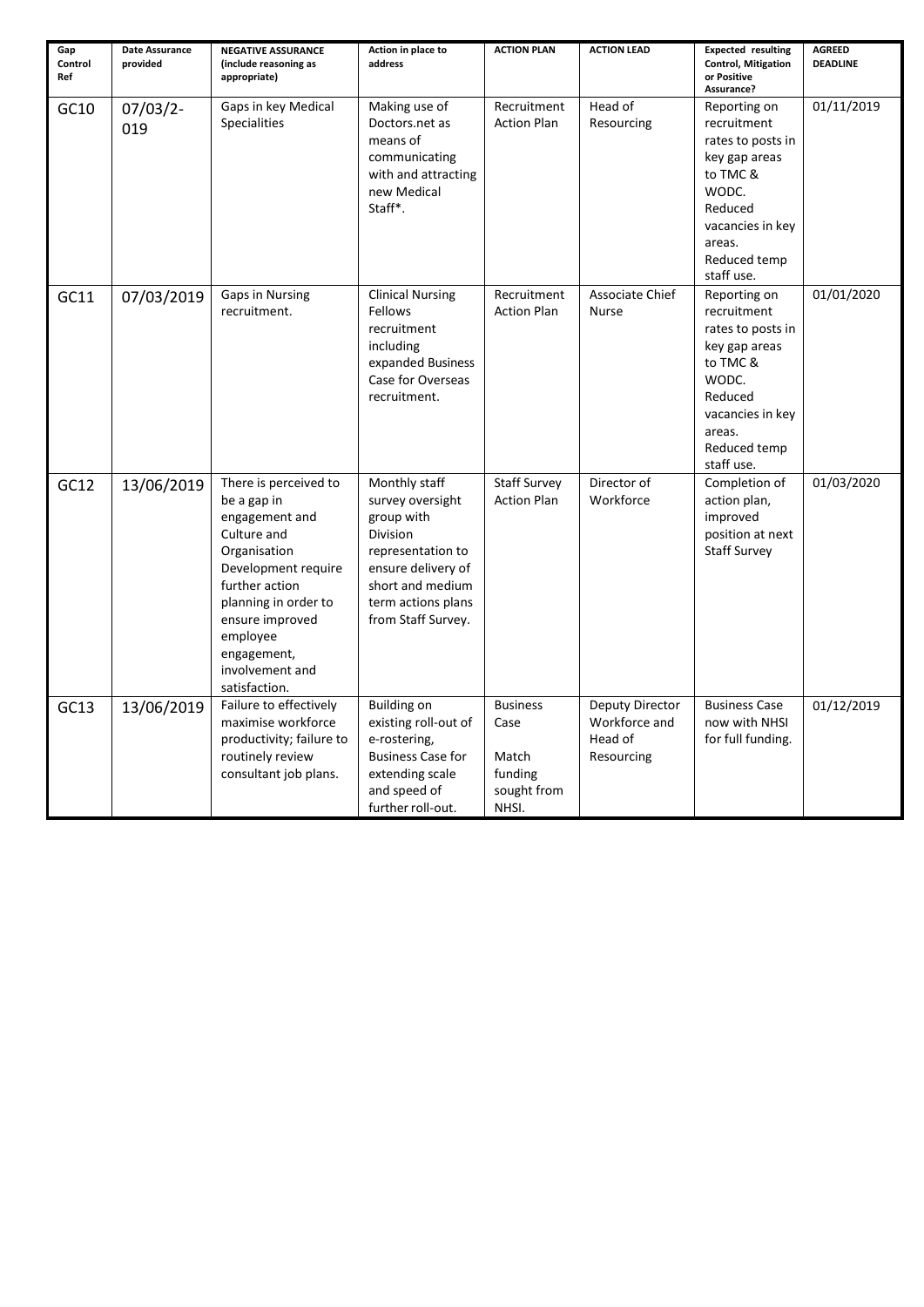#### Ref **SR8 Strategic Objective: Maintain financial health - appropriate investment enhancement to patient services**

# **Statement of Risk, scores**

| Date<br>identified                   |            | <b>STRATEGIC RISKS</b> | <b>EXECUTIVE DIRECTOR</b>                                  | <b>BOARD COMMITTEE</b>            |                            |  |
|--------------------------------------|------------|------------------------|------------------------------------------------------------|-----------------------------------|----------------------------|--|
| June 2015                            | 2019/2020) |                        | That there is a failure to deliver required CIP's (Revised | <b>Chief Operating</b><br>Officer | Finance and<br>Performance |  |
| <b>Initial Score</b><br>Last Q level |            | Current level          |                                                            | Target level                      | Movement Q to Q            |  |
| $4 \times 5 = 20$                    |            | $4 \times 5 = 20$      | $4 \times 5 = 20$                                          |                                   | $4 \times 4 = 16$          |  |

#### **Risk Register Risks**

| <b>OPERATIONAL RISKS IMPACTING ON THIS STRATEGIC OBJECTIVE</b> |                                                                    |  |  |
|----------------------------------------------------------------|--------------------------------------------------------------------|--|--|
| <b>RISK No.</b>                                                | <b>RISK TITLE</b>                                                  |  |  |
| 4113                                                           | Divisions failure to achieve CIP for 2019/2020                     |  |  |
| <b>GRADE</b>                                                   | <b>OPERATIONAL RISK DESCRIPTION</b>                                |  |  |
| $4 \times 5 = 20$                                              | Failure to achieve corporate and operational CIP target for 19/20. |  |  |

#### **Impacts, Origins**

| <b>REF</b>      | <b>IMPACTS/CONSEQUENCES OF RISK?</b>                                                                  | <b>ORIGINS OF THE RISK?</b>                                                                                                                                                                                                                                                                                                                                                                                                                                             |
|-----------------|-------------------------------------------------------------------------------------------------------|-------------------------------------------------------------------------------------------------------------------------------------------------------------------------------------------------------------------------------------------------------------------------------------------------------------------------------------------------------------------------------------------------------------------------------------------------------------------------|
| IC <sub>1</sub> | Inability to meet regulatory                                                                          | National requirement to achieve financial target(s)                                                                                                                                                                                                                                                                                                                                                                                                                     |
|                 | financial targets                                                                                     |                                                                                                                                                                                                                                                                                                                                                                                                                                                                         |
| <b>REF</b>      | <b>IMPACTS/CONSEQUENCES OF RISK?</b>                                                                  | <b>ORIGINS OF THE RISK?</b>                                                                                                                                                                                                                                                                                                                                                                                                                                             |
| IC <sub>2</sub> | Inability to invest in services<br>capital and/or revenue due to a                                    | Continuing CIP targets with reduced ability to make efficiencies.                                                                                                                                                                                                                                                                                                                                                                                                       |
|                 | lack of funds                                                                                         |                                                                                                                                                                                                                                                                                                                                                                                                                                                                         |
| <b>REF</b>      | <b>IMPACTS/CONSEQUENCES OF RISK?</b>                                                                  | <b>ORIGINS OF THE RISK?</b>                                                                                                                                                                                                                                                                                                                                                                                                                                             |
| IC <sub>3</sub> | Inability to meet financial targets                                                                   | Workforce challenges (recruitment) resulting in failure to achieve savings.                                                                                                                                                                                                                                                                                                                                                                                             |
|                 | impacts adversely on reputation                                                                       | Failure to achieve previous year recurrent and non-recurring CIP.                                                                                                                                                                                                                                                                                                                                                                                                       |
|                 | of organisation                                                                                       |                                                                                                                                                                                                                                                                                                                                                                                                                                                                         |
| <b>REF</b>      | <b>IMPACTS/CONSEQUENCES OF RISK?</b>                                                                  | <b>ORIGINS OF THE RISK?</b>                                                                                                                                                                                                                                                                                                                                                                                                                                             |
| IC <sub>4</sub> | Inability to meet financial targets<br>results in Trust being placed in<br>financial special measures | Failure to deliver on some identified schemes of slippage <i>i.e.</i> outpatients,<br>model hospital. Failure to identify recurring CIP schemes. Additional CIP<br>required as a result of signing up to the Provider Service Fund (PSF). Trust<br>required to undertake additional elective activity which will affect CIP<br>delivery. Previous over performance was taken as income CIP-now<br>significantly reduced. Inclusion of vacancy factor in budget setting. |

| Ref             | What are the controls in place to mitigate these risks?<br>*Level 1 = Operational, Level 2 = internal oversight, Level 3 = Independent Assurance | *Level of<br>assurance | Where and how often<br>reported/monitored? |
|-----------------|--------------------------------------------------------------------------------------------------------------------------------------------------|------------------------|--------------------------------------------|
| CM <sub>1</sub> | Monitoring of CIP target bi-weekly at Financial Recovery Group (FRG) chaired                                                                     | L <sub>2</sub>         | Reported to F&P and                        |
|                 | by COO (revised as a result of Governance changes). Revised remit and ToR                                                                        |                        | Trust Board (monthly)                      |
|                 | commenced Jan 19.                                                                                                                                |                        |                                            |
| CM <sub>3</sub> | Carter efficiency team identified savings via hospital model. Includes GIRFT                                                                     | L1, L2                 | FRG, TB (monthly) &                        |
|                 | (getting it right first time). Establishment of clinical excellence programme                                                                    |                        | <b>TMC</b>                                 |
|                 | to focus on GIRFT reports. Apr 19 - This team now revised between Clinical                                                                       |                        |                                            |
|                 | Quality Improvement and Service Efficiency and Delivery Teams. Healthcare                                                                        |                        |                                            |
|                 | Analytix Role Based Reporting (HARBR) packs used by the Divisional Teamsto                                                                       |                        |                                            |
|                 | identify further CIP opportunities.                                                                                                              |                        |                                            |
| CM4             | Appointment of Deloittes to assist with CIP delivery Action Plan i.e.                                                                            | L2                     | F&P (monthly)                              |
|                 | outpatients (until October 2019).                                                                                                                |                        |                                            |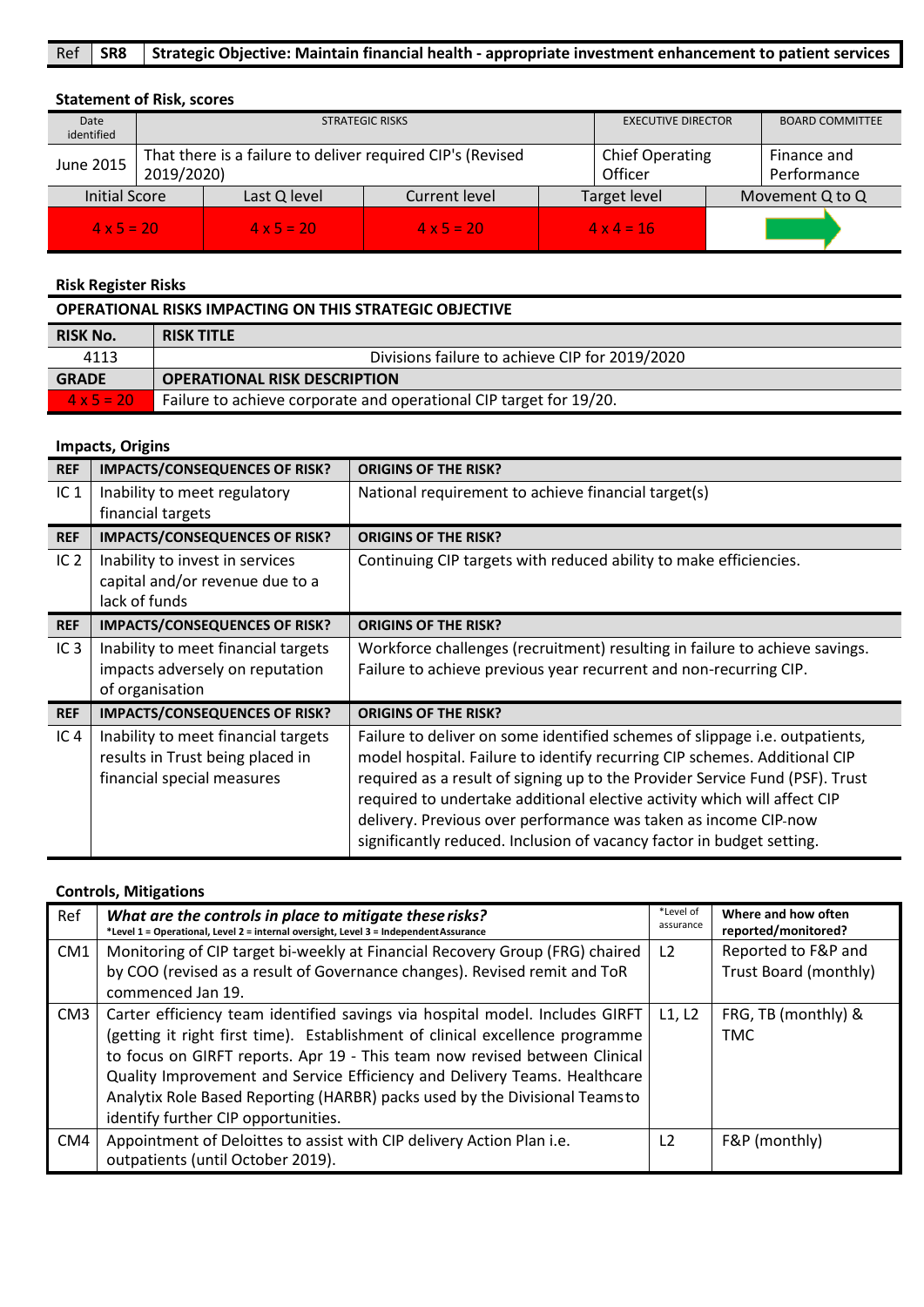| CM <sub>5</sub> | MD & COO reviewed all medical (doctor) establishments with Directorates<br>and HR to understand vacancies, locum plans. Feeds into workforce plan.<br>Additional review of all medical establishment. Completed - further work<br>identified by directorates for completion by Sept 19. Directorate work has<br>been completed (Oct 19) – further analysis on actions currently underway.<br>Report not expected until November 19.<br>MD, Deputy MD and COO                                                                            | L1     | FRG (6 monthly). To be<br>changed to Quarterly<br>from June 19     |
|-----------------|-----------------------------------------------------------------------------------------------------------------------------------------------------------------------------------------------------------------------------------------------------------------------------------------------------------------------------------------------------------------------------------------------------------------------------------------------------------------------------------------------------------------------------------------|--------|--------------------------------------------------------------------|
| CM <sub>6</sub> | Review of bank and agency spend to be undertaken This work has all been<br>completed.<br>Revised agency requirements for non-clinical and HCA staffing with effect<br>from Sept 19. Must only be linked to projects. Trust is reporting as required<br>(Oct 19)                                                                                                                                                                                                                                                                         | L1, L2 | Workforce Group, FRG,<br>F&P, TMC. Weekly<br>agency report to NHSM |
| CM7             | External review (DM & AC) of all major budget lines for Divisions and<br>Corporate spend with the objective of identifying additional CIP. Initial work<br>completed July 19 and identification of any CIP by end of Aug 19. Discussed<br>at Finance Recovery Group (FRG) in August, agreed that some schemes<br>require corporate agreement. Divisional Schemes to be converted to PIDs in<br>September. A small number of schemes to be transferred to PID, one<br>corporate issue on job planning still require resolution. (Oct 19) | L1, L2 | FRG, F&P, TMC                                                      |

#### **Positive Assurances**

| What are the positive assurances (actual) received?   |                                                                                    |                                                        |  |                                                                                                                               |  |
|-------------------------------------------------------|------------------------------------------------------------------------------------|--------------------------------------------------------|--|-------------------------------------------------------------------------------------------------------------------------------|--|
|                                                       | Control Ref Date Assurance provided<br>What is the source for assurance?           |                                                        |  |                                                                                                                               |  |
| PA1                                                   | September 19 FRG update from FRG paper                                             |                                                        |  | <b>FRG</b> reporting                                                                                                          |  |
| <b>What assurance is provided?</b><br><b>COMMENT</b>  |                                                                                    |                                                        |  |                                                                                                                               |  |
|                                                       | Plan focus on key work                                                             | CIP target is phased into the latter part of the year. |  |                                                                                                                               |  |
|                                                       | streams - Theatres,                                                                |                                                        |  | Theatre presentation at FRG in Sept 19 provided additional assurance on progress.                                             |  |
|                                                       | Outpatients, Workforce,                                                            |                                                        |  | Outpatient programme work commenced – amber status for delivery.                                                              |  |
|                                                       |                                                                                    |                                                        |  | Pharmacy, Pathology and back MD led review of Clinical establishments commenced 7/1/19. Commenced June 19, reported to FRG in |  |
|                                                       | office (procurement).                                                              |                                                        |  | Uuly. Updated paper to be presented in September 19 (see above in mitigations). Meeting in Sept 19 to                         |  |
|                                                       |                                                                                    | progress chase actions and next steps.                 |  |                                                                                                                               |  |
|                                                       |                                                                                    |                                                        |  | Revised Theatre target for 19/20. CIP schemes following independent review of budgets to be                                   |  |
|                                                       |                                                                                    |                                                        |  | developed August/September. This should impact on the value of CIP forecast to be achieved. Budget                            |  |
|                                                       |                                                                                    |                                                        |  | review meetings completed for all areas, except Division 1. This will be completed by the beginning of                        |  |
|                                                       | November 19.                                                                       |                                                        |  |                                                                                                                               |  |
|                                                       | <b>Control Ref</b><br>Date Assurance provided<br>What is the source for assurance? |                                                        |  |                                                                                                                               |  |
| PA <sub>2</sub><br>September 19 update from FRG paper |                                                                                    |                                                        |  | <b>FRG</b> reporting                                                                                                          |  |
| What assurance is provided?<br><b>COMMENT</b>         |                                                                                    |                                                        |  |                                                                                                                               |  |
| CIP schemes continue to be identified (mainly         |                                                                                    |                                                        |  | Non-recurrent CIP higher than forecast. Schemes for 2019/2020 combination of                                                  |  |

| CIP schemes continue to be identified (mainly | JINON-recurrent CIP higher than forecast. Schemes for 2019/2020 combination of    |
|-----------------------------------------------|-----------------------------------------------------------------------------------|
| non-recurrent). PIDs agreed by Directors and  | continued existing schemes (from 18/19) and new schemes from April 2019. Small    |
| QSIG.                                         | number of additional schemes identified in August 19 September 19, Linked in with |
|                                               | review of budgets.                                                                |

|                         | What is the source for assurance?                                     |                                                                                                                                                                                                                                                                                       |  |  |
|-------------------------|-----------------------------------------------------------------------|---------------------------------------------------------------------------------------------------------------------------------------------------------------------------------------------------------------------------------------------------------------------------------------|--|--|
|                         |                                                                       |                                                                                                                                                                                                                                                                                       |  |  |
|                         |                                                                       | <b>COMMENT</b>                                                                                                                                                                                                                                                                        |  |  |
|                         |                                                                       | Clinical Excellence group has been reviewed and will be placed by Clinical Quality and Service Delivery                                                                                                                                                                               |  |  |
|                         |                                                                       | Efficiency and Clinical Quality groups. The work from the Clinical Excellence group have not been lost. All the schemes included in the                                                                                                                                               |  |  |
|                         |                                                                       | GIRFT visits have been reviewed, with the transactional GIRFT Schemes transferred to the CIP Team in                                                                                                                                                                                  |  |  |
|                         |                                                                       |                                                                                                                                                                                                                                                                                       |  |  |
|                         |                                                                       | CQI team developing their key areas of focus. Any CIP will be identified and reported separately in                                                                                                                                                                                   |  |  |
|                         |                                                                       | order to avoid duplication. This work is completed and CIP schemes have been incorporated into the                                                                                                                                                                                    |  |  |
|                         | FRG work-plan.                                                        |                                                                                                                                                                                                                                                                                       |  |  |
| Date Assurance provided |                                                                       | What is the source for assurance?                                                                                                                                                                                                                                                     |  |  |
| <b>July 2019</b>        |                                                                       |                                                                                                                                                                                                                                                                                       |  |  |
|                         |                                                                       | <b>COMMENT</b>                                                                                                                                                                                                                                                                        |  |  |
|                         |                                                                       | Merger of UHNM and RWT procurement teams completed in July 19.                                                                                                                                                                                                                        |  |  |
|                         |                                                                       | Review of procurement opportunities being undertaken following                                                                                                                                                                                                                        |  |  |
|                         |                                                                       | merger. Update November 19.                                                                                                                                                                                                                                                           |  |  |
|                         | Control Ref Date Assurance provided<br>schemes.<br><b>Control Ref</b> | 23/10/2019 F&P CIP Report<br>What assurance is provided?<br>Development/split of Service<br>April 2019 as part of the transition from CQI to CIP.<br>Product lines standardised by Procurement.<br>What assurance is provided?<br>Catalogue lines reduced and further review on-going |  |  |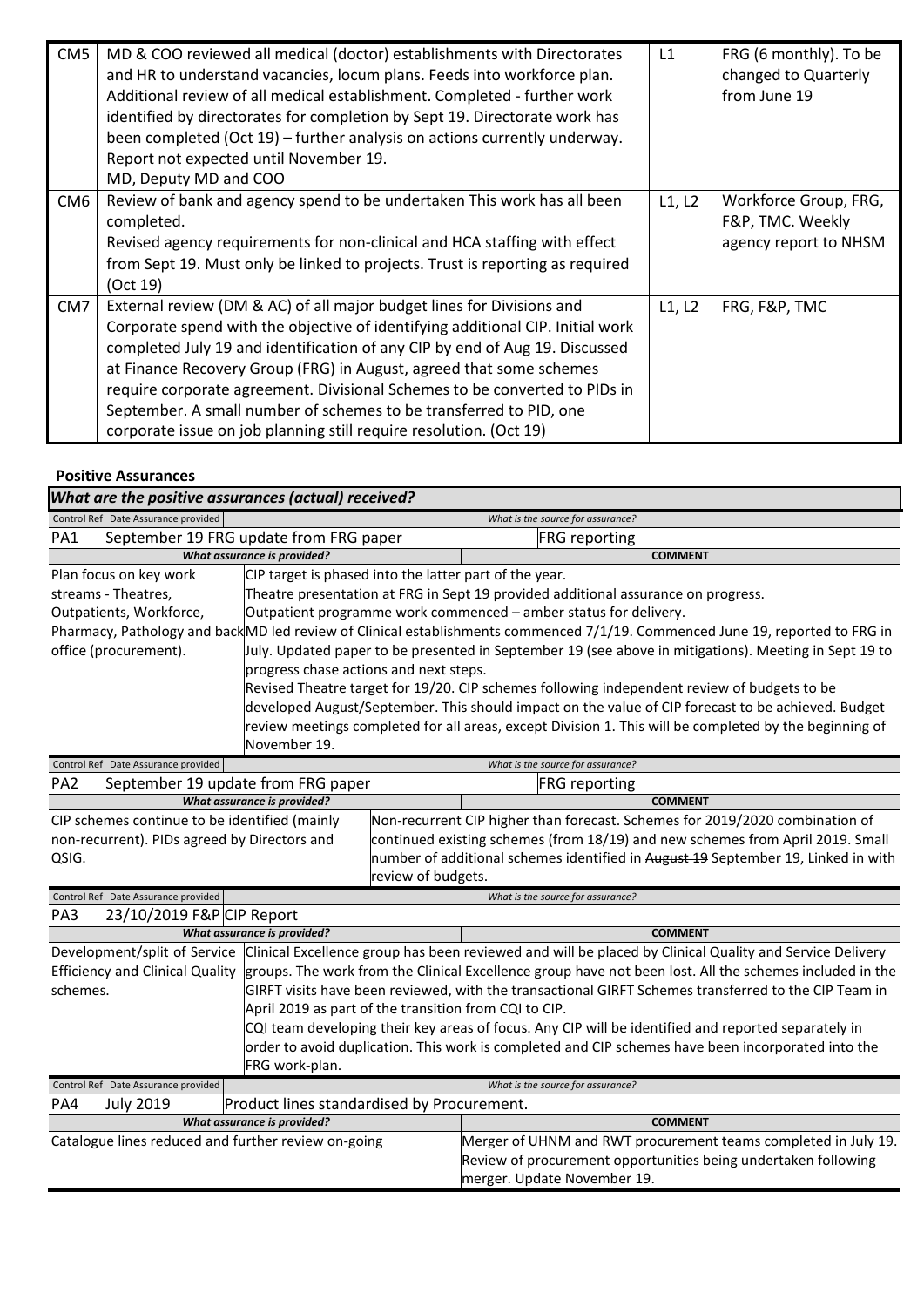|                                                                                                                                     | Control Ref Date Assurance provided           | What is the source for assurance?   |                                                                                     |                                                                                                                                   |  |
|-------------------------------------------------------------------------------------------------------------------------------------|-----------------------------------------------|-------------------------------------|-------------------------------------------------------------------------------------|-----------------------------------------------------------------------------------------------------------------------------------|--|
| PA5                                                                                                                                 |                                               | 23/10/2018 F&P FRG reporting to F&P |                                                                                     |                                                                                                                                   |  |
|                                                                                                                                     |                                               | What assurance is provided?         |                                                                                     | <b>COMMENT</b>                                                                                                                    |  |
|                                                                                                                                     | Deloitte onsite (June 16). FRP                |                                     |                                                                                     | NHSI agreed to extend to March 2019. Outpatient support will remain until Sep 19. Head of Service                                 |  |
|                                                                                                                                     | developed - actions                           |                                     |                                                                                     | Delivery & Efficiency commenced in post in April 19. Recruitment to this team has been successful and                             |  |
|                                                                                                                                     | commenced formal sign off.                    |                                     |                                                                                     | all staff members will be in place by June 19. During the transition period support to the team remains                           |  |
|                                                                                                                                     | Regular FRG report to F&P.                    |                                     |                                                                                     | in place from the existing clinical quality team. Handover from the Deloitte team (on outpatients) has                            |  |
|                                                                                                                                     |                                               |                                     |                                                                                     | commenced to the Service Efficiency Team. Delivery of Outpatient CIP is not expected to be affected.                              |  |
|                                                                                                                                     |                                               |                                     |                                                                                     | There has been a change to the head of Service Efficiency and Delivery in Oct 19 (Internal promotion)                             |  |
|                                                                                                                                     | Control Ref Date Assurance provided           |                                     |                                                                                     | What is the source for assurance?                                                                                                 |  |
| PA6                                                                                                                                 | Sept 2019                                     | Progress update to FRB              |                                                                                     |                                                                                                                                   |  |
|                                                                                                                                     |                                               | What assurance is provided?         |                                                                                     | <b>COMMENT</b>                                                                                                                    |  |
|                                                                                                                                     |                                               |                                     |                                                                                     | Meetings identifying plans for Resource meetings completed April 17 - completed report September 17. Deloitte report on impact of |  |
|                                                                                                                                     | recruitment use of clinical                   |                                     |                                                                                     | clinical fellows received. Action plans for Obstetrics and Gynaecology, Anaesthetics and $T&O$ – see C1                           |  |
| fellows and also where gaps in comment above (MD led). On going review of all clinical workforce establishments. Paper presented to |                                               |                                     |                                                                                     |                                                                                                                                   |  |
|                                                                                                                                     | directorate planning have                     |                                     |                                                                                     | FRG July 19, identifying in going work by Directorate. No calculation of CIP, however significant                                 |  |
|                                                                                                                                     | been completed.                               |                                     |                                                                                     | improvement in budget awareness and alignment. Final paper to be presented to FRG in September.                                   |  |
|                                                                                                                                     |                                               |                                     |                                                                                     | Report has been delayed. Divisional work completed in Oct 19, with final report for sign off expected in                          |  |
|                                                                                                                                     |                                               |                                     |                                                                                     | November 19. No significant savings expected. Clarity on budget lines will be achieved.                                           |  |
|                                                                                                                                     | Control Ref Date Assurance provided           |                                     |                                                                                     | What is the source for assurance?                                                                                                 |  |
| PA7                                                                                                                                 | 23/08/2019                                    | Workforce & FRG                     |                                                                                     |                                                                                                                                   |  |
|                                                                                                                                     | <b>WODC</b>                                   |                                     |                                                                                     |                                                                                                                                   |  |
|                                                                                                                                     |                                               | What assurance is provided?         |                                                                                     | <b>COMMENT</b>                                                                                                                    |  |
|                                                                                                                                     | Review of non-medical agency (32 posts).      |                                     |                                                                                     | Weekly review of non-medical undertaken by COO. Agency forecast to be within                                                      |  |
|                                                                                                                                     | Forecast only 7 posts to remain at the end of |                                     | capped limit. Review of agency undertaken weekly.                                   |                                                                                                                                   |  |
| February. Apr 19 - additional review of non                                                                                         |                                               |                                     | Additional review completed in July 19. Recruitment even in radiology expected to   |                                                                                                                                   |  |
| medical posts to be undertaken, small increase                                                                                      |                                               |                                     | have an impact in Sept/Oct 19. Reduction in radiology agency starting. Explanations |                                                                                                                                   |  |
| in Mar 19. Weekly review of all non-medical                                                                                         |                                               |                                     | provided for all other use. Increase in IT agency use due to complex IT projects in |                                                                                                                                   |  |
| agency posts via COO.                                                                                                               |                                               |                                     | pathology.                                                                          |                                                                                                                                   |  |
|                                                                                                                                     |                                               |                                     | New (central) agency rules implemented in Sept 19, means that non medical and HCA   |                                                                                                                                   |  |
|                                                                                                                                     |                                               |                                     | agency should only be procured for specialist projects. Exception reporting now     |                                                                                                                                   |  |
|                                                                                                                                     |                                               |                                     |                                                                                     | required. All areas reporting are linked to projects (IT and payroll)                                                             |  |

| What are the negative assurances received? |                                        |                                                                    |                                                                                                                                                                     |                                                                                          |                                                                     |                                                                                                     | Updates made                                                                                                         |
|--------------------------------------------|----------------------------------------|--------------------------------------------------------------------|---------------------------------------------------------------------------------------------------------------------------------------------------------------------|------------------------------------------------------------------------------------------|---------------------------------------------------------------------|-----------------------------------------------------------------------------------------------------|----------------------------------------------------------------------------------------------------------------------|
| Control<br>Ref                             | Date Assurance<br>provided             | <b>NEGATIVE ASSURANCE</b><br>(include reasoning as<br>appropriate) | Action in place to address                                                                                                                                          | <b>ACTION PLAN</b>                                                                       | <b>ACTION LEAD</b>                                                  | <b>Expected resulting</b><br><b>Control, Mitigation</b><br>or Positive<br>Assurance?                | <b>AGREED</b><br><b>DEADLINE</b>                                                                                     |
| GC1                                        | <b>Trust Board</b><br>(TB)<br>07/10/19 | There remains a CIP<br>target with no plans<br>for achievement     | All areas reviewing<br>plans.                                                                                                                                       | FRG Plan bi-<br>weekly,<br>Summary to TB                                                 | <b>Head of Service</b><br>Efficiency and<br>Delivery                | FRG Monthly<br><b>Reporting Pack</b>                                                                | Unlikely to<br>bridge gap<br>in $19/20 -$<br>however<br>monthly<br>deadlines<br>for<br>updating<br>achieveme<br>nts. |
| GC4                                        | TB<br>04/08/19.<br>F&P<br>23/10/2019   | Agency spend at<br>variance from<br>control total.                 | Focus on reduction in<br>agency spend, medical<br>i.e. clinical fellowship,<br>recruitment. Non-<br>medical appointment<br>to post. Reductions in<br>agency online. | Workforce Task<br>Group reporting<br>to FRG and F&P.<br>Medical<br>Variance<br>reducing. | Chief Operating<br>Officer/ Medical<br>Director                     | FRG Report to<br>TB. Will also be<br>included in<br>F&P reports.<br>Reduced<br>medical<br>variance. | Achieved<br>for non-<br>medical.<br>Medical<br>report<br>expected<br><b>Nov 19</b>                                   |
| GC5                                        | <b>TB</b><br>07/10/19                  | Pay spend increasing<br>Quarter 1, 2, 3 & 4.                       | Independent Review of<br>pay-lines with<br>Directorates/Divisions<br>in July 19. Action to be<br>undertaken as required<br>to reduce/cease spend.                   | Operational<br><b>Finance Group</b><br>reporting to F&P                                  | <b>Chief Operating</b><br>Officer/Chief<br><b>Financial Officer</b> | F&P Report to<br>TB                                                                                 | Analysis of<br>pay spend<br>has been<br>presented<br>to F&P.<br>Monitoring<br>to be<br>provided<br>monthly.          |

# **Gaps in Controls/Negative Assurances/Action Plans**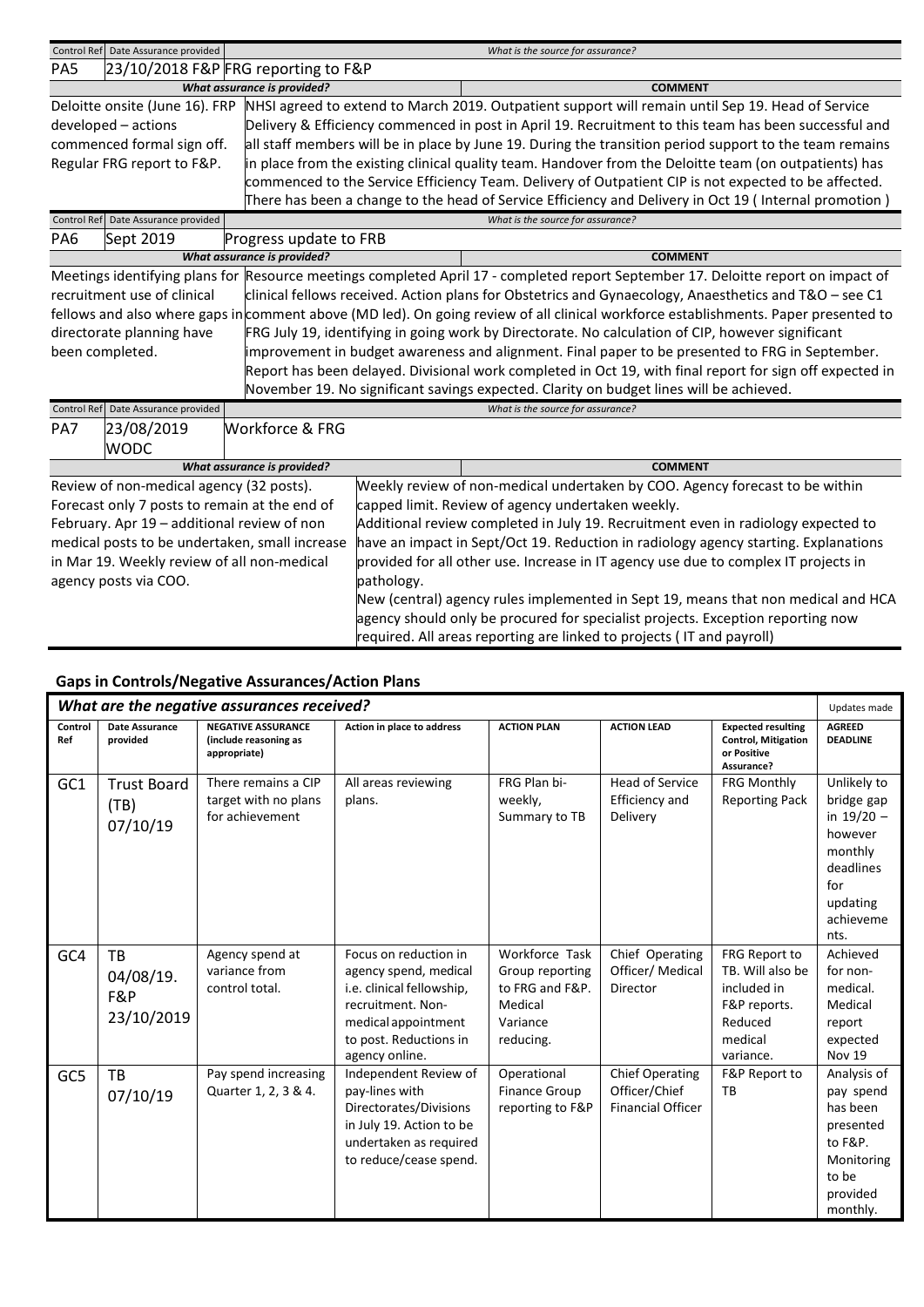| GC <sub>6</sub> | March<br>2019 | The continued gap<br>between required<br>and identified CIP<br>and failure to<br>achieve control total<br>has resulted in<br>NHSWM increasing<br>the Trust risk rating<br>from a level from 2<br>to 3. This will result<br>in increased scrutiny<br>on CIP Plans. | Continued focus on<br>development of CIP<br>Plan for 2019/2020. | Continued<br>identification of<br><b>CIP Plans across</b><br>operational and<br>corporate<br>service lines. | <b>Chief Operating</b><br>Officer/Chief<br><b>Financial Officer</b> | FRG, TMC,<br>F&P.TB | Deadline<br>achieved,<br>further<br>work<br>required on<br>CIP linked<br>with 5 year<br>$plan -$<br>deadline<br><b>Nov 19</b> |
|-----------------|---------------|-------------------------------------------------------------------------------------------------------------------------------------------------------------------------------------------------------------------------------------------------------------------|-----------------------------------------------------------------|-------------------------------------------------------------------------------------------------------------|---------------------------------------------------------------------|---------------------|-------------------------------------------------------------------------------------------------------------------------------|
|-----------------|---------------|-------------------------------------------------------------------------------------------------------------------------------------------------------------------------------------------------------------------------------------------------------------------|-----------------------------------------------------------------|-------------------------------------------------------------------------------------------------------------|---------------------------------------------------------------------|---------------------|-------------------------------------------------------------------------------------------------------------------------------|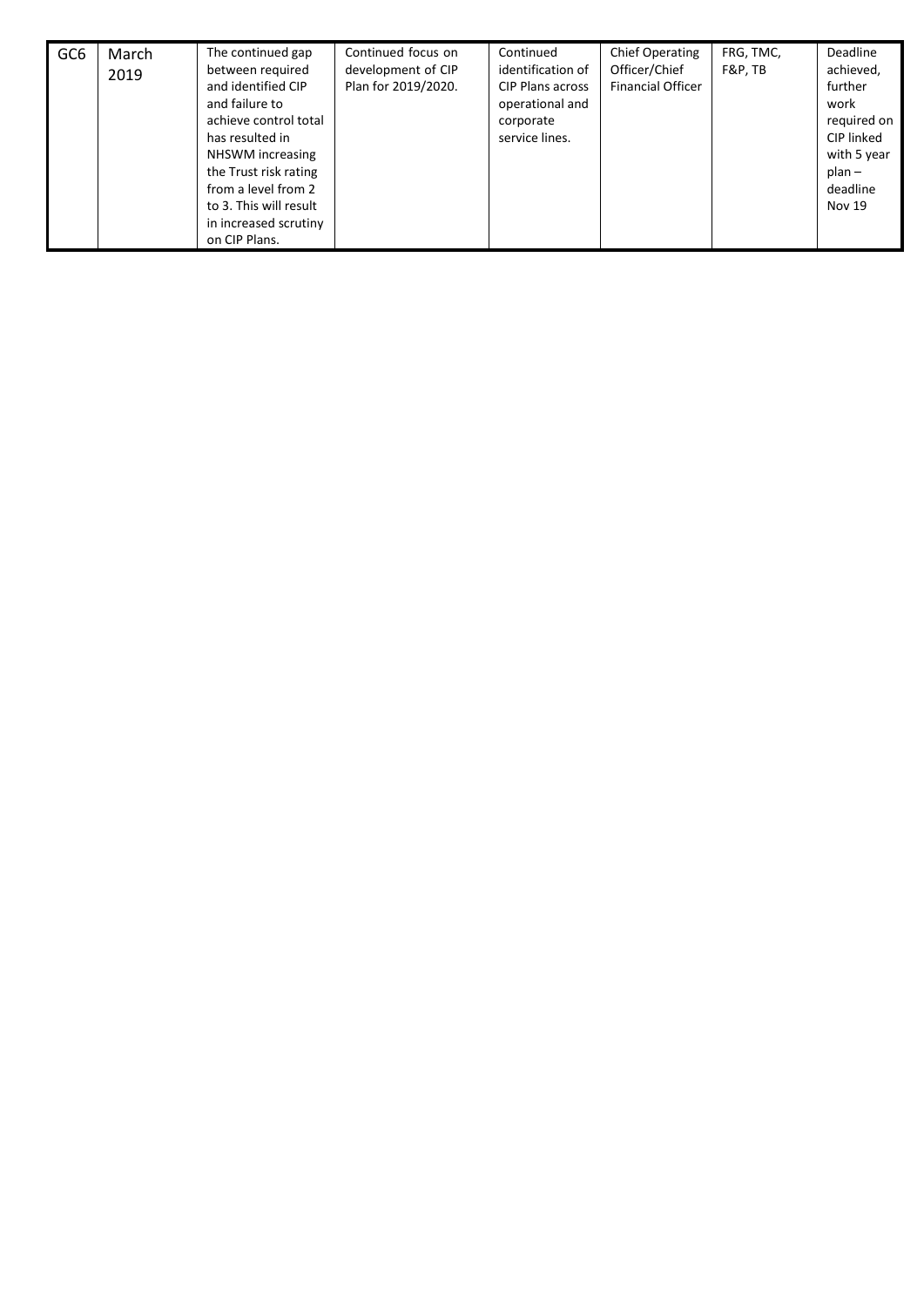| Ref SR9 | Strategic Objective: Maintain financial health - appropriate investment enhancement to patient |
|---------|------------------------------------------------------------------------------------------------|
|         | services                                                                                       |

# **Statement of Risk, scores**

| Date<br>identified                                                           | <b>STRATEGIC RISKS</b>                                                                                                           |            |            |            |                 | <b>EXECUTIVE</b><br><b>DIRECTOR</b> | <b>BOARD COMMITTEE</b>     |
|------------------------------------------------------------------------------|----------------------------------------------------------------------------------------------------------------------------------|------------|------------|------------|-----------------|-------------------------------------|----------------------------|
| June 2015                                                                    | That the underlying deficit that the Trust has is not eliminated in<br>medium term to bring the Trust back to financial surplus. |            |            |            |                 | <b>Chief Finance</b><br>Officer     | Finance and<br>Performance |
| Last Month(M) level<br><b>Initial Score</b><br>Current level<br>Target level |                                                                                                                                  |            |            |            | Movement M to M |                                     |                            |
| $5 \times 3 = 15$                                                            |                                                                                                                                  | $5x4 = 20$ | $5x4 = 20$ | $5x4 = 20$ |                 |                                     |                            |

# **Risk Register Risks**

| <b>OPERATIONAL RISKS IMPACTING ON THIS STRATEGIC OBJECTIVE</b> |                                                                                                           |  |  |  |  |
|----------------------------------------------------------------|-----------------------------------------------------------------------------------------------------------|--|--|--|--|
| <b>RISK No.</b>                                                | <b>RISK TITLE</b>                                                                                         |  |  |  |  |
| 4113                                                           | Failure to achieve CIP target                                                                             |  |  |  |  |
| <b>GRADE</b>                                                   | <b>OPERATIONAL RISK DESCRIPTION</b>                                                                       |  |  |  |  |
| $4 \times 5 = 20$                                              | If the Trust is unable to achieve the identified CIP target for 2019/2020 then there are implications for |  |  |  |  |
| red                                                            | the financial position of the Trust                                                                       |  |  |  |  |

# **Impacts, Origins**

| <b>REF</b>      | <b>IMPACTS / CONSEQUENCES OF THE RISK?</b>                                                                                                           | <b>ORIGINS OF THE RISK?</b>                                                                                     |  |  |
|-----------------|------------------------------------------------------------------------------------------------------------------------------------------------------|-----------------------------------------------------------------------------------------------------------------|--|--|
| IC <sub>1</sub> | That the Trust will be placed into recovery and turnaround by<br><b>NHSI</b>                                                                         | Lack of fully detailed Recurrent Cost/Efficiency<br>Improvement Programme in 2016/17, 17/18,<br>18/19 and 19/20 |  |  |
| <b>REF</b>      | <b>IMPACTS / CONSEQUENCES OF THE RISK?</b>                                                                                                           | <b>ORIGINS OF THE RISK?</b>                                                                                     |  |  |
| IC $2$          | The Trust could have to apply for a working capital loan to the NHSI/e for working<br>capital/financing, that the Trust is judged as not sustainable |                                                                                                                 |  |  |
| <b>REF</b>      | <b>IMPACTS / CONSEQUENCES OF THE RISK?</b>                                                                                                           | <b>ORIGINS OF THE RISK?</b>                                                                                     |  |  |
| IC <sub>3</sub> | Reputational risk to organisation                                                                                                                    |                                                                                                                 |  |  |

| Ref             | What are the controls in place to mitigate these risks?                                                                         | *Level of                 | Where and how often |
|-----------------|---------------------------------------------------------------------------------------------------------------------------------|---------------------------|---------------------|
|                 | *Level 1 = Operational, Level 2 = internal oversight, Level 3 = Independent Assurance                                           | assurance<br>(L1, L2, L3) | reported/monitored? |
| CM1             | Further detailed Efficiency/Productivity plans from Divisions/Departments.                                                      | L1                        | Reported to F&P, TB |
| CM <sub>2</sub> | Detailed plans to deliver to contracted levels of activity                                                                      | L1                        | Reported to F&P     |
| CM <sub>3</sub> | On-going identification and delivery of Carter initiatives on staffing, estates,<br>procurement and pharmacy/medicines.         | L1                        | Reported to FRB     |
| CM4             | Action on Agency Costs as per NHSI Guidance on capping arrangements.                                                            | L1                        | Reported to F&P     |
| CM <sub>5</sub> | Receipt of Deloitte report on Trust CIP and Transformation Programme.<br>Management capacity. Clear list of actions identified. | L2                        | Reported to F&P     |
| CM <sub>6</sub> | Update of Long Term Financial Model for discussion at Finance and                                                               | L2                        | Reported to F&P     |
|                 | Performance and then Trust Board on medium term financial plans. This                                                           |                           |                     |
|                 | will include a high level assessment of the STPs as they could impact on the                                                    |                           |                     |
|                 | organisation. Regulator now requested detailed plan by September 2019.                                                          |                           |                     |
| CM7             | The year of the MSFT funding deal is realised and paid until 2020/2021                                                          | L <sub>2</sub>            | Reported to F&P     |
| CM8             | There is close cash monitoring and forecasting to ensure that the Trust has                                                     | L2                        | Reported to F&P     |
|                 | sufficient cash to operate                                                                                                      |                           |                     |
| CM <sub>9</sub> | NHSI CIP Deep Dive review reporting little that the Trust is not already                                                        | L <sub>3</sub>            | Reported to F&P     |
|                 | doing with minor additions to the CIP.                                                                                          |                           |                     |
| CM10            | FRB now assessing short term action to be taken to deliver financial plan for                                                   | L1                        | Reported to F&P     |
|                 | 2019/2020 and agree an efficiency programme for 2020/2021.                                                                      |                           |                     |
| CM11            | NHSI finance representatives have and are to attend future F&P meetings                                                         | L3                        | Reported to F&P     |
|                 | to observe financial discussions. The Trust with NHSI representatives,                                                          |                           |                     |
|                 | conducted a 'deep-dive' review of the Cost Improvement Programme on                                                             |                           |                     |
|                 | 8.8.19                                                                                                                          |                           |                     |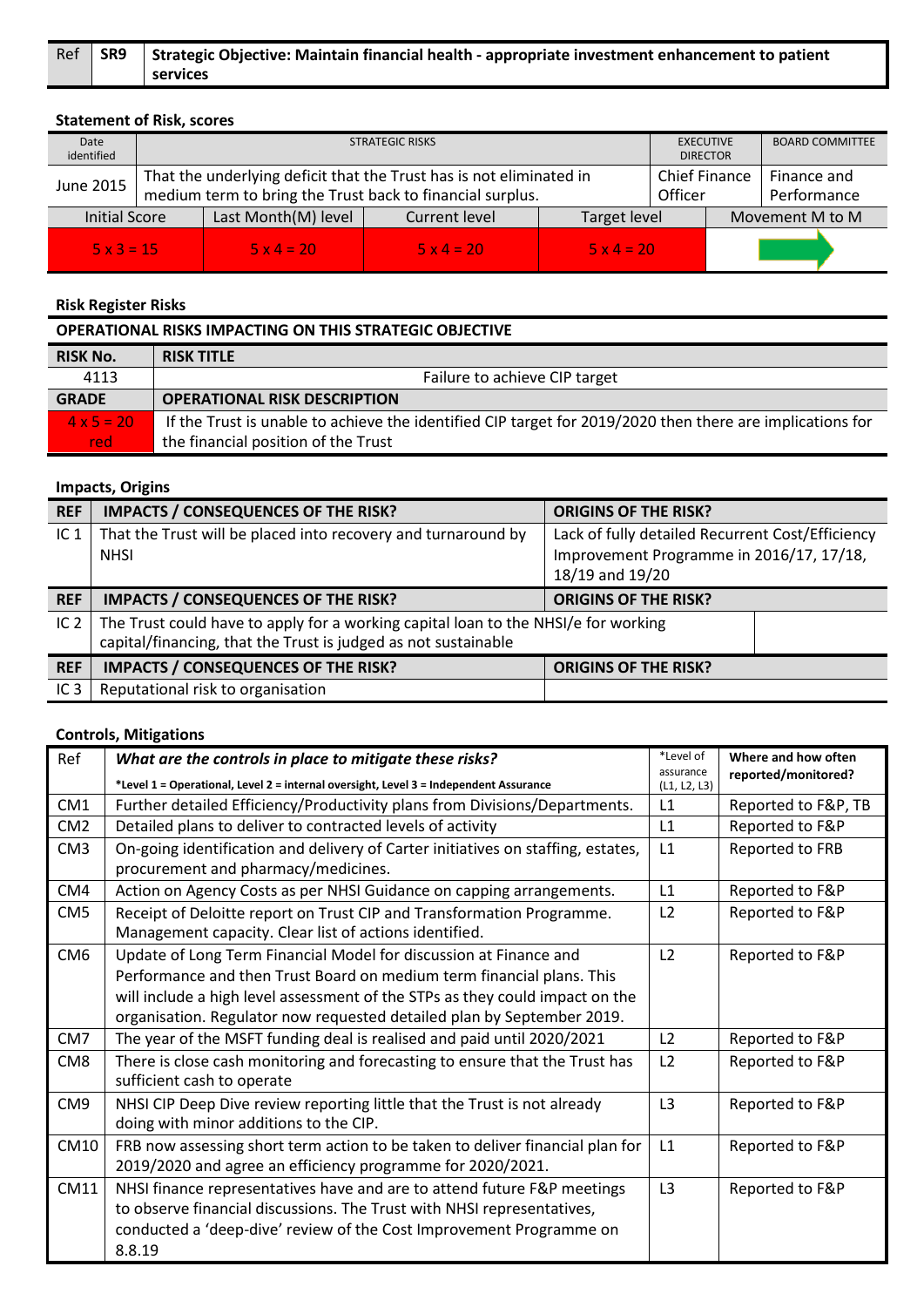|                 | <b>Positive Assurances</b>          |                                                                                                                                                                                                                                                      |                |  |  |  |  |
|-----------------|-------------------------------------|------------------------------------------------------------------------------------------------------------------------------------------------------------------------------------------------------------------------------------------------------|----------------|--|--|--|--|
|                 |                                     | What are the positive assurances (actual) received?                                                                                                                                                                                                  |                |  |  |  |  |
|                 | Control Ref Date Assurance provided | What is the source for assurance?                                                                                                                                                                                                                    |                |  |  |  |  |
| PA1             | 01/04/2018                          | Finance and Performance FRB report                                                                                                                                                                                                                   |                |  |  |  |  |
|                 | 16/10/2019 FRB                      |                                                                                                                                                                                                                                                      |                |  |  |  |  |
|                 |                                     | What assurance is provided?                                                                                                                                                                                                                          | <b>COMMENT</b> |  |  |  |  |
|                 |                                     | Further efficiency from deep dive reviews identified. FRB is focussing on the CIP gap and identifying recurrent CIP where possible.<br>FRB are identifying financial savings from the GiRFT programme.                                               |                |  |  |  |  |
|                 | Control Ref Date Assurance provided | What is the source for assurance?                                                                                                                                                                                                                    |                |  |  |  |  |
| PA3             | 01/04/2018<br>16/10/2019 FRB        | FRB report to Finance and Performance Committee and the Board                                                                                                                                                                                        |                |  |  |  |  |
|                 |                                     | What assurance is provided?                                                                                                                                                                                                                          | <b>COMMENT</b> |  |  |  |  |
|                 |                                     | Further opportunities have been identified. Ongoing review of agency spend and temporary staffing costs including WLIs. Work                                                                                                                         |                |  |  |  |  |
|                 |                                     | with External Consultancy now identified further efficiencies in Outpatients and this is being rolled out. The non-recurrent vacancy                                                                                                                 |                |  |  |  |  |
|                 |                                     | control factor now taken as recurrent has been re-evaluated and increased and used to offset this challenge in the first instance.<br>NHSI have approved consultancy extension with caveats.                                                         |                |  |  |  |  |
|                 | Control Ref Date Assurance provided | What is the source for assurance?                                                                                                                                                                                                                    |                |  |  |  |  |
| PA <sub>5</sub> | Q2 2018                             | Audit Committee and Finance and Performance Committee                                                                                                                                                                                                |                |  |  |  |  |
|                 |                                     | What assurance is provided?                                                                                                                                                                                                                          | <b>COMMENT</b> |  |  |  |  |
|                 |                                     | Internal Audit Plan for 2018/19 and 2019/2020 incorporates a review of this financial risk and the Cost Improvement programme.                                                                                                                       |                |  |  |  |  |
|                 | Control Ref Date Assurance provided | What is the source for assurance?                                                                                                                                                                                                                    |                |  |  |  |  |
| PA <sub>6</sub> | 01/09/2018                          | Update to Finance and Performance Committee and then the Board.                                                                                                                                                                                      |                |  |  |  |  |
|                 | 23/10/2019 F&P                      |                                                                                                                                                                                                                                                      |                |  |  |  |  |
|                 |                                     | What assurance is provided?                                                                                                                                                                                                                          | <b>COMMENT</b> |  |  |  |  |
|                 |                                     | LTFM to be updated for in year performance/contract mitigations/Forecast year End updated underlying financial position.                                                                                                                             |                |  |  |  |  |
|                 | Control Ref Date Assurance provided | What is the source for assurance?                                                                                                                                                                                                                    |                |  |  |  |  |
| PA7             | 01/06/2018<br>23/10/2019 F&P        | Update to Finance and Performance Committee and then the Board.                                                                                                                                                                                      |                |  |  |  |  |
|                 |                                     | What assurance is provided?                                                                                                                                                                                                                          | <b>COMMENT</b> |  |  |  |  |
|                 |                                     | 2018/19 MSFT financial payment Received. 2019/2020 expected.                                                                                                                                                                                         |                |  |  |  |  |
|                 | Control Ref Date Assurance provided | What is the source for assurance?                                                                                                                                                                                                                    |                |  |  |  |  |
| PA8             | 01/05/2018                          | Audit Committee and Finance and Performance Committee                                                                                                                                                                                                |                |  |  |  |  |
|                 | 23/10/2019 F&P                      |                                                                                                                                                                                                                                                      |                |  |  |  |  |
|                 | 12/09/2019                          |                                                                                                                                                                                                                                                      |                |  |  |  |  |
|                 | <b>Audit Com</b>                    |                                                                                                                                                                                                                                                      |                |  |  |  |  |
|                 |                                     | Controls in place and management action agreed. 12 month rolling cash forecast implemented. Clear Prompt Payment Statistics                                                                                                                          |                |  |  |  |  |
|                 |                                     | reported to Board. Self-review against GT report on Barking, Havering & Redbridge Universities Hospitals.                                                                                                                                            |                |  |  |  |  |
| PA <sub>9</sub> | Control Ref Date Assurance provided | What is the source for assurance?<br>Executive discussion on re-focussing Financial Recovery Board (FRB) on Cost Improvement Programme                                                                                                               |                |  |  |  |  |
|                 | 01/07/2018<br>16/10/2019 FRB        | (CIP) gap and underlying Financial Position. New planning guidance for 2019/20 ask for medium term                                                                                                                                                   |                |  |  |  |  |
|                 |                                     | plans to get the Trust back to underlying break even position.                                                                                                                                                                                       |                |  |  |  |  |
|                 |                                     | What assurance is provided?                                                                                                                                                                                                                          | <b>COMMENT</b> |  |  |  |  |
|                 |                                     | Finance & Performance Committee FRB Report                                                                                                                                                                                                           |                |  |  |  |  |
|                 | Control Ref Date Assurance provided | What is the source for assurance?                                                                                                                                                                                                                    |                |  |  |  |  |
| <b>PA10</b>     | 19/09/2018                          | Review of programme by NHSI                                                                                                                                                                                                                          |                |  |  |  |  |
|                 | 23/10/2019 F&P                      |                                                                                                                                                                                                                                                      |                |  |  |  |  |
|                 |                                     | What assurance is provided?                                                                                                                                                                                                                          | <b>COMMENT</b> |  |  |  |  |
|                 |                                     | A further review ('deep dive') of the RWT CIP was carried out by NHSI on 17.09.2018. Whilst NHSI were 'unhappy' with the                                                                                                                             |                |  |  |  |  |
|                 |                                     | performance level, the only additional potential actions they identified were to: 1. institute a vacancy freeze with 2 levels of                                                                                                                     |                |  |  |  |  |
|                 |                                     | vacancy review panels in place and 2. Land sales. Trust has now sold the WEI - contract completion Feb 2019.                                                                                                                                         |                |  |  |  |  |
|                 | Control Ref Date Assurance provided | What is the source for assurance?                                                                                                                                                                                                                    |                |  |  |  |  |
| <b>PA11</b>     | 10/12/2018                          | Risk gain/share agreement with main Commissioner.                                                                                                                                                                                                    |                |  |  |  |  |
|                 | 20/05/2019 BDS                      |                                                                                                                                                                                                                                                      |                |  |  |  |  |
|                 |                                     | What assurance is provided?                                                                                                                                                                                                                          | <b>COMMENT</b> |  |  |  |  |
|                 |                                     | The Trust has secured a risk/gain share agreement with Staffordshire CCGs and Wolverhampton CCG. W'ton CCG approved the risk<br>share 15/11/18. New contracts structures in process of being agreed - in place with Wolverhampton CCG and Specialist |                |  |  |  |  |
|                 |                                     | Commissioners. Contract in place and signed with Staffordshire CCGs for 2019/2020.                                                                                                                                                                   |                |  |  |  |  |
|                 |                                     |                                                                                                                                                                                                                                                      |                |  |  |  |  |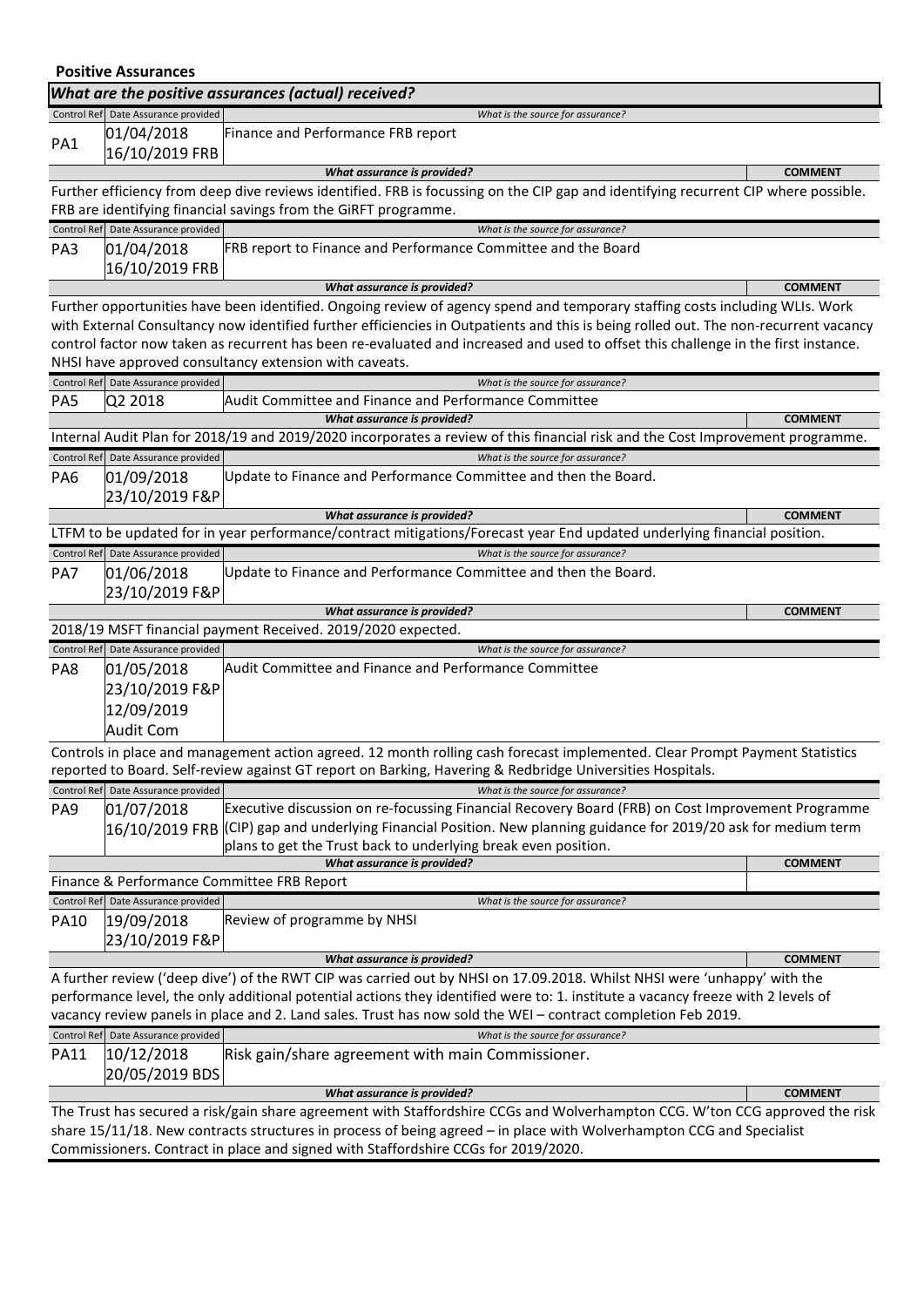|                 | What are the negative assurances received? |                                                                                                                                                                                                    |                                                                                                                                                                                                                           |                                                                                                                                                                                                               |                       |                                                                                            | Updates<br>made                         |
|-----------------|--------------------------------------------|----------------------------------------------------------------------------------------------------------------------------------------------------------------------------------------------------|---------------------------------------------------------------------------------------------------------------------------------------------------------------------------------------------------------------------------|---------------------------------------------------------------------------------------------------------------------------------------------------------------------------------------------------------------|-----------------------|--------------------------------------------------------------------------------------------|-----------------------------------------|
| Control<br>Ref  | <b>Date Assurance</b><br>provided          | <b>NEGATIVE ASSURANCE (include</b><br>reasoning as appropriate)                                                                                                                                    | Action in place to address                                                                                                                                                                                                | <b>ACTION PLAN</b>                                                                                                                                                                                            | <b>ACTION</b><br>LEAD | <b>Expected</b><br>resulting<br>Control,<br><b>Mitigation or</b><br>Positive<br>Assurance? | <b>AGREED</b><br><b>DEADLINE</b>        |
| GC1             | 10/12/2018                                 | There is a continued<br>increase in overall pay<br>spend including bank<br>staff when substantive<br>recruitment has<br>increased. (Gap in<br>controls)                                            | Work is underway to<br>understand: the lag<br>between recruitment<br>and impact on<br>temporary staffing<br>costs; 'hotspot' areas of<br>spend; junior medical<br>staffing situation.                                     | Review of agency<br>spend against<br>impact of<br>recruitment<br>underway led by<br>COO. Increased<br>controls on bank<br>being implemented<br>and detailed junior<br>Dr manpower<br>discussions<br>underway. | COO                   | IQPR,<br>Finance<br>and<br>Workforce<br>Reports to<br>TB                                   | 01/12/2019                              |
| GC <sub>3</sub> | 01/05/2018                                 | The increasing reliance<br>on Non-recurrent CIPs<br>means that the<br>underlying position is<br>deteriorating.                                                                                     | Further work on the<br>underlying financial<br>position identifies that<br>the underlying position<br>is deteriorating due to<br>increasing levels of Non-<br>Recurrent CIP. This will<br>be shared in detail with<br>F&P | Cost Improvement<br>Plan updates and<br>budget setting now<br>approved for 19/20                                                                                                                              | CFO                   | Finance<br>Reports to<br>TB<br>FRG<br>reports to<br>F&P and TB                             | Monthly<br>reports to TB.<br>06/11/2019 |
| GC5             | 04/04/2019                                 | <b>Enforcement action</b><br>taken by NHS<br>Improvement and Trust<br>placed in category 3 of<br>the Single Oversight<br>Framework due to level<br>of CIP/unidentified CIP.                        | Continued work on CIP.<br>Medium term financial<br>plan covering the period<br>2019/20 to 23/24<br>required to be produced<br>by 30 September 2019.<br>Regime may have been<br>superseded - tbc.                          | Resources secured<br>to help with<br>producing financial<br>model.<br>Discussion at<br><b>Executive Directors</b><br>19/6/19, F&P<br>24/7/19 & BDS<br>19/8/19                                                 | COO/<br>CFO           | F&P                                                                                        | 06/11/2019                              |
| GC <sub>6</sub> | 30/07/2019                                 | Medium term financial<br>forecast does not bring<br>Trust back into financial<br>balance by 2024/25.<br>Notice received<br>(07/10/19) from NHSI/E<br>Office of 4 year Financial<br>Control Totals. | Developing forecast<br>discussions at Executive<br>and Trust Board re ideas<br>for closing the gap<br>including meeting with<br>W'hampton CCG &<br>other STP Providers.                                                   | BDS 16/09/2019<br>presentation by<br>Deloitte.<br>Further work<br>required to clarify<br>options.<br>STP considering<br>financial plans and<br>options provided in<br>STP context.                            | CFO                   | F&P                                                                                        | TB<br>03/11/2019                        |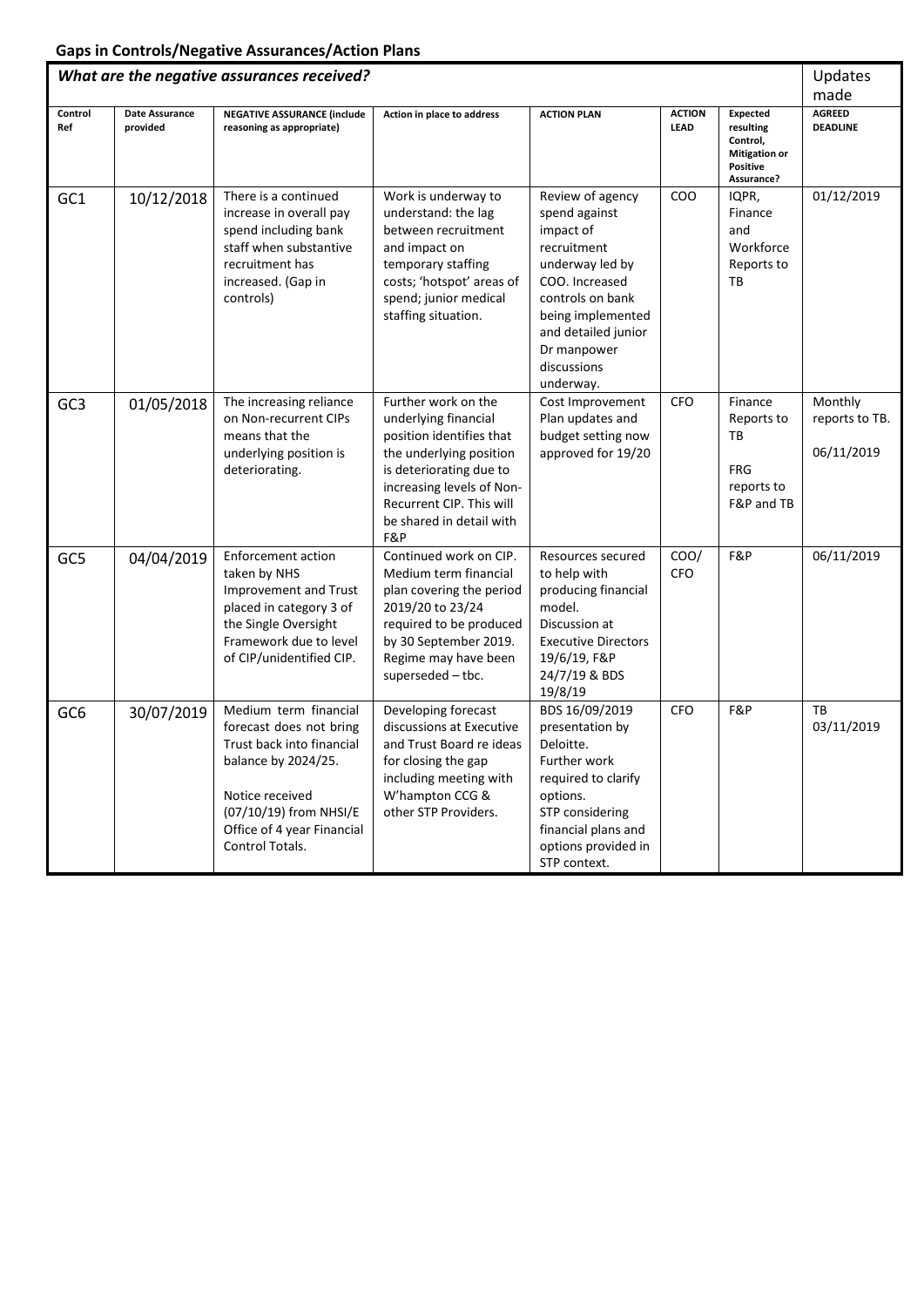# **Statement of Risk, scores**

| Date<br>identified |                                                                     | <b>STRATEGIC RISKS</b>                                                                                                                                                  | <b>EXECUTIVE DIRECTOR</b> |              | <b>BOARD COMMITTEE</b> |                 |  |
|--------------------|---------------------------------------------------------------------|-------------------------------------------------------------------------------------------------------------------------------------------------------------------------|---------------------------|--------------|------------------------|-----------------|--|
| 03/04/17           |                                                                     | The elevated SHMI could reduce the confidence of the public,<br>patients, external agencies, regulators and commissioners in the<br>quality of care the Trust provides. | <b>Medical Director</b>   | QGAC         |                        |                 |  |
|                    | Last Month(M) level<br><b>Initial Score</b><br><b>Current level</b> |                                                                                                                                                                         |                           | Target level |                        | Movement M to M |  |
| $4 \times 3 = 12$  |                                                                     | $4 \times 4 = 16$                                                                                                                                                       | $4 \times 4 = 16$         |              | $3x3=9$                |                 |  |

#### **Risk Register Risks**

# **OPERATIONAL RISKS IMPACTING ON THIS STRATEGIC OBJECTIVE None currently identified**

#### **Impacts, Origins**

| <b>REF</b>      | <b>IMPACTS / CONSEQUENCES OF THE RISK?</b>                              | <b>ORIGINS OF THE RISK?</b> |
|-----------------|-------------------------------------------------------------------------|-----------------------------|
| IC <sub>1</sub> | Adverse publicity                                                       | <b>Adverse SHMI</b>         |
| <b>REF</b>      | <b>IMPACTS / CONSEQUENCES OF THE RISK?</b>                              | <b>ORIGINS OF THE RISK?</b> |
| IC <sub>2</sub> | Greater scrutiny from external bodies (regulators, commissioners et al) | <b>Adverse SHMI</b>         |
|                 |                                                                         |                             |
| <b>REF</b>      | <b>IMPACTS / CONSEQUENCES OF THE RISK?</b>                              | <b>ORIGINS OF THE RISK?</b> |
| IC <sub>3</sub> | Loss of public confidence                                               | Adverse publicity           |
| <b>REF</b>      | <b>IMPACTS / CONSEQUENCES OF THE RISK?</b>                              | <b>ORIGINS OF THE RISK?</b> |

| Ref             | What are the controls in place to mitigate these risks?                                                                                                                                          | *Level of<br>assurance | Where and how<br>often reported/ |
|-----------------|--------------------------------------------------------------------------------------------------------------------------------------------------------------------------------------------------|------------------------|----------------------------------|
|                 | *Level 1 = Operational, Level 2 = internal oversight, Level 3 = Independent Assurance                                                                                                            | (L1, L2, L3)           | monitored?                       |
| CM <sub>1</sub> | All relevant* Mortality data is reviewed and findings investigated and discussed at                                                                                                              | L <sub>2</sub>         | <b>Trust Board</b>               |
|                 | Mortality Review Group (MRG - RWT Group) (monthly updates) and a report is presented                                                                                                             |                        |                                  |
|                 | at COG, QGAC and TB on a monthly basis.<br>*SHMI, Alerts against diagnosis, Reviews - Directorate Findings, Outcomes and themes from reviews, Coding compliance - programme of work<br>progress. |                        |                                  |
| CM2             | Mortality data relating to health economy themes is reviewed e.g. End of Life Care (Place                                                                                                        | L <sub>3</sub>         | <b>Trust Board</b>               |
|                 | of death) and discussed at Mortality Improvement Group (MIG - Cross-City multi-agency)                                                                                                           |                        |                                  |
|                 | (bi-monthly) and Quality Improvement Programme Board (QIPB) chaired by CEO monthly,<br>along with data and information across services and providers.                                            |                        |                                  |
| CM4             | The Trust requires all directorates to follow the process set out by the Learning from                                                                                                           | $\mathsf{L}1$          | QGAC                             |
|                 | Deaths Policy (OP87*). Deaths in pre-defined specified groups* undergo an SJR1 with 10%                                                                                                          |                        |                                  |
|                 | random sample of other deaths. These reviews are undertaken by independent internal                                                                                                              |                        |                                  |
|                 | Mortality Reviewers. A cohort of cases is referred for a second stage, multidisciplinary                                                                                                         |                        |                                  |
|                 | review. The findings are reviewed with the Directorate and at MRG and QGAC, TMC and                                                                                                              |                        |                                  |
|                 | TB through IQPR. The Trust will extend the scrutiny of deaths by reviewing those that                                                                                                            |                        |                                  |
|                 | occur 30 days after discharge with involvement of primary care teams.                                                                                                                            |                        |                                  |
| CM <sub>5</sub> | For all diagnosis groups showing a higher than expected SHMI (at internal alert level,                                                                                                           | L1                     | QGAC                             |
|                 | which is a lower threshold than external alerts) a coding and data quality review are<br>undertaken.                                                                                             |                        |                                  |
| CM <sub>6</sub> | A Trust wide action plan is in place to investigate potential causes of the elevated                                                                                                             | L <sub>2</sub>         | QGAC                             |
|                 | Standard Mortality Rates (SMR's) (SHMI and HSMR) and to provide evidence and                                                                                                                     |                        |                                  |
|                 | assurance of the quality of clinical care.                                                                                                                                                       |                        |                                  |
| <b>CM11</b>     | The early introduction of the Medical Examiner Role has been implemented and MEs have                                                                                                            | L1                     | <b>Trust Board</b>               |
|                 | been appointed. The ME roles and review process have been developed. This new process                                                                                                            |                        |                                  |
|                 | will improve the timeliness of review and investigation of deaths and therefore access to                                                                                                        |                        |                                  |
|                 | learning. OP87 has been reviewed in line with these new roles.                                                                                                                                   |                        |                                  |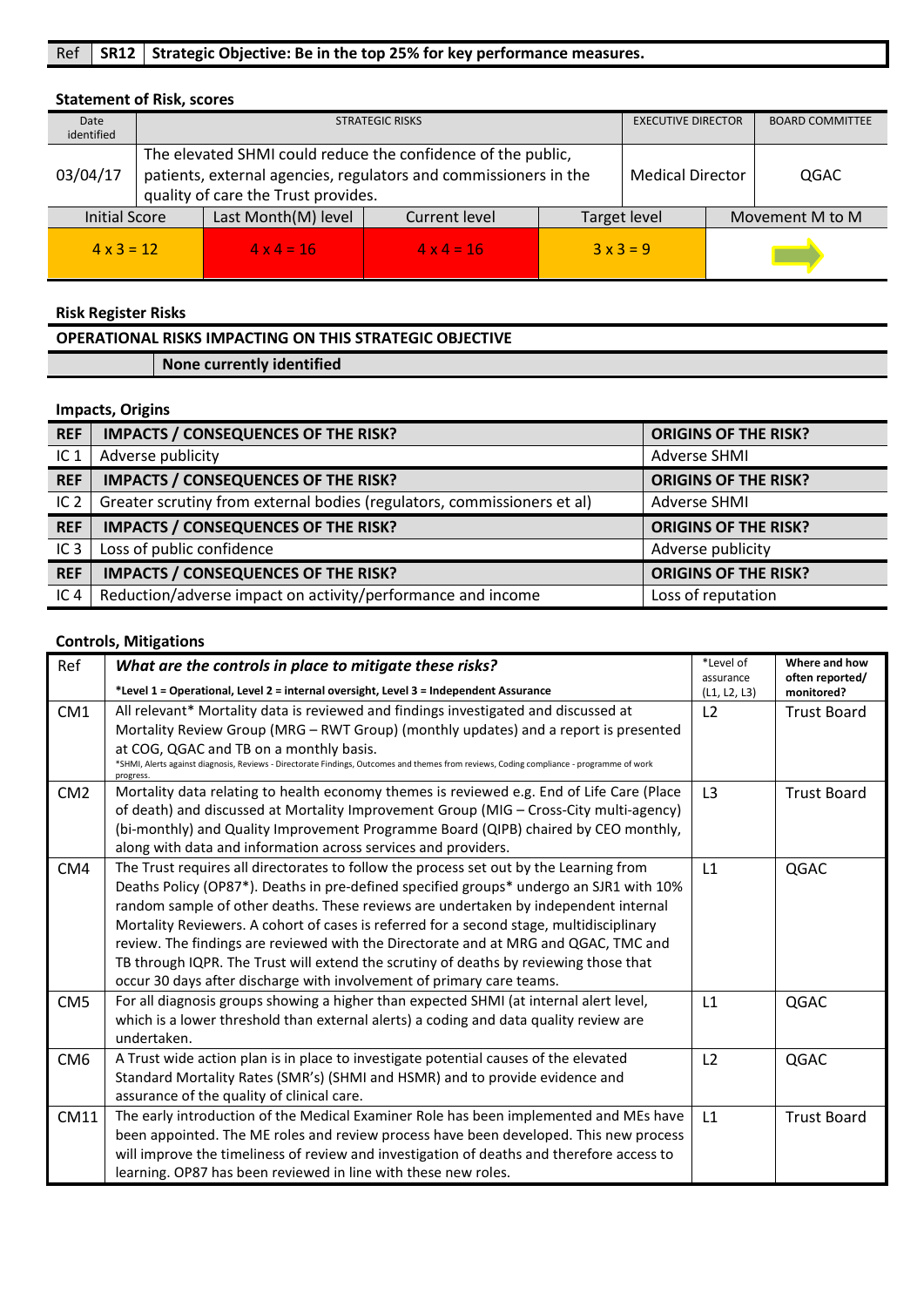| <b>CM12</b> | The Trust has commissioned an independent Medical expert to provide oversight and<br>advice regarding Mortality Statistics, Clinical Pathways of Care and the Learning from<br>Deaths Agenda, reported to the Medical Director with independent access to CCG and<br>Trust Board. An update was presented to the Board 4 March 2019 with a further update<br>planned for the Board 2 December 2019. In addition, PwC presented to the Trust Board at<br>a development session on 15 July 2019. | L3     | <b>Trust Board</b>                        |
|-------------|------------------------------------------------------------------------------------------------------------------------------------------------------------------------------------------------------------------------------------------------------------------------------------------------------------------------------------------------------------------------------------------------------------------------------------------------------------------------------------------------|--------|-------------------------------------------|
| CM13        | The Trust has now approved a local service coding procedure that allows for the inclusion<br>of all identified co-morbidities in the recorded and submitted data. Overview at MRG of<br>Coding Audits that include recording and coding of co-morbidities. MRG includes CCG<br>representation and Public Health (LA) representation and report to CCG Clinical Quality<br>Review Meeting (CQRM).                                                                                               | L1, L2 | Quarterly,<br>QGAC,<br><b>Trust Board</b> |

#### **Positive Assurances**

| What are the positive assurances (actual) received? |                         |                                                  |                                   |                          |  |  |
|-----------------------------------------------------|-------------------------|--------------------------------------------------|-----------------------------------|--------------------------|--|--|
| Control Ref                                         | Date Assurance provided |                                                  | What is the source for assurance? |                          |  |  |
| PA <sub>6</sub>                                     | <b>July 2018</b>        | Learning from Deaths Action Plan                 |                                   |                          |  |  |
|                                                     | 07/10/2019 TB           |                                                  |                                   |                          |  |  |
|                                                     |                         | What assurance is provided?                      |                                   | <b>COMMENT</b>           |  |  |
|                                                     |                         |                                                  |                                   | Held by Medical Director |  |  |
| <b>Control Ref</b>                                  | Date Assurance provided |                                                  | What is the source for assurance? |                          |  |  |
| - - -                                               |                         | $11.4 - 1.6$ $1.6 - 1.6$ $1.6 - 1.6$ $1.6 - 1.6$ |                                   |                          |  |  |

| PA <sub>5</sub>             |            | April 17-March 18 Audits of Clinical Coding,                 |                |
|-----------------------------|------------|--------------------------------------------------------------|----------------|
|                             | 15/07/2019 | PwC targeted audits of specific coding (individual & cohort) |                |
| What assurance is provided? |            |                                                              | <b>COMMENT</b> |
| $\sim$ $\sim$ $\sim$ $\sim$ |            | $\sim$ $\sim$ $\sim$ $\sim$ $\sim$ $\sim$ $\sim$             |                |

Audits of coding and clinical documentation 2017/18 financial year 15 different audits, covering up Held by Medical Director, to 121 spells with primary diagnosis revised in 11% (13 of 121) cases. Each coders work is audited at *wia Mortality Action group* least annually covering a minimum of 40 spells internally, reported to MRG. PwC targeted audits of specific coding of individuals and cohorts based on relative risk of death with primary diagnosis and co-morbidity index continues reported monthly to MRG & Quality Programme Improvement Board for Mortality.

| Control Ref | Date Assurance provided           | What is the source for assurance?                  |                |
|-------------|-----------------------------------|----------------------------------------------------|----------------|
| PA1         | <b>July 2018</b><br>$07/10/19$ TB | Mortality/Learning from Deaths Trust Board Reports |                |
|             |                                   | What assurance is provided?                        | <b>COMMENT</b> |

|                                             |                         |                                                                                       |                                                                                         | Held by Medical Director        |  |  |
|---------------------------------------------|-------------------------|---------------------------------------------------------------------------------------|-----------------------------------------------------------------------------------------|---------------------------------|--|--|
| <b>Control Ref</b>                          | Date Assurance provided |                                                                                       | What is the source for assurance?                                                       |                                 |  |  |
| <b>PA11</b>                                 | March 2019              |                                                                                       | Review of Mortality Statistics and Learning from Deaths by external independent Medical |                                 |  |  |
|                                             | 04/03/19 TB             | expert (Mr Stan Silverman).                                                           |                                                                                         |                                 |  |  |
|                                             |                         | <b>COMMENT</b>                                                                        |                                                                                         |                                 |  |  |
| Copy of Interim report provided March 2019. |                         |                                                                                       |                                                                                         | <b>Held by Medical Director</b> |  |  |
|                                             |                         | Date Assurance provided<br>What is the source for assurance?                          |                                                                                         |                                 |  |  |
| Control Ref                                 |                         |                                                                                       |                                                                                         |                                 |  |  |
| <b>PA12</b>                                 | April 2019              | Trust development of Continuous Quality Improvement (CQI) programme following in part |                                                                                         |                                 |  |  |
|                                             | 24/07/19 QGAC           | from review of Mortality Statistics and Learning from Deaths by external independent  |                                                                                         |                                 |  |  |
|                                             |                         | Medical expert (Mr Stan Silverman).                                                   |                                                                                         |                                 |  |  |
|                                             |                         | What assurance is provided?                                                           |                                                                                         | <b>COMMENT</b>                  |  |  |

Clinical Lead(s) for CQI Programme appointed and in post. (April 2019) Performance

### **Gaps in Controls/Negative Assurances/Action Plans**

| What are the negative assurances received? |                                   |                                                                                 |                                                                                                                                                                              |                                 |                       |                                                                                          | Updates<br>made                  |
|--------------------------------------------|-----------------------------------|---------------------------------------------------------------------------------|------------------------------------------------------------------------------------------------------------------------------------------------------------------------------|---------------------------------|-----------------------|------------------------------------------------------------------------------------------|----------------------------------|
| <b>Control Ref</b>                         | Date Gap in<br>Assurance provided | <b>NEGATIVE ASSURANCE</b><br>(include reasoning as<br>appropriate)              | Action in place to address                                                                                                                                                   | <b>ACTION PLAN</b>              | <b>ACTION</b><br>LEAD | <b>Expected resulting</b><br><b>Control, Mitigation or</b><br><b>Positive Assurance?</b> | <b>AGREED</b><br><b>DEADLINE</b> |
| GC <sub>1</sub>                            | 02/08/2018                        | Lack of evidence of<br>learning from<br>mortality reviews<br>in clinical areas. | Robust governance<br>processes to evidence<br>learning from mortality<br>reviews embedded in all<br>clinical areas.<br>Internal Audit<br>recommendations-<br>actions agreed. | Mortality<br><b>Action Plan</b> | Medical<br>Director   | Report to MRG then<br>to QGAC and IQPR<br>SJR Learning<br>Monthly from<br>November 2018  | 01/12/2019                       |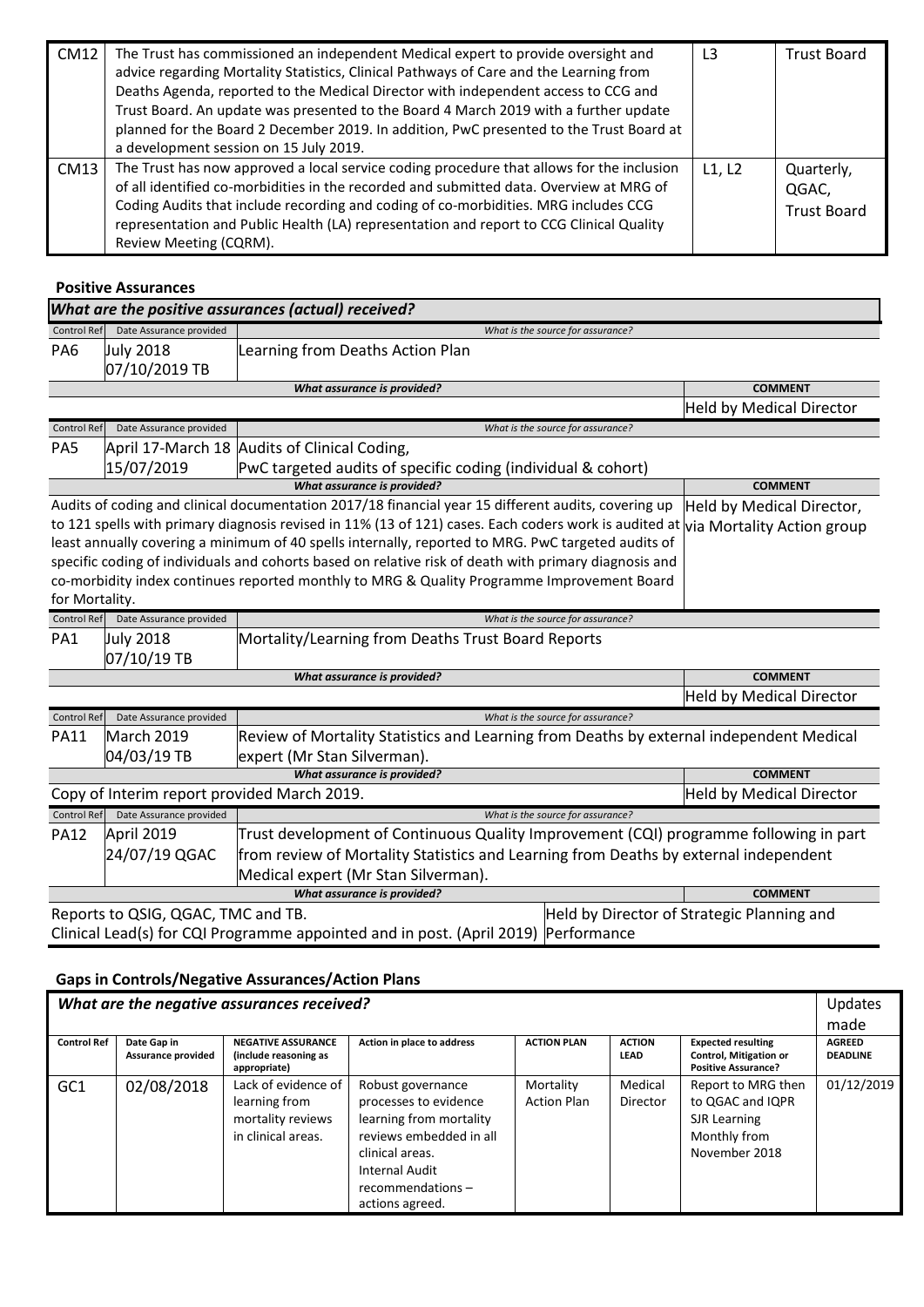| GC4             | 09/08/2018 | Lack of co-<br>ordinated and<br>consistent<br>approach to end of<br>life care                                                                                                                       | Develop a Bereavement<br>centre with collated<br><b>Medical Examiners</b><br>Registrar of deaths/<br>Administration/<br>Family services to<br>improve quality of service<br>for families and support<br>timeliness of<br>investigations and<br>learning from deaths.<br>Bereavement Nurse in-<br>post. Registrar for Deaths<br>additional location<br>agreed.                            | Mortality<br><b>Action Plan</b>                | Medical<br>Director | All now in place and<br>operational reports<br>of the revised<br>pathway and centre<br>in place and<br>operational.<br>Reports (e.g. Audits)<br>of pathway<br>compliance.<br>Patient/carer<br>satisfaction survey<br>data. System and<br>early data available. | 01/11/2019                                                                                                                   |
|-----------------|------------|-----------------------------------------------------------------------------------------------------------------------------------------------------------------------------------------------------|------------------------------------------------------------------------------------------------------------------------------------------------------------------------------------------------------------------------------------------------------------------------------------------------------------------------------------------------------------------------------------------|------------------------------------------------|---------------------|----------------------------------------------------------------------------------------------------------------------------------------------------------------------------------------------------------------------------------------------------------------|------------------------------------------------------------------------------------------------------------------------------|
| GC5             | 01/06/2018 | Lack of consistent<br>approach to end of<br>life care with<br>patients dying in<br>hospital where<br>their preferred<br>place of death may<br>be elsewhere.                                         | The Health Economy<br>Mortality Improvement<br>Group is developing an<br>end of life clinical group<br>to review provision and<br>provide assurance that<br>patients are supported in<br>achieving their preferred<br>place of death wherever<br>possible. Enhanced<br>palliative care team with<br>4 consultants recently<br>appointed alongside<br><b>Nursing Team</b><br>enhancement. | Mortality<br><b>Action Plan</b>                | Medical<br>Director | Audits against End of<br>Life Care and<br>achievement of<br>preferred place of<br>death.<br>End of Life Project<br>Group for<br>Wolverhampton in<br>place for health and<br>social care economy.                                                               | 01/02/2020                                                                                                                   |
| GC <sub>6</sub> | 01/04/2018 | Lack of assurance<br>regarding accuracy<br>and completeness<br>of coding                                                                                                                            | Review of clinical coding<br>with clinicians to ensure<br>quality and accuracy of<br>coding. Joint<br>clinician/coder work<br>underway to agree<br>primary and secondary<br>diagnoses.<br>(Previous GC17<br>incorporated)                                                                                                                                                                | Mortality<br><b>Action Plan</b>                | Medical<br>Director | Audit of<br>concordance and<br>compliance between<br>clinicians and<br>coders.<br>CQI project<br>commenced to<br>achieve<br>concordance.                                                                                                                       | 01/11/2019                                                                                                                   |
| GC14            | 15/01/2019 | Lack of assurance<br>regarding clinical<br>pathways in<br>diagnostic groups<br>with elevated<br>mortality                                                                                           | Audit of patient<br>management in identified<br>areas to provide<br>assurance of clinical<br>pathway compliance,<br>patient quality and safety.<br>(Previous GC18 included)                                                                                                                                                                                                              | Mortality<br><b>Action Plan</b>                | Medical<br>Director | Audit of compliance<br>with Clinical<br>Pathways.<br>Audits complete.<br>Service areas<br>working with CQI<br>Team to enhance<br>future compliance.                                                                                                            | 02/01/2020                                                                                                                   |
| GC15            | 08/04/2019 | Lack of<br>prospective audit<br>of clinical care<br>pathways related<br>to elevated<br>Standardised<br>Mortality rates<br>(SMR's) with<br><b>SMART Action</b><br>Plans (as per<br>External Report). | Undertaking planned<br>relevant audits.                                                                                                                                                                                                                                                                                                                                                  | Mortality<br><b>Action Plan</b>                | Medical<br>Director | Audits in progress.<br>Sepsis & Pneumonia<br>Audits in Emergency<br>Department<br>completed April<br>2019. BTS<br>Pneumonia Audit<br>completed & data<br>submitted March<br>2019. AKI<br>completed.                                                            | AKI<br>completed<br>- Renal<br>Governance<br>Meeting<br>September<br>2019.<br>Next check<br>point on<br>others<br>01/11/2019 |
| GC16            | 19/06/2019 | Areas of gap in<br>assurance<br>identified by Mr<br>Silverman in his<br>interim report of<br>March 2019.                                                                                            | Each gap now addressed<br>individually in Action Plan<br>with RAG rated Mortality<br>Action Plan.                                                                                                                                                                                                                                                                                        | Quality<br>Improvement<br>Programme<br>(Board) | David<br>Loughton   | All areas of gaps to<br>be addressed.<br>Planned update to<br>TB 2 December 2019                                                                                                                                                                               | 02/12/2019                                                                                                                   |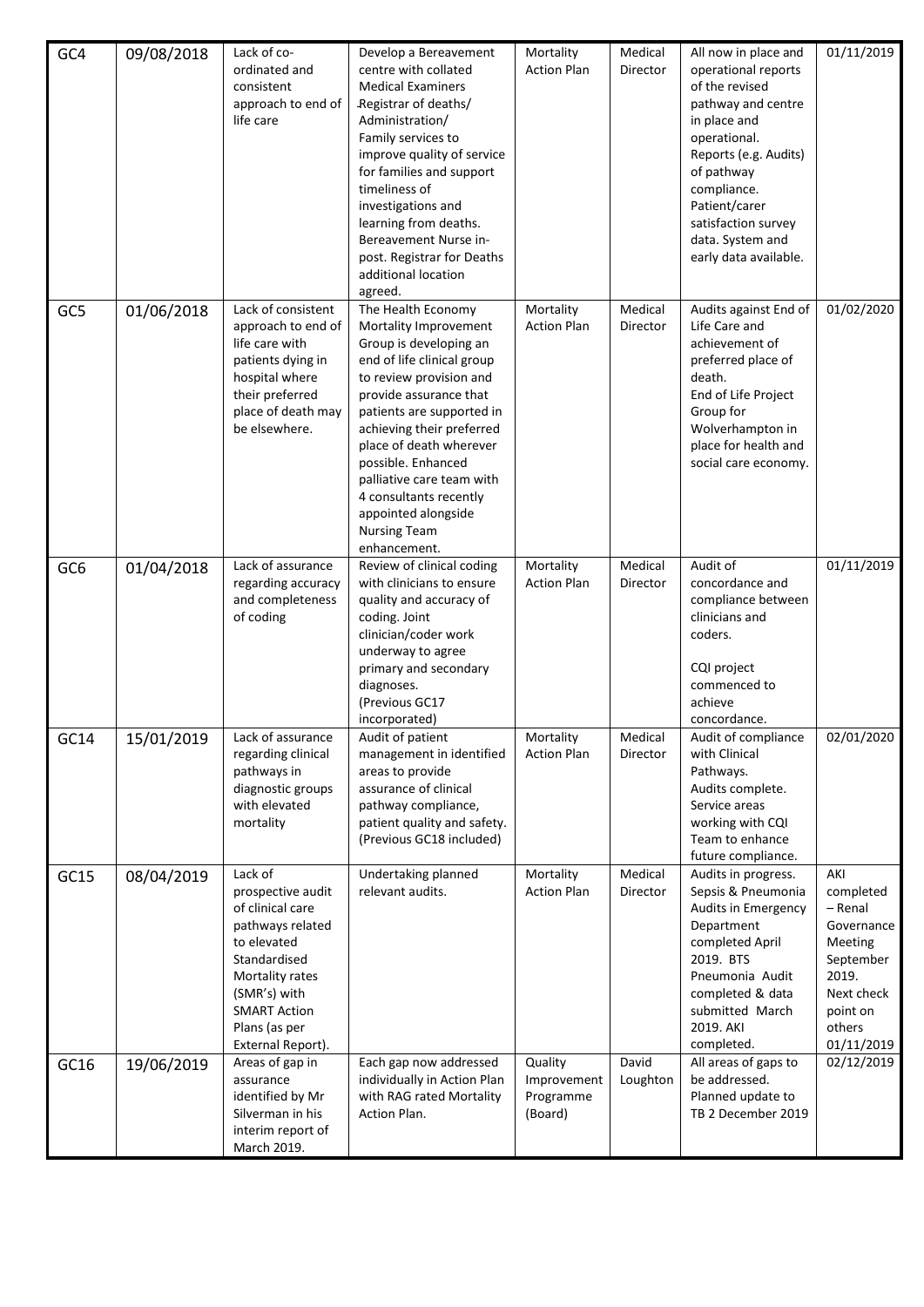# Ref **SR13** Strategic Objective: Be in the top quartile for performance measures.

# **Statement of Risk, scores**

| Date<br>identified   |  | <b>STRATEGIC RISKS</b>      | <b>EXECUTIVE</b><br><b>DIRECTOR</b>                        | <b>BOARD COMMITTEE</b>        |                                                         |                 |
|----------------------|--|-----------------------------|------------------------------------------------------------|-------------------------------|---------------------------------------------------------|-----------------|
| <b>Mar 19</b>        |  | bottom quartile nationally. | That the Trust cancer performance metrics place RWT in the | Chief<br>Operating<br>Officer | <b>Quality Governance</b><br><b>Assurance Committee</b> |                 |
| <b>Initial Score</b> |  | Last Q level                | Current level                                              |                               | Target level                                            | Movement Q to Q |
| $4 \times 5 = 20$    |  | $4 \times 5 = 20$           | $4 \times 5 = 20$                                          | $4 \times 4 = 16$             |                                                         |                 |

#### **Risk Register Risks**

|                   | <b>OPERATIONAL RISKS IMPACTING ON THIS STRATEGIC OBJECTIVE</b>                                                                                                                                                                                                                                                                                                                                                                                                                                                                                                                                                                                                                                                                                         |  |  |  |  |  |
|-------------------|--------------------------------------------------------------------------------------------------------------------------------------------------------------------------------------------------------------------------------------------------------------------------------------------------------------------------------------------------------------------------------------------------------------------------------------------------------------------------------------------------------------------------------------------------------------------------------------------------------------------------------------------------------------------------------------------------------------------------------------------------------|--|--|--|--|--|
| <b>RISK No.</b>   | <b>RISK TITLE</b>                                                                                                                                                                                                                                                                                                                                                                                                                                                                                                                                                                                                                                                                                                                                      |  |  |  |  |  |
| 4170              | Lack of capacity - OPD, Snowdrop Suite and Durnall Unit                                                                                                                                                                                                                                                                                                                                                                                                                                                                                                                                                                                                                                                                                                |  |  |  |  |  |
| <b>GRADE</b>      | <b>OPERATIONAL RISK DESCRIPTION</b>                                                                                                                                                                                                                                                                                                                                                                                                                                                                                                                                                                                                                                                                                                                    |  |  |  |  |  |
| $4x3=12$          | If there is a lack of physical and staffing capacity in the Durnall unit, then this will impact on the ability to<br>effectively triage and treat sick patients. This will result in neutropenic sepsis patients not receiving<br>treatment within the 'golden hour', patients receiving line care and other interventions having significant<br>delays and long waiting times, including pts with life limiting conditions. Clinics over running significantly<br>leading to poor patient experience. Date of origin: May 2015. Date of escalation: April 2019. Risk lead:<br>Group Manager for Oncology and Haematology                                                                                                                              |  |  |  |  |  |
| <b>RISK No.</b>   | <b>RISK TITLE</b>                                                                                                                                                                                                                                                                                                                                                                                                                                                                                                                                                                                                                                                                                                                                      |  |  |  |  |  |
| 4696              | UNREPORTED IMAGING STUDIES                                                                                                                                                                                                                                                                                                                                                                                                                                                                                                                                                                                                                                                                                                                             |  |  |  |  |  |
| <b>GRADE</b>      | <b>OPERATIONAL RISK DESCRIPTION</b>                                                                                                                                                                                                                                                                                                                                                                                                                                                                                                                                                                                                                                                                                                                    |  |  |  |  |  |
| $4x3=12$          | If non-urgent imaging studies are not reported within the timescale of 3 - 6 weeks, delays may have an<br>impact on timely patient management. Ideally, imaging should be reported as soon as they are<br>undertaken but this is not possible given the national shortage of staff. Date of origin: 5 January 2017<br>Approved by Division: 28 December 2016 Accepted onto Trust Risk Register: 5 January 2017 Risk Lead:<br>Radiology Group Manager                                                                                                                                                                                                                                                                                                   |  |  |  |  |  |
| <b>RISK No.</b>   | <b>RISK TITLE</b>                                                                                                                                                                                                                                                                                                                                                                                                                                                                                                                                                                                                                                                                                                                                      |  |  |  |  |  |
| 5069              | <b>Dermatology Fast Track Capacity</b>                                                                                                                                                                                                                                                                                                                                                                                                                                                                                                                                                                                                                                                                                                                 |  |  |  |  |  |
| <b>GRADE</b>      | <b>OPERATIONAL RISK DESCRIPTION</b>                                                                                                                                                                                                                                                                                                                                                                                                                                                                                                                                                                                                                                                                                                                    |  |  |  |  |  |
| $3x4=12$          | If there is insufficient workforce capacity in Dermatology to meet Fast Track demand then patients will<br>not be seen within two week timeframe as per policy resulting in Cancer target breaches and delay in<br>diagnosis and treatment. Date of Risk: 19/07/2018. Accepted onto Divisional RR: 16/11/2018<br>Accepted onto Trust RR: 15/02/2019 Lead: Clinical Director - Dermatology and Divisional Medical<br>Director, Division 3.                                                                                                                                                                                                                                                                                                              |  |  |  |  |  |
| <b>RISK No.</b>   | <b>RISK TITLE</b>                                                                                                                                                                                                                                                                                                                                                                                                                                                                                                                                                                                                                                                                                                                                      |  |  |  |  |  |
| 5246              | Lack of Consultant cover within Cancer Services                                                                                                                                                                                                                                                                                                                                                                                                                                                                                                                                                                                                                                                                                                        |  |  |  |  |  |
| <b>GRADE</b>      | <b>OPERATIONAL RISK DESCRIPTION</b>                                                                                                                                                                                                                                                                                                                                                                                                                                                                                                                                                                                                                                                                                                                    |  |  |  |  |  |
| $3x4=12$          | If there is insufficient Consultant cover for H&N, colorectal, sarcoma and upper GI cancer sites (currently<br>only 1 Cons for each of these sites due to inability to successfully recruit), then this will impact on the<br>ability of the service to provide appropriate and timely care to patients at times of additional vacancies,<br>staff sickness and annual leave. This will lead to a risk of compromised patient care, inability to treat<br>specific cancer site patients at RWT, delays in treatment, inability to achieve cancer targets and<br>increased workload/stress for existing Cons staff. Date of Risk: 20/06/2019. Accepted onto Divisional<br>RR: 20/06/2019 Accepted onto Trust RR: 25/09/2019 Lead: Deputy COO, Division. |  |  |  |  |  |
| <b>RISK No.</b>   | <b>RISK TITLE</b>                                                                                                                                                                                                                                                                                                                                                                                                                                                                                                                                                                                                                                                                                                                                      |  |  |  |  |  |
| 5243              | Breast Cancer Service Recruitment Risk (General Surgery and Radiology)                                                                                                                                                                                                                                                                                                                                                                                                                                                                                                                                                                                                                                                                                 |  |  |  |  |  |
| <b>GRADE</b>      | <b>OPERATIONAL RISK DESCRIPTION</b>                                                                                                                                                                                                                                                                                                                                                                                                                                                                                                                                                                                                                                                                                                                    |  |  |  |  |  |
| $4 \times 3 = 12$ | If there continues to be fragility of the Trust's ability to deliver the Breast Service to within national standards, then this may<br>lead to delayed diagnosis and treatment of cancer and failure to meet national cancer targets, resulting in patient harm and an<br>adverse impact on substantive staffs health & wellbeing. Created: 14/06/19 Accepted onto Divisional Risk Registers (1 and 3):<br>23/09/19 Accepted onto Trust Risk Register: TBC Initial score; 4x5=20 Last review; 23/09/2019                                                                                                                                                                                                                                               |  |  |  |  |  |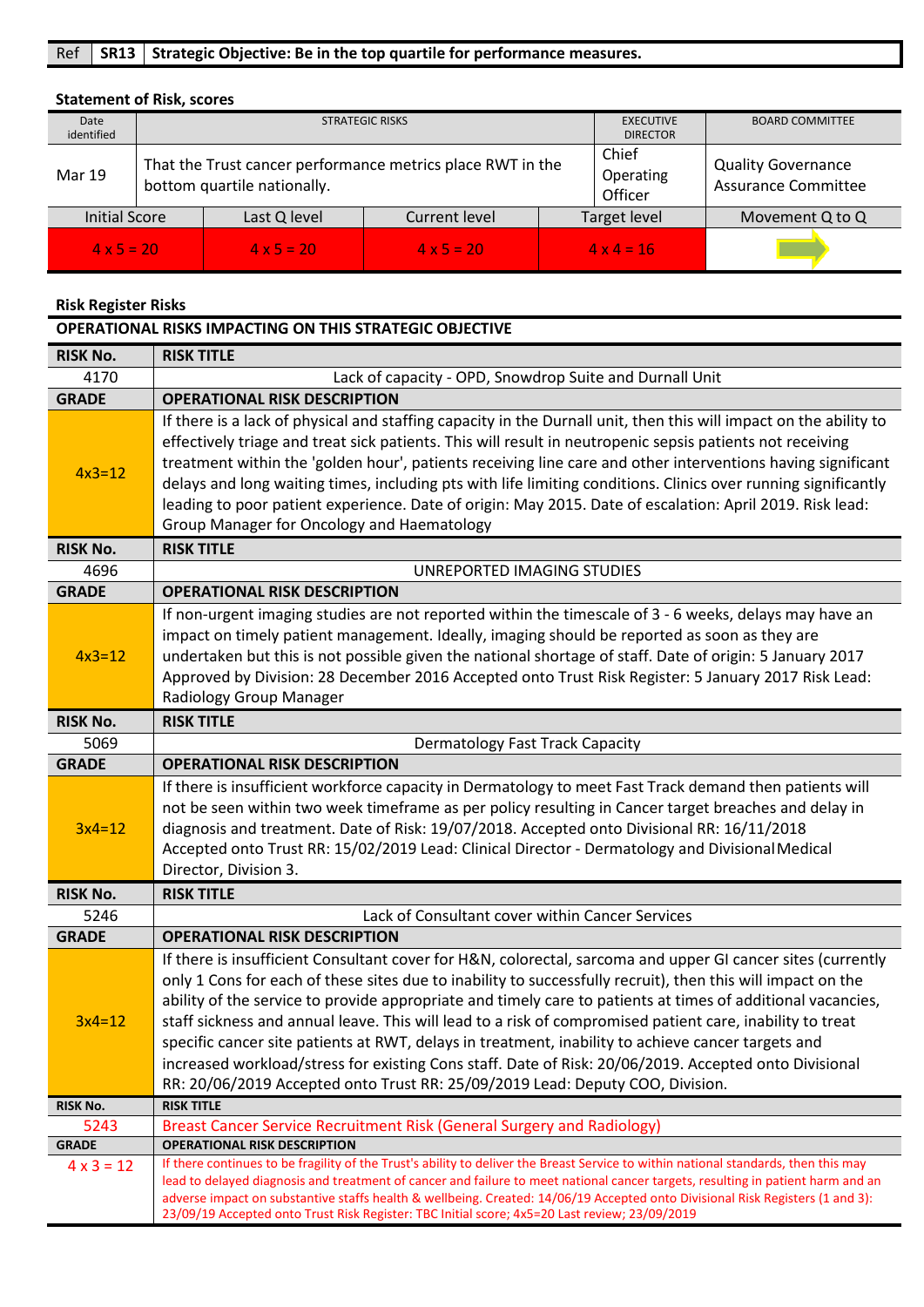### **Impacts, Origins**

| <b>REF</b>      | <b>IMPACTS/CONSEQUENCES OF RISK?</b>             | <b>ORIGINS OF THE RISK?</b>                                      |
|-----------------|--------------------------------------------------|------------------------------------------------------------------|
| IC <sub>1</sub> | Inability to meet regulatory performance         | National requirement to achieve cancer performance metrics,      |
|                 | metrics                                          | including 2 week wait, 31 day symptomatic and 62 day             |
|                 |                                                  | treatment                                                        |
| <b>REF</b>      | <b>IMPACTS/CONSEQUENCES OF RISK?</b>             | <b>ORIGINS OF THE RISK?</b>                                      |
| IC <sub>2</sub> | Inability to achieve standards could cause harm  | Increased referrals, capacity not available to treat patients in |
|                 | to patients                                      | the appropriate timeframes.                                      |
| <b>REF</b>      | <b>IMPACTS/CONSEQUENCES OF RISK?</b>             | <b>ORIGINS OF THE RISK?</b>                                      |
| IC <sub>3</sub> | Inability to meet performance targets impacts    | Workforce (recruitment) and equipment challenges leading to      |
|                 | adversely on reputation of organisation          | delays in treatment for some patients.                           |
| <b>REF</b>      | <b>IMPACTS/CONSEQUENCES OF RISK?</b>             | <b>ORIGINS OF THE RISK?</b>                                      |
| IC <sub>4</sub> | Inability to meet performance targets may result | CQC expectation with regard to the treatment of patients         |
|                 | in Trust being placed in performance special     | within the standards.                                            |
|                 | measures                                         |                                                                  |

| Ref             | What are the controls in place to mitigate these risks?<br>*Level 1 = Operational, Level 2 = internal oversight, Level 3 = IndependentAssurance | *Level of<br>assurance | Where and how often<br>reported/monitored? |
|-----------------|-------------------------------------------------------------------------------------------------------------------------------------------------|------------------------|--------------------------------------------|
| CM <sub>1</sub> | Monitoring of performance metrics on a weekly basis at the operational                                                                          | $L_1, L_2$             | Reported to F&P, QGAC,                     |
|                 | performance group                                                                                                                               |                        | <b>TMC and Trust Board</b>                 |
|                 |                                                                                                                                                 |                        | (monthly)                                  |
| CM <sub>2</sub> | Twice Monthly performance calls that include NHSM, CCG and the                                                                                  | L3                     | Reported to TMC, Trust                     |
|                 | cancer alliance to discuss performance. Monthly face to face meeting                                                                            |                        | <b>Board and Clinical Quality</b>          |
|                 | that includes CCG and NHSM.                                                                                                                     |                        | <b>Review Meeting</b>                      |
| CM <sub>3</sub> | Support from cancer intensive support team to review training,                                                                                  | L1, L2                 | Monthly cancer meeting,                    |
|                 | pathways and produce demand and capacity plans. Cancer IST support                                                                              | & L3                   | F&P, Trust Board, CCG and                  |
|                 | ended in July 19. Support still available if required. IST will revisit the                                                                     |                        | NHSI/E Performance                         |
|                 | Trust in Dec 19 to ensure action plan are fully implemented and                                                                                 |                        | review meetings                            |
|                 | embedded.                                                                                                                                       |                        |                                            |
| CM <sub>5</sub> | Weekly PTL meetings to monitor progress of patients on the cancer                                                                               | L1, L3                 | Not reported, but attended                 |
|                 | pathways                                                                                                                                        |                        | by CCG. Reviewed by IST                    |
|                 |                                                                                                                                                 |                        | and Cancer Alliance                        |
| CM <sub>6</sub> | Establishment of monthly harm review process in conjunction with CCG.                                                                           | L2, L3                 | <b>Clinical Quality Review</b>             |
|                 |                                                                                                                                                 |                        | Meeting, Quality Standard                  |
|                 |                                                                                                                                                 |                        | (QSIG) on a monthly basis                  |
| CM <sub>7</sub> | External meetings with NHSI/E and national support teams to review                                                                              | L3                     | <b>Trust Board</b>                         |
|                 | systems and processes for cancer performance. Meeting with NHSM to<br>be scheduled for Oct 19.                                                  |                        |                                            |
| CM <sub>8</sub> | Internal Trust Cancer Board with all Tumour Site leads                                                                                          | L1                     | Reports to TMC                             |
| CM <sub>9</sub> | Recruitment. Gaps in breast radiology / radiographer. Use of overseas                                                                           | L1, L2                 | Medical workforce group                    |
|                 | clinical fellows. Gaps in Oncology consultants, exploring links with other                                                                      |                        | already sighted on the                     |
|                 | Trusts (UHNM). Continued use of agency doctors in oncology and                                                                                  |                        | workforce issues.                          |
|                 | radiographers to ensure workforce shortages are minimised.                                                                                      |                        |                                            |
| CM10            | Equipment. Use of the private sector for routine radiology scans and                                                                            | L1                     | <b>Reported to Monthly</b>                 |
|                 | reporting and also additional endoscopy.                                                                                                        |                        | <b>Operational Cancer</b>                  |
|                 | Outsourcing. Use of private sector for some pathology reporting                                                                                 |                        | Performance review                         |
|                 | (Dermatology) to ensure turnaround times are maintained.                                                                                        |                        | meeting.                                   |
| CM11            | July 19 - Black Country STP (and CCG) support to divert breast referrals at                                                                     | L1, L3                 | Will be reported to CCG on                 |
|                 | source from GPs to alternative local hospitals to assist with waiting times                                                                     |                        | weekly/monthly calls, F&P                  |
|                 | at RWT. Initial phase to divert from GP's, agreement from Sep 19 to                                                                             |                        | and also the CQRM                          |
|                 | divert at RWT (for GP's within a 3 mile radius of Walsall or Dudley                                                                             |                        |                                            |
|                 | Hospitals)                                                                                                                                      |                        |                                            |
| <b>CM12</b>     | July 19 - Establishment of Black Country and West Birmingham STP                                                                                | L3                     | Will report to STP oversight               |
|                 | cancer group to review delivery of STP Priorities. Chaired by D Wake                                                                            |                        | group (frequency TBC)                      |
|                 | (CEO of DGHFT). Initial meeting in Aug 19 then monthly.                                                                                         |                        |                                            |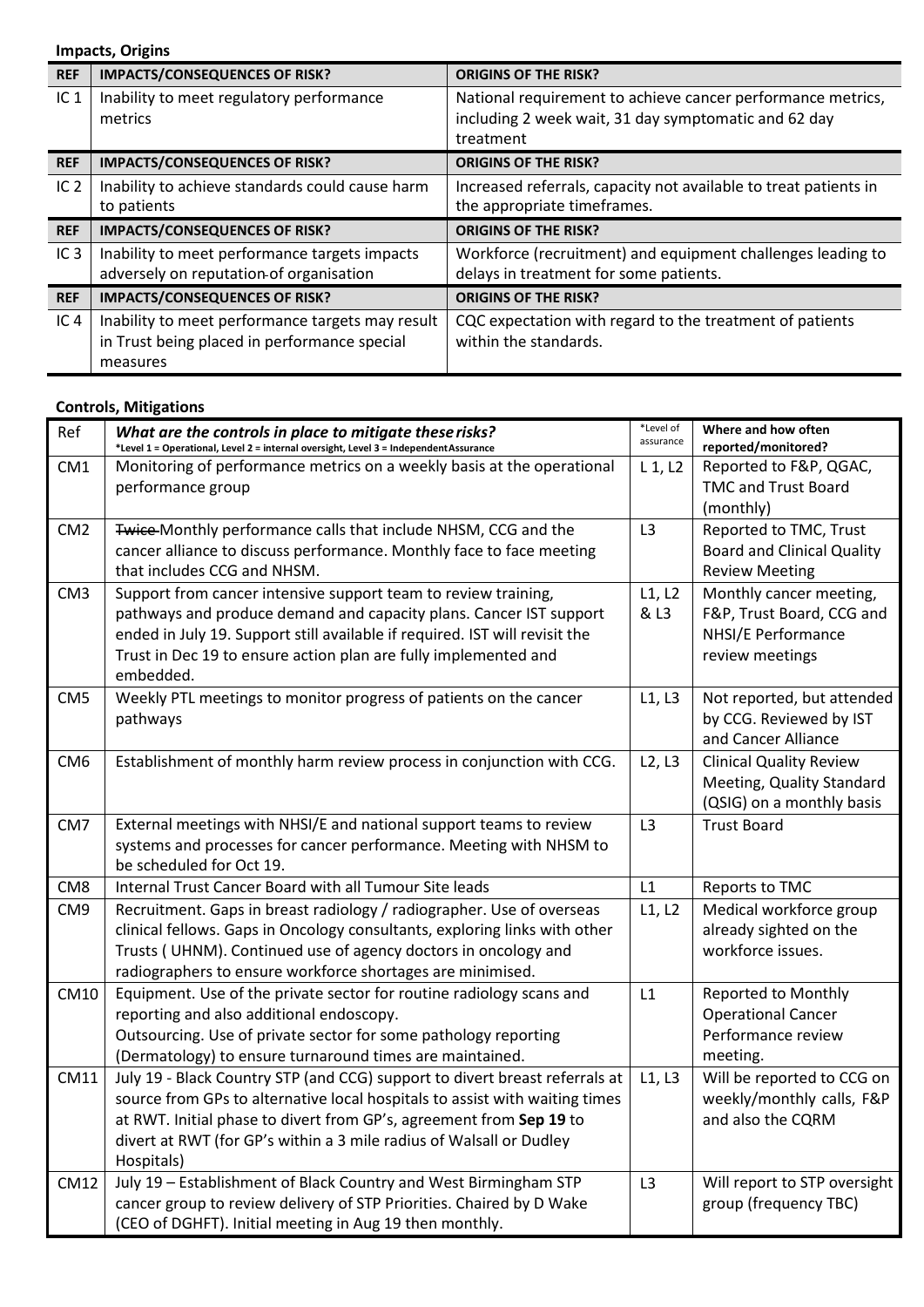|                 | <b>Positive Assurances</b>          |                                                                                                           |                                   |  |                                   |                                                                                                                  |  |
|-----------------|-------------------------------------|-----------------------------------------------------------------------------------------------------------|-----------------------------------|--|-----------------------------------|------------------------------------------------------------------------------------------------------------------|--|
|                 |                                     | What are the positive assurances (actual) received?                                                       |                                   |  |                                   |                                                                                                                  |  |
|                 | Control Ref Date Assurance provided |                                                                                                           | What is the source for assurance? |  |                                   |                                                                                                                  |  |
| PA <sub>1</sub> | 23/10/2019                          | F&P, QGAC                                                                                                 |                                   |  |                                   |                                                                                                                  |  |
|                 | What assurance is provided?         |                                                                                                           |                                   |  |                                   | <b>COMMENT</b>                                                                                                   |  |
|                 |                                     |                                                                                                           |                                   |  |                                   | Updates on cancer recovery plan for internal and Regular update on the cancer recovery plan provided by the COO. |  |
|                 | external review                     |                                                                                                           |                                   |  |                                   | Information provided to internal meetings, F&P, QGAC, TMC and Trust                                              |  |
|                 |                                     |                                                                                                           | Board. Also shared with CQRM      |  |                                   |                                                                                                                  |  |
|                 | Control Ref Date Assurance provided |                                                                                                           |                                   |  | What is the source for assurance? |                                                                                                                  |  |
| PA <sub>2</sub> | Aug 19                              | Harm review reports to QSIG meeting.                                                                      |                                   |  |                                   |                                                                                                                  |  |
|                 |                                     | What assurance is provided?                                                                               |                                   |  |                                   | <b>COMMENT</b>                                                                                                   |  |
|                 |                                     | Monthly review of all patients treated over 104 days in conjunction                                       |                                   |  |                                   | No patients identified with harm to date. Harm                                                                   |  |
|                 |                                     | with the CCG. This is to assess if patients who waiting longer than                                       |                                   |  |                                   | reviews for August and September outstanding due                                                                 |  |
|                 |                                     | standard incur harm whilst waiting for their treatment.                                                   |                                   |  |                                   | to change in cancer lead clinician.                                                                              |  |
|                 | Control Ref Date Assurance provided |                                                                                                           |                                   |  | What is the source for assurance? |                                                                                                                  |  |
| PA3             | Sept 19                             | F&P                                                                                                       |                                   |  |                                   |                                                                                                                  |  |
|                 | <b>What assurance is provided?</b>  |                                                                                                           |                                   |  |                                   | <b>COMMENT</b>                                                                                                   |  |
|                 | Presentation on the findings of the |                                                                                                           |                                   |  |                                   | Presentation on the work of the IST demand and capacity plan to F&P. Also                                        |  |
|                 | intensive support team              |                                                                                                           |                                   |  |                                   | present to cancer recovery group and external to NHSI/E. Final IST report                                        |  |
|                 |                                     |                                                                                                           | shared with NEDs in September 19. |  |                                   |                                                                                                                  |  |
|                 | Control Ref Date Assurance provided |                                                                                                           |                                   |  | What is the source for assurance? |                                                                                                                  |  |
| PA4             | <b>Dec 18</b>                       | <b>External Visit from the National COO</b>                                                               |                                   |  |                                   |                                                                                                                  |  |
|                 |                                     | What assurance is provided?                                                                               |                                   |  |                                   | <b>COMMENT</b>                                                                                                   |  |
|                 |                                     | Review of Trust systems and processes with the national team found no                                     |                                   |  |                                   | Actions from the letter from the K McLean                                                                        |  |
|                 |                                     | significant shortfall in Trust actions. Challenge of diagnostic capacity identified visit all undertaken. |                                   |  |                                   |                                                                                                                  |  |
|                 | Control Ref Date Assurance provided |                                                                                                           |                                   |  | What is the source for assurance? |                                                                                                                  |  |
| PA5             | July 2019                           | Sign off report from Cancer Intensive Support team                                                        |                                   |  |                                   |                                                                                                                  |  |
|                 |                                     | What assurance is provided?                                                                               |                                   |  |                                   | <b>COMMENT</b>                                                                                                   |  |
|                 |                                     | Closure report from the Cancer Intensive Support team on their                                            |                                   |  |                                   | Report shared with F&P for information. Cancer IST to                                                            |  |
|                 |                                     | work with the Trust in the last 12 months. All actions                                                    |                                   |  |                                   | revisit the Trust in Dec/Jan 20 to ensure that all actions                                                       |  |
| completed.      |                                     |                                                                                                           |                                   |  |                                   | remain embedded in the organisation.                                                                             |  |
|                 | Control Ref Date Assurance provided |                                                                                                           |                                   |  | What is the source for assurance? |                                                                                                                  |  |
| PA <sub>6</sub> | Oct 19                              | 2 week waiting times for all specialties, other than Breast.                                              |                                   |  |                                   |                                                                                                                  |  |
|                 |                                     | What assurance is provided?                                                                               |                                   |  |                                   | <b>COMMENT</b>                                                                                                   |  |
|                 |                                     | All specialities, other than 2 week breast are booking within the 2 week                                  |                                   |  |                                   | Performance metrics monitored weekly.                                                                            |  |
| standard.       |                                     |                                                                                                           |                                   |  |                                   | Oct 19, all specialties, other than breast,                                                                      |  |
|                 |                                     |                                                                                                           |                                   |  |                                   | continue to be compliant for 2 WW                                                                                |  |

# **Gaps in Controls/Negative Assurances/Action Plans**

|                 |                               |                                                                                                     |                                                                                                                                                                                                                                                                                                                                                                                                                                                                                                                                                                                    | What are the negative assurances received? |                                                   |                                                                                                                          |                                  |  |  |  |
|-----------------|-------------------------------|-----------------------------------------------------------------------------------------------------|------------------------------------------------------------------------------------------------------------------------------------------------------------------------------------------------------------------------------------------------------------------------------------------------------------------------------------------------------------------------------------------------------------------------------------------------------------------------------------------------------------------------------------------------------------------------------------|--------------------------------------------|---------------------------------------------------|--------------------------------------------------------------------------------------------------------------------------|----------------------------------|--|--|--|
| Control<br>Ref  | Date<br>Assurance<br>provided | <b>NEGATIVE ASSURANCE</b><br>(include reasoning as<br>appropriate)                                  | Action in place to address                                                                                                                                                                                                                                                                                                                                                                                                                                                                                                                                                         | <b>ACTION</b><br><b>PLAN</b>               | <b>ACTION LEAD</b>                                | <b>Expected resulting</b><br><b>Control, Mitigation</b><br>or Positive<br>Assurance?                                     | <b>AGREED</b><br><b>DEADLINE</b> |  |  |  |
| GC1             | Sept 19                       | The cancer recovery<br>plan as yet has not<br>resulted in an<br>improvement in cancer<br>standards. | All areas review plans on a monthly<br>basis. This is subject to external<br>scrutiny (CCG).                                                                                                                                                                                                                                                                                                                                                                                                                                                                                       | Action<br>plan to<br>TMC and<br>F&P        | Chief<br>Operating<br>Officer                     | F&P monthly<br>papers                                                                                                    | Completed                        |  |  |  |
| GC <sub>2</sub> | Oct 19                        | Lack of capacity in<br>specialties to see<br>patients in 2 weeks for<br><b>Breast referrals</b>     | Blitz weeks planned for May and<br>June to reduce the numbers of<br>patients waiting outside of 2 weeks.<br>Additional Blitz clinic in Sept, Oct and<br>Nov to assist with backlog<br>In conjunction with 2 other Trust in<br>STP, referrals to be diverted at<br>source (GP) to other Trusts to assist<br>with waiting times. Scheme further<br>extended to include diverts received<br>at RWT from Sept 19. Oct 19, waiting<br>times reduced to 24 days. Cessation<br>of referrals from RWT to Walsall.<br>Trajectory for equalisation of waiting<br>times across STP is Nov 19. | Cancer<br>recovery<br>plan                 | Group<br>Manager -<br>Surgery<br>and<br>Radiology | $Im$ pact $-$<br>reduction in<br>waiting times<br>for 2 week wait<br>appointment.<br>Cancer<br>Recovery<br>Group and F&P | <b>Nov 19</b>                    |  |  |  |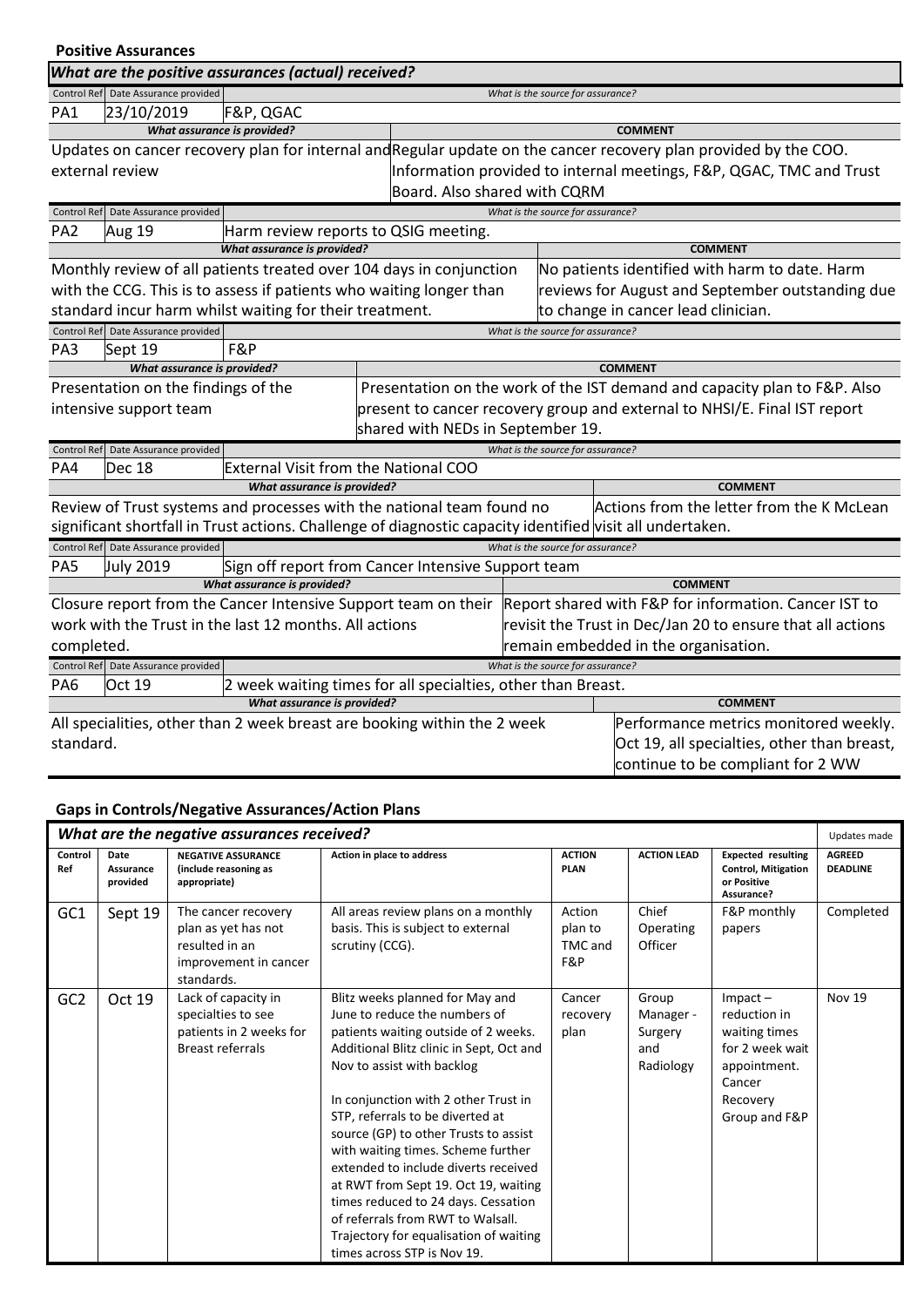| GC <sub>3</sub>             | Oct 19  | Lack of diagnostic<br>capacity in /MRI and<br>Fine Needle Aspiration<br>(FNA)                                  | Outsourcing of routine work and<br>reporting to assist with demand.<br>Business case for additional capacity<br>in development.<br>Appointment of two clinical fellows<br>to help reduce the waiting times for<br>FNA. Clinical Fellows in place and<br>training commenced for FNA.<br>Trust to commission external body to<br>assist in writing strategic outline case<br>for additional diagnostic support.<br>Work commenced. Options appraisal<br>being written. | <b>Business</b><br>case in<br>developm<br>ent | Group<br>Manager -<br>Radiology                                                                                 | Reduction in<br>waiting time<br>for FNA.<br>MRI times are<br>currently<br>compliant (Oct<br>19)  | Oct 19                                                                                                         |
|-----------------------------|---------|----------------------------------------------------------------------------------------------------------------|----------------------------------------------------------------------------------------------------------------------------------------------------------------------------------------------------------------------------------------------------------------------------------------------------------------------------------------------------------------------------------------------------------------------------------------------------------------------|-----------------------------------------------|-----------------------------------------------------------------------------------------------------------------|--------------------------------------------------------------------------------------------------|----------------------------------------------------------------------------------------------------------------|
| GC4                         | Sept 19 | Lack of capacity in<br>endoscopy                                                                               | Referrals continue to increase.<br>Additional clinical staff to be<br>appointed to enable additional<br>sessions to be utilised.<br>Outsourcing to Private Sector to<br>assist with meeting demand.                                                                                                                                                                                                                                                                  | Cancer<br>Recovery<br>Plan                    | Group<br>Manager -<br>Medicine                                                                                  | Cancer<br>Recovery<br>Meeting                                                                    | Oct 19                                                                                                         |
| GC5                         | Sept 19 | Increasing turnaround<br>times in pathology as a<br>result of increased<br>referrals                           | Outsourcing to Private sector for<br>reporting.<br>Consultants commenced in post.<br>Turnaround times improving across<br>the STP. Detail in the cancer recovery<br>plan.                                                                                                                                                                                                                                                                                            | Cancer<br>Recovery<br>Plan                    | Head<br><b>Biomedical</b><br>Scientist                                                                          | Cancer<br>recovery<br>Meeting                                                                    | Oct 19                                                                                                         |
| GC <sub>6</sub>             | Oct 19  | Workforce shortages in<br>Radiology                                                                            | Overseas recruitment.<br>Additional post been appointed to<br>from overseas.<br>Appointment to 1 breast<br>radiographer post, commence Dec<br>19.                                                                                                                                                                                                                                                                                                                    | Cancer<br>Recovery<br>Plan                    | CD in<br>radiology                                                                                              | Reduction in<br>agency spend.<br>Cancer<br>Recovery<br>meeting. Trust<br>Management<br>Committee | $Oct 19 - 4$<br>other<br>appointme<br>nts made.                                                                |
| GC7                         | Oct 19  | Workforce shortages<br>for breast screening                                                                    | Support and help sought from<br>neighbouring Trusts.                                                                                                                                                                                                                                                                                                                                                                                                                 | Cancer<br>Recovery<br>Plan                    | Deputy<br>$COO - Div$<br>3 and Chief<br>Operating<br>Officer                                                    | No support<br>made available<br>to date                                                          | Review<br>meeting in<br>Oct 19.<br>Trust to<br>review<br>abilitity to<br>deliver the<br>screening<br>contract  |
| GC8                         | Sep 19  | Workforce shortages in<br>Oncology leading to<br>increased waiting times                                       | Use of locums in short term. Long<br>term plan to explore appointment of<br>a Professor of Oncology.                                                                                                                                                                                                                                                                                                                                                                 | Cancer<br>Recovery<br>Plan                    | CD/DMD<br>covering<br>oncology<br>and MD                                                                        | Cancer<br>Recovery<br>Meeting, Trust<br>Management<br>Committee                                  | Appoint-<br>ment of<br>Professorial<br>post likely<br>to be late<br>20/21                                      |
| GC9<br>(links<br>to<br>GC3) | Sep 19  | Lack of capital funding<br>to support investment<br>in additional equipment<br>required for cancer<br>services | National Lobbying.<br>Business case for additional<br>MRI/CT/Aseptics and Radiopharmacy<br>in development.                                                                                                                                                                                                                                                                                                                                                           | Paper to<br>be<br>presented<br>Trust<br>Board | Deputy<br>$COO - Div$<br>3 and Chief<br>Operating<br>Officer.<br>Strategic<br>Advisor to<br>the Trust<br>Board. | <b>Trust Board</b>                                                                               | <b>Business</b><br>case going<br>through<br>Trust<br>discussion,<br>will be<br>presented<br>to TB in<br>Nov 19 |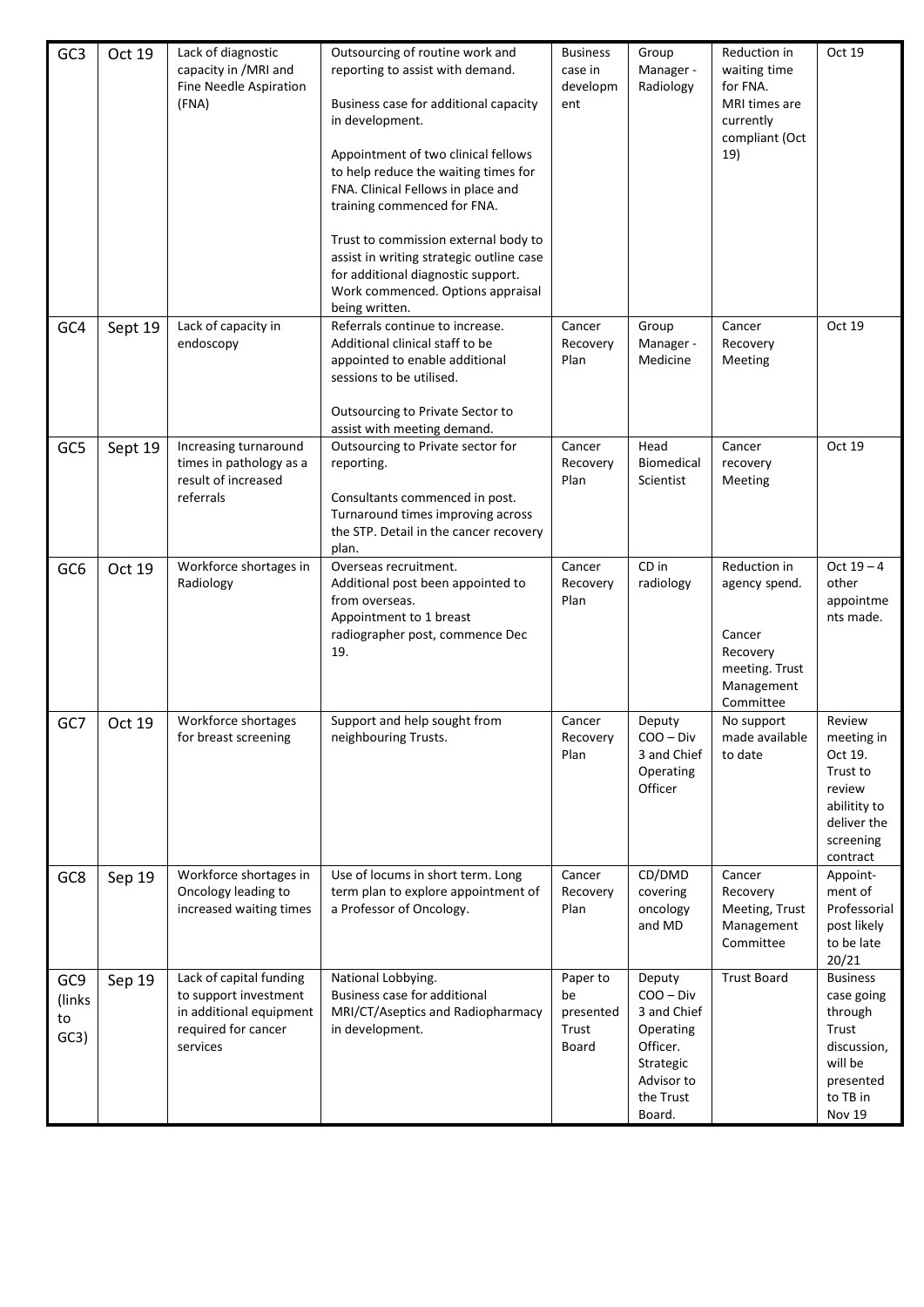## **Review of 'Red' Trust Risk Register Risks in relation to Board Assurance Framework (BAF) as of 31/10/2019.**

| Red risk on<br>TRR | associated<br><b>BAF</b> risk     | Initial score | Current score | Target                   | Title                                                                                                                                                                                                                                                                                                                                                                                                                                                                                                                                          | Area                                                                                                                                                                                                               | Reviewed at                                               | Decision                                       |
|--------------------|-----------------------------------|---------------|---------------|--------------------------|------------------------------------------------------------------------------------------------------------------------------------------------------------------------------------------------------------------------------------------------------------------------------------------------------------------------------------------------------------------------------------------------------------------------------------------------------------------------------------------------------------------------------------------------|--------------------------------------------------------------------------------------------------------------------------------------------------------------------------------------------------------------------|-----------------------------------------------------------|------------------------------------------------|
|                    | Known Red Risks as of 26/06/2019  |               |               |                          |                                                                                                                                                                                                                                                                                                                                                                                                                                                                                                                                                |                                                                                                                                                                                                                    |                                                           |                                                |
| 4113               | SR8,<br>SR9                       | 20            | 20            | 9                        | Divisions inability to achieve CIP<br>If the Divisions are unable to achieve the identified CIP<br>target for 2018/2019 then there are implications for the<br>financial position of the Trust.<br>Opened; 07/04/15<br>Risk lead; COO                                                                                                                                                                                                                                                                                                          | All                                                                                                                                                                                                                | F&P,<br><b>QGAC</b><br>2019<br>Last<br>review<br>09/10/19 | Remain<br>on BAF                               |
| 4661               |                                   | 16            | 16            | $\overline{\phantom{0}}$ | Lack of robust system for review and<br>communication of test results<br>Lack of robust effective system for the communication of<br>high risk or abnormal/ unexpected investigation results,<br>and evidence of receipt, review and actions taken by<br>clinicians. Risk of delayed or missed opportunities for<br>diagnoses and appropriate treatment for patients, which<br>could result in Serious Incidents, litigation and complaints.<br>Date of origin: 17/11/16<br>Date of escalation; 17/11/16<br><b>Risk Lead: Medical Director</b> | Corporate                                                                                                                                                                                                          | F&P,<br>QGAC<br>2019<br>Last<br>review<br>07/10/19        | Remain<br>treated<br>as Red<br>Risk on<br>TRR. |
| 5182               |                                   | 16            | 16            | 4                        | Lack of Network support for Vascular Services<br>at RWT.<br>If RWT does not meet NHSE requirements of having<br>Cardiac Thoracic and Aortic Services co-located with<br>Vascular services on RWT site, then the Aortic service<br>specification will not be met and RWT may not be<br>authorised for Aortic services, this will adversely impacting<br>patient service provision at RWT.<br>Opened on 11/03/19                                                                                                                                 | Division 1                                                                                                                                                                                                         | F&P,<br>QGAC<br>2019<br>Last<br>review<br>18/10/19        | Remain<br>treated<br>as Red<br>Risk on<br>TRR. |
| 2080               | SR1                               | 12            | 20            | 12                       | Risk to quality of patient care: reduced<br>manpower<br>If the Trust is unable to recruit and retain sufficient nursing<br>staff across Division 2 then there will be reduced quality of<br>care for patients, including increased risk of falls from<br>harm.(Linked to local risks 2780 CHU, 4164 Renal, 4272<br>Therapy Svs, 4321 DN's, 3431 CofE)<br>Opened; 02/01/09<br>Date of escalation = $12/01/16$<br>Risk Lead: Div 2 Deputy COO                                                                                                    | Division 2                                                                                                                                                                                                         | <b>WODC</b><br>Last<br>review<br>07/10/19                 | Remain<br>on BAF                               |
|                    | Red Risks as of 22/10/2019        |               |               |                          |                                                                                                                                                                                                                                                                                                                                                                                                                                                                                                                                                |                                                                                                                                                                                                                    |                                                           |                                                |
| 5243               |                                   | 20            | 20            | $\overline{2}$           | Breast Service (General Surgery & Radiology)                                                                                                                                                                                                                                                                                                                                                                                                                                                                                                   | Held on Divisional Risk Register<br>As relates in part to recruitment<br>then once confirmed will be<br>included as associated risk in SR1<br>and SR13. Awaiting agreement<br>between Div 1 and Div 3 to finalise. |                                                           |                                                |
|                    | De-escalated and closed Red Risks |               |               |                          |                                                                                                                                                                                                                                                                                                                                                                                                                                                                                                                                                |                                                                                                                                                                                                                    |                                                           |                                                |
|                    |                                   |               |               |                          |                                                                                                                                                                                                                                                                                                                                                                                                                                                                                                                                                |                                                                                                                                                                                                                    |                                                           |                                                |

**Keith Wilshere,** Company Secretary, 06/11/2019